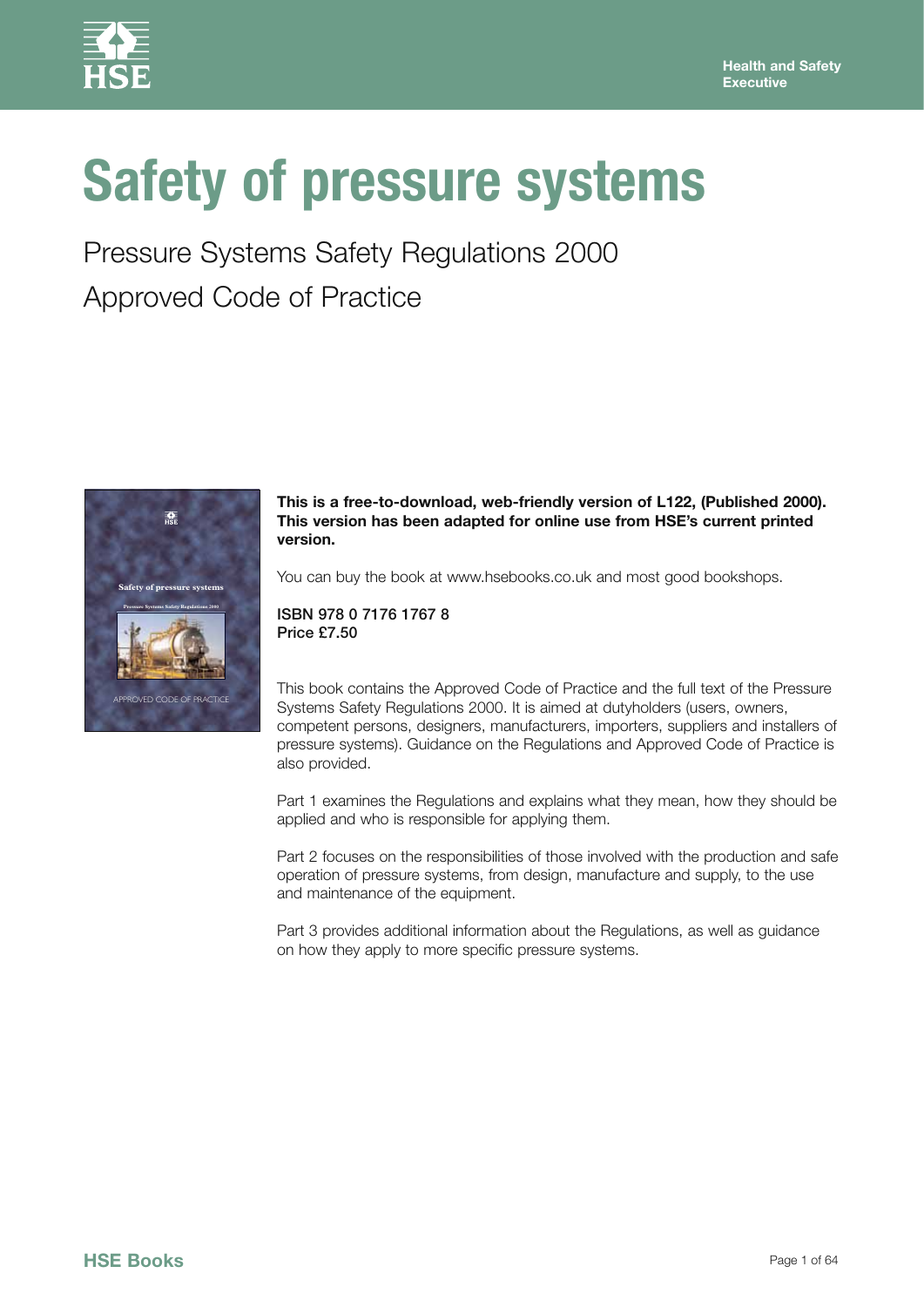© *Crown copyright 2000*

First published 2000 Reprinted 2001, 2007, 2009

ISBN 978 0 7176 1767 8

All rights reserved. No part of this publication may be reproduced, stored in a retrieval system, or transmitted in any form or by any means (electronic, mechanical, photocopying, recording or otherwise) without the prior written permission of the copyright owner.

Applications for reproduction should be made in writing to: The Office of Public Sector Information, Information Policy Team, Kew, Richmond, Surrey TW9 4DU or e-mail: licensing@opsi.gov.uk

#### **Approved Code of Practice**

This Code has been approved by the Health and Safety Executive, with the consent of the Secretary of State. It gives practical advice on how to comply with the law. If you follow the advice you will be doing enough to comply with the law in respect of those specific matters on which the Code gives advice. You may use alternative methods to those set out in the Code in order to comply with the law.

However, the Code has a special legal status. If you are prosecuted for breach of health and safety law, and it is proved that you did not follow the relevant provisions of the Code, you will need to show that you have complied with the law in some other way or a Court will find you at fault.

#### **Guidance and Guide**

The document also contains additional guidance and guide material approved by the Health and Safety Commission.

Following the guidance is not compulsory and you are free to take other action. But if you do follow the guidance you will normally be doing enough to comply with the law. Health and safety inspectors seek to secure compliance with the law and may refer to this guidance as illustrating good practice.

The text marked as guide sets out the law and explains what it means in simple terms.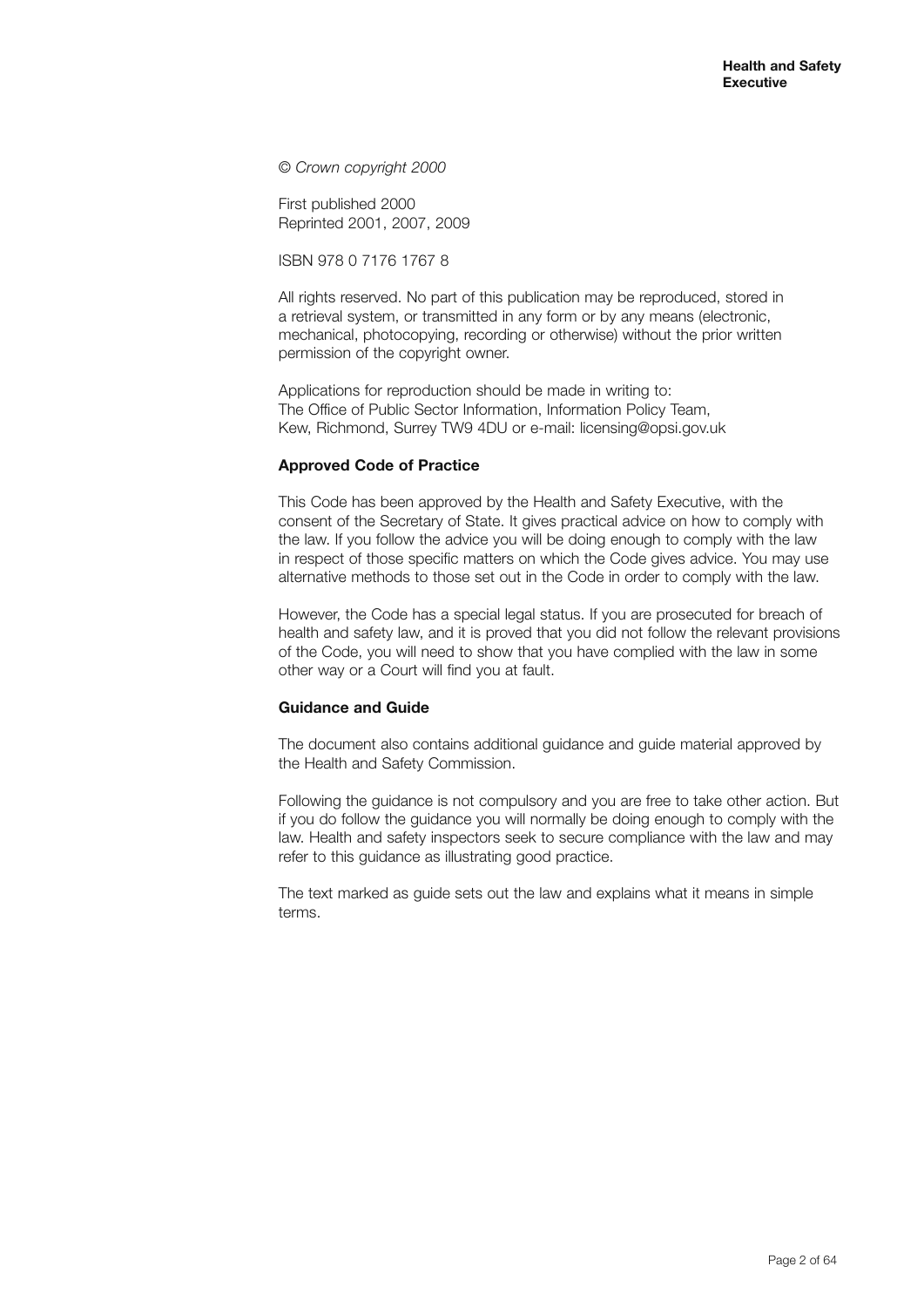# **Contents**

**Notice of Approval** *4*

**Preface** *5*

**Editorial note** *6*

**Introduction** *7*

**Part I: Introduction** *11*

**Regulation 1** Citation and commencement *11* **Regulation 2** Interpretation *11* **Regulation 3** Application and duties *19*

#### **Part II: General**

**Regulation 4** Design and construction *20* **Regulation 5** Provision of information and marking *23* **Regulation 6** Installation *25* **Regulation 7** Safe operating limits *26* **Regulation 8** Written scheme of examination *28* **Regulation 9** Examination in accordance with the written scheme *35* **Regulation 10** Action in case of imminent danger *40* **Regulation 11** Operation *41* **Regulation 12** Maintenance *44* **Regulation 13** Modification and repair *46* **Regulation 14** Keeping of records etc *46* **Regulation 15** Precautions to prevent pressurisation of certain vessels *48*

#### **Part III: Miscellaneous**

**Regulation 16** Defence *49* **Regulation 17** Power to grant exemptions *49* **Regulation 18** Repeals and revocations *50* **Regulation 19** Transitional provision *50*

- **Schedule 1** Exceptions to the Regulations *50* **Schedule 2** Modification of duties in cases where pressure systems are supplied by way of lease, hire, or other arrangements *57* **Schedule 3** Marking of pressure vessels *58*
- **Appendix 1** User/owner decision tree *59*
- **Appendix 2** Major health and safety legislation *60*

**References** *63*

**Further reading** *63*

**Further information** *64*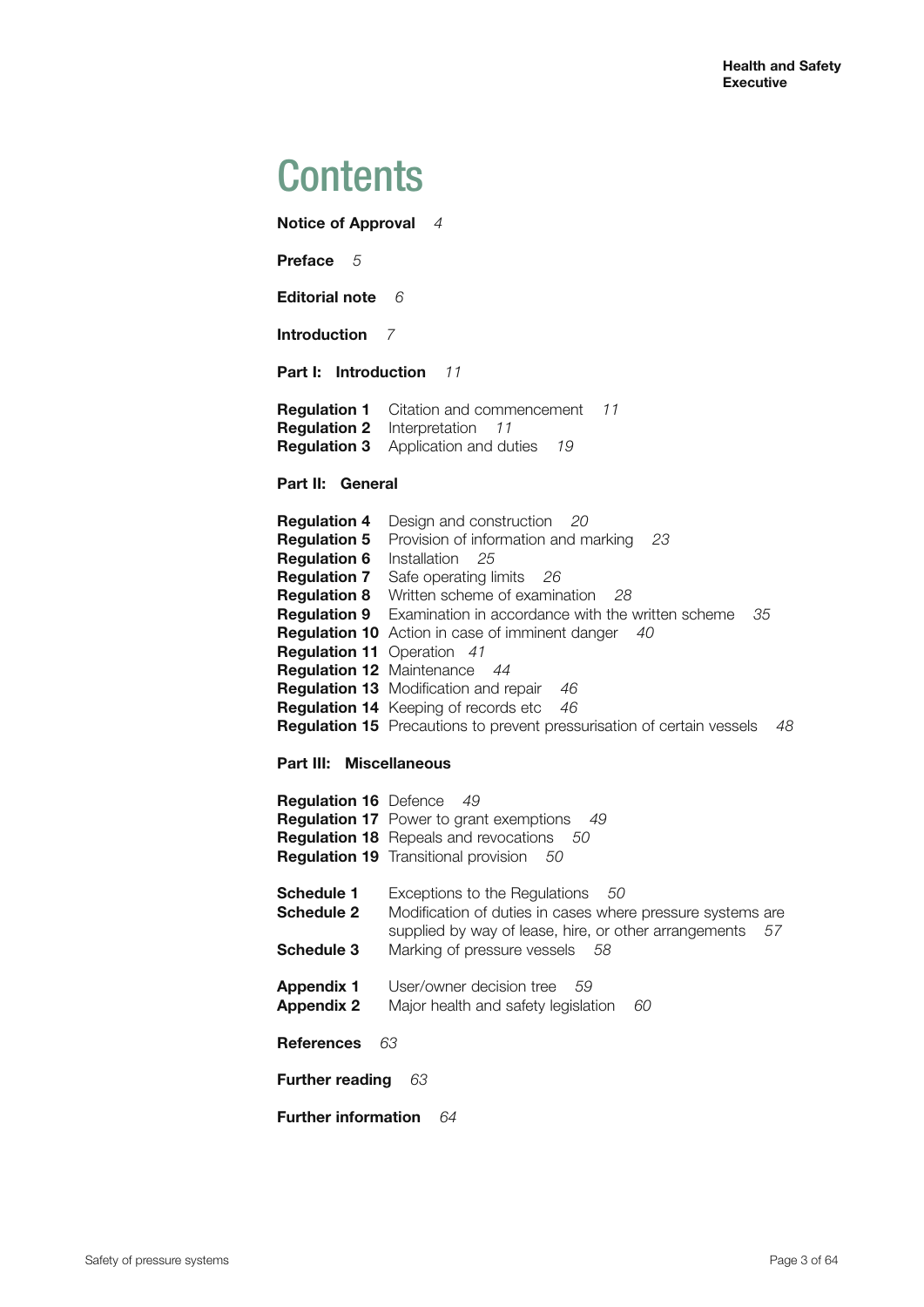# Notice of Approval

By virtue of section 16(1) of the Health and Safety at Work etc Act 1974, and with the consent of the Secretary of State for the Environment, Transport and the Regions, the Health and Safety Commission has on 14 February 2000 approved the Code of Practice entitled *Safe pressure systems.*

The Code of Practice is approved for the purposes of providing practical guidance with respect to the requirements of the Pressure Systems Safety Regulations. The Code of Practice comes into effect on 21 February 2000. With effect from that date *Safety of pressure systems* (COP37) ceases to have effect.

**Signed** 

ROSEMARY BANNER *Secretary to the Health and Safety Commission*

14 February 2000

**The Health and Safety Commission (HSC) and the Health and Safety Executive (HSE) merged on 1 April 2008 to form a single national regulatory body. From that date, the Health and Safety Executive became responsible for approving Codes of Practice, with the consent of the Secretary of State.**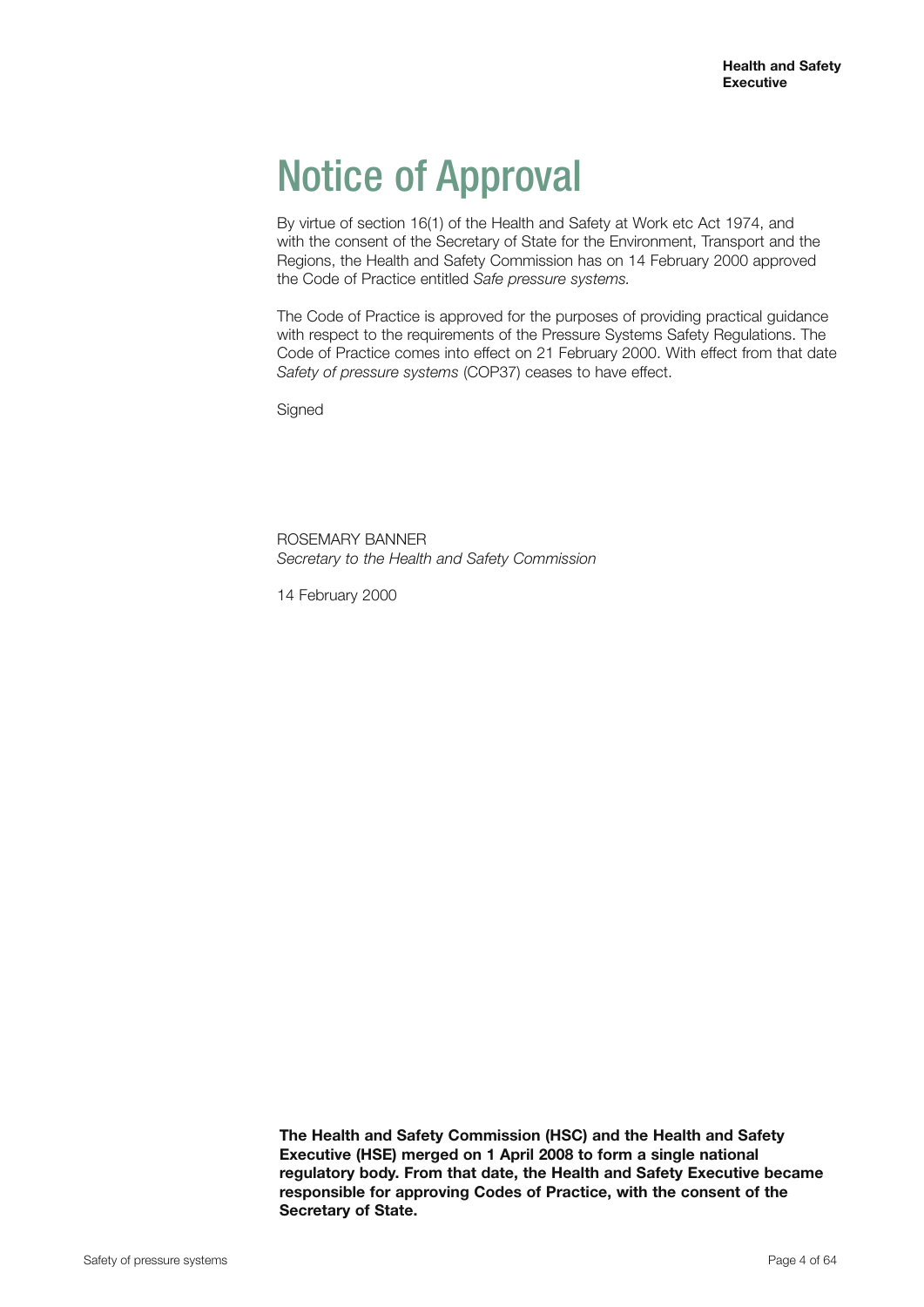# Preface

This publication contains the full text of the Regulations, guide (a simple explanation of the law), the Approved Code of Practice (ACOP) and guidance on the Pressure Systems Safety Regulations 2000 (SI 2000 No 128).

In this publication, the Pressure Systems Safety Regulations 2000 are shown in *italic* type. The Approved Code of Practice is shown in **bold** type. The remaining text, in normal type, is additional guide and guidance on the subject.

The formal status of ACOP, guide and guidance material is set out on page ii of this document.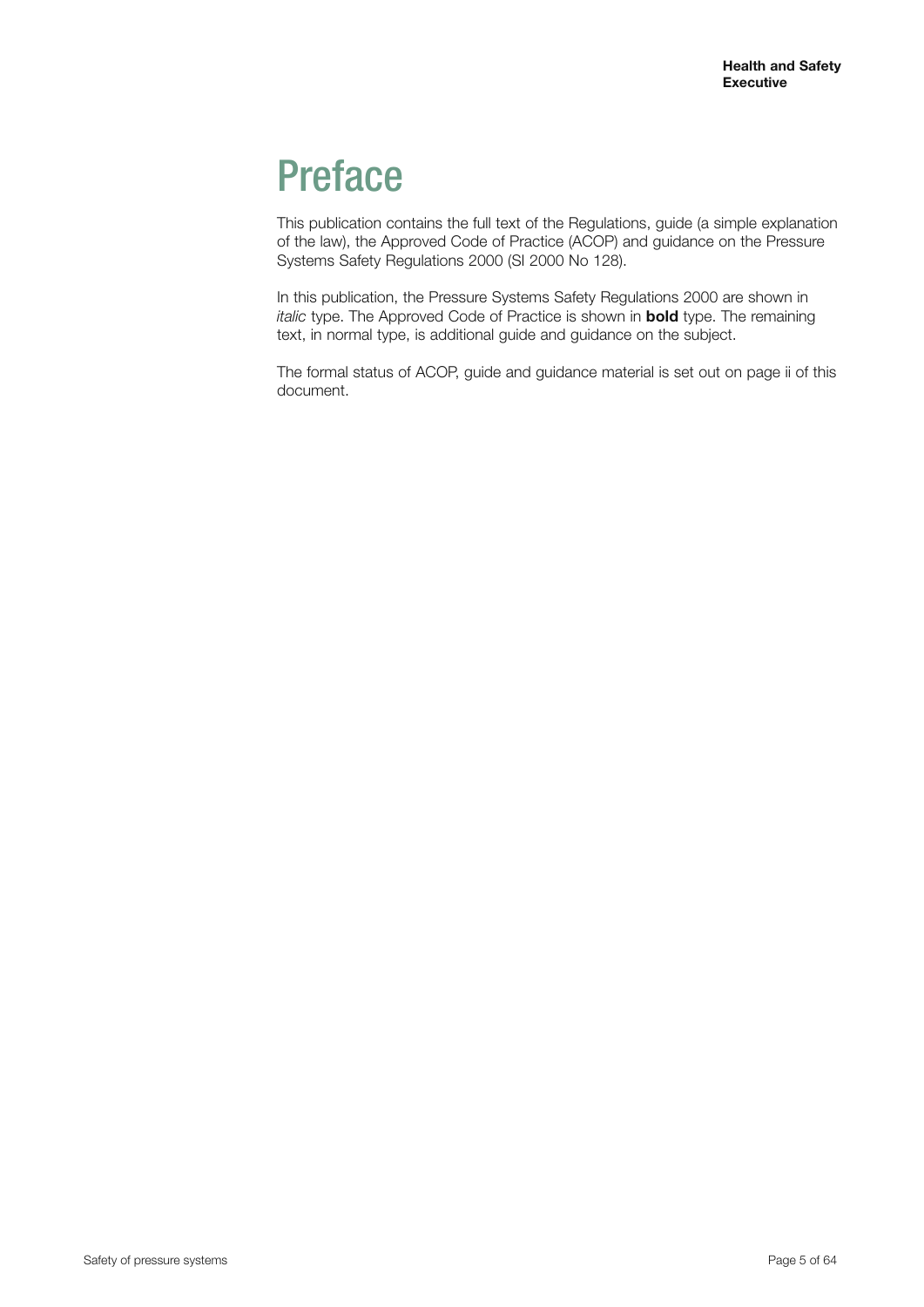# Editorial note

Since this book was published, the Carriage of Dangerous Goods (Classification, Packaging and Labelling) and Use of Transportable Pressure Receptacles Regulations 1996 (CDGCPL2) (SI 1996/2092) and the Carriage of Dangerous Goods by Road Regulations 1996 (SI 1996/2095) have been superseded by the Carriage of Dangerous Goods and Use of Transportable Pressure Equipment Regulations 2004 (CDGTPER 2004) (SI 2004/568).

Footnotes have been inserted to highlight where the old regulations have been superseded.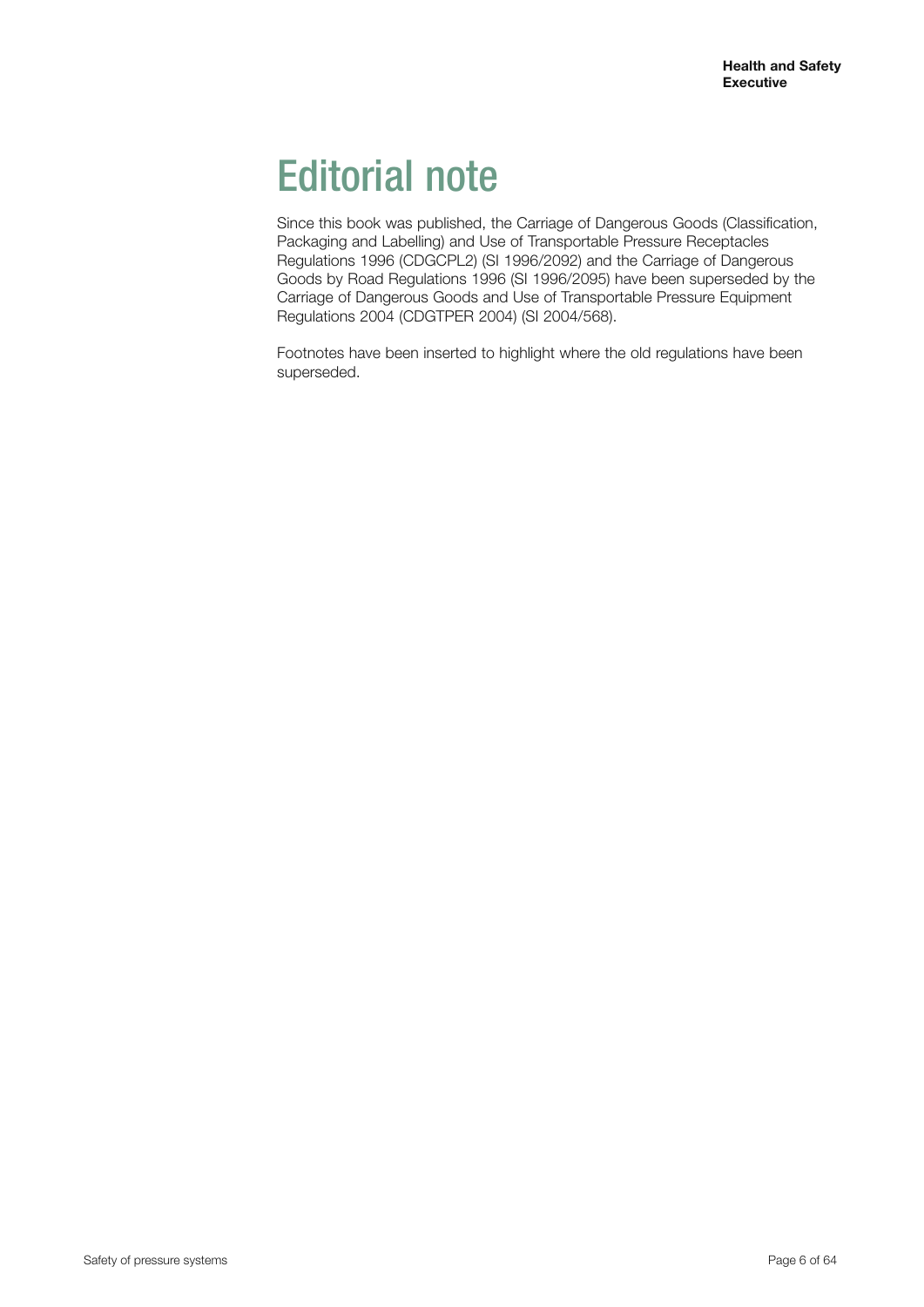# **Introduction**

This ACOP, guidance and guide, produced in support of the Pressure Systems Safety Regulations 2000 (SI 2000 No 128), has been the subject of consultation with representatives from employers, trades unions, local authorities, independent experts, government departments and the Health and Safety Commission and other interested parties. It is aimed at dutyholders under the Regulations (users, owners, competent persons, designers, manufacturers, importers, suppliers and installers).

2 Although only the courts can give an authoritative interpretation of law, in considering the application of these Regulations and guidance to people working under another's direction, the following should be considered:

If people working under the control and direction of others are treated as self-employed for tax and national insurance purposes, they are nevertheless treated as their employees for health and safety purposes. It may therefore be necessary to take appropriate action to protect them. If any doubt exists about who is responsible for the health and safety of a worker, this could be clarified and included in the terms of a contract. However, remember, a legal duty under section 3 of the Health and Safety at Work Act (HSW Act) cannot be passed on by means of a contract and there will still be duties towards others under section 3 of the HSW Act. If such workers are employed on the basis that they are responsible for their own health and safety, legal advice should be sought before doing so.

3 Each section of this Code gives practical guidance on a specific regulation, the number, title and content of which appear at the head of each section.

4 Words and expressions which are defined in the HSW Act<sup>1</sup> or in the Pressure Systems Safety Regulations 2000 (PSSR) have the same meaning in this Code, guidance and guide unless the context requires otherwise. Where the expression 'user/owner' is used in the Code, guidance or guide it should be read as an abbreviated form of 'user of an installed system or owner of a mobile system'.

5 In order to accommodate the implementation of the Pressure Equipment Directive (PED), adopted in May 1997, the Pressure Systems and Transportable Gas Containers Regulations (PSTGCR) (SI 1989 No 2169) have been revoked and replaced with new consolidated regulations, the Pressure Systems Safety Regulations 2000. Transportable gas containers were removed from the scope of PSTGCR by the Carriage of Dangerous Goods (Classification, Packaging and Labelling) and Use of Transportable Pressure Receptacles Regulations 1996 (CDGCPL2) (SI 1996 No 2092).\* Transportable gas containers are covered by CDGCPL2 as transportable pressure receptacles.

6 The aim of PSSR is to prevent serious injury from the hazard of stored energy as a result of the failure of a pressure system or one of its component parts. The Regulations are concerned with steam at any pressure, gases which exert a pressure in excess of 0.5 bar above atmospheric pressure and fluids which may be mixtures of liquids, gases and vapours where the gas or vapour phase may exert a pressure in excess of 0.5 bar above atmospheric pressure.

Superseded by the Carriage of Dangerous Goods and Use of Transportable Pressure Equipment Regulations 2004 (CDGTPER 2004 SI 2004/568).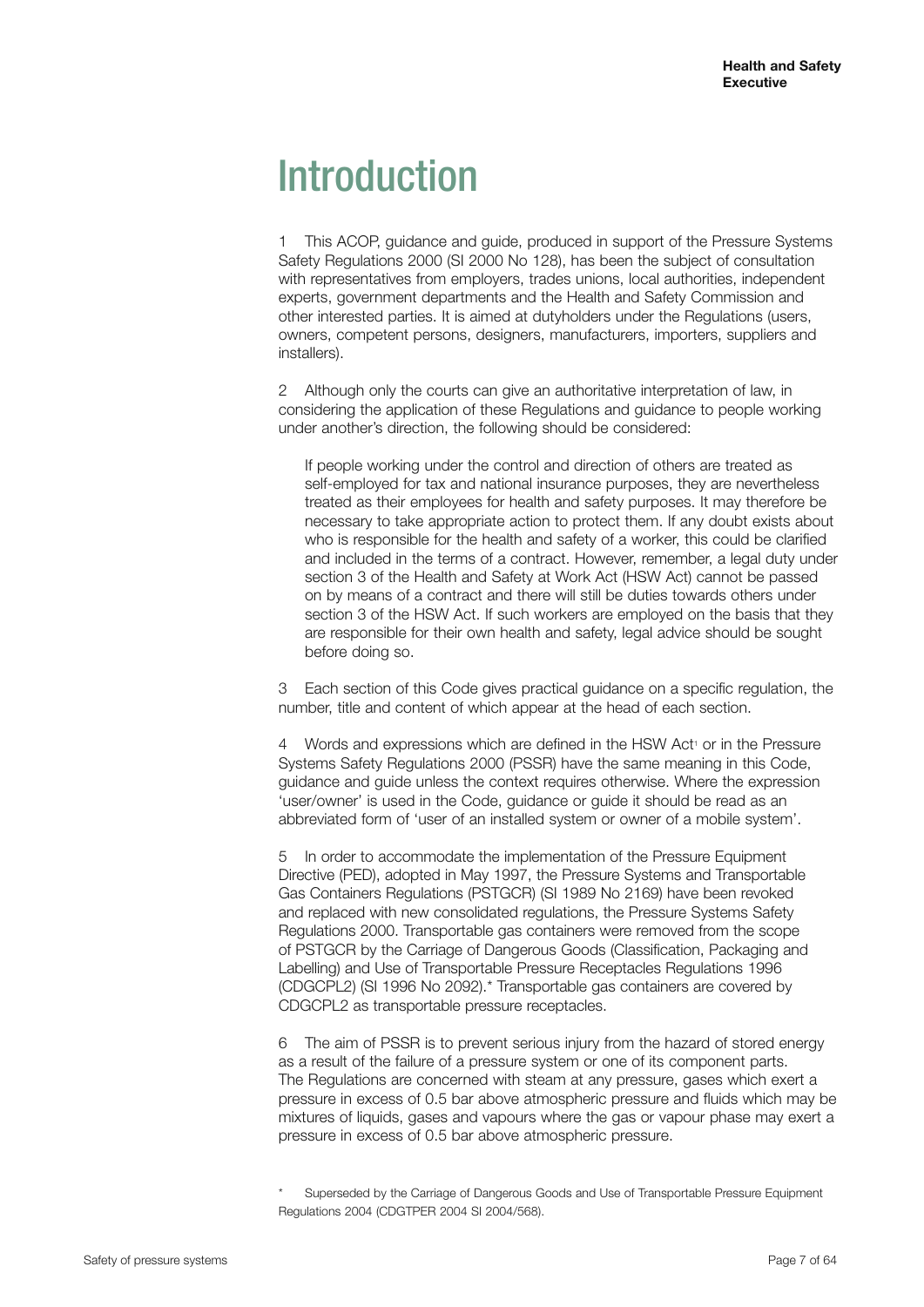7 PSSR is concerned with the risks created by a release of stored energy through system failure. With the exception of the scalding effects of steam, the Regulations do not consider the hazardous properties of the contents released following system failure. The stored contents properties are of concern only to the extent that they may be liable to accelerate wear and cause a more rapid deterioration in the condition of the system, so leading to an increased risk of failure. The risk from steam includes not only any possible deterioration in the condition of the system, which could increase the risk of failure, but also its scalding effect in the event of release. PSSR does not deal with all the hazards arising from the operation of such a system. The contents may be highly toxic or the plant may form part of a major hazard site. These aspects are all subject to separate legislative requirements and dutyholders will need to consider these other aspects when deciding on the level of precautions required.

8 In the case of some storage systems where gas is kept in liquid form at very low temperatures in a tank, the pressure above the liquid is below 0.5 bar (gauge) and PSSR would not apply unless the pressure rises above 0.5 bar (gauge). The Regulations do not apply simply as a result of pressure exerted by a head of liquid. Moreover, the Regulations do not aim to deal with vacuum conditions.

9 All references to pressures in this Code, guidance and guide relate to pressures above atmospheric pressure. As the term 'bar' is the one most often used and understood in industry, this term is used throughout. However, for convenience a list of equivalent values for 1 bar expressed in other units is given below.

1 bar = 14.5038 psi (pounds per square inch) 29.530 in of Hg (inches of mercury) 33.4553 ft of  $H<sub>2</sub>$ O (feet of water) 0.986923 atmospheres 10<sup>5</sup> N/m<sup>2</sup> (Newtons per square metre) 10<sup>5</sup> Pa (Pascals) 1.020 kgf/cm2 (kilogramme force per square centimetre) 10197.2 kgf/m2 (kilogramme force per square metre)

10 The amount of stored energy in a vessel is generally considered to be directly related to the volume of the vessel and the pressure of the contents. The measure of the stored energy has been expressed by multiplying the pressure by the internal volume (P x V), ie the pressure-volume product. If the values used are bar for pressure and litres for volume, the measure (or product) is given in bar litres.

#### **Interface between the Pressure Equipment Directive and the implementing regulations in the UK: the Pressure Equipment Regulations 1999 (PER)**

11 The Pressure Equipment Directive arose from the European Community (EC) programme for eliminating technical barriers to trade and is formulated under the 'New Approach'. Its purpose is to harmonise national laws regarding the design, manufacture and conformity assessment of pressure equipment and assemblies subject to an internal pressure greater than 0.5 bar above atmospheric pressure (ie bar gauge). It concerns manufacturers of items such as vessels, pressurised storage containers, heat exchangers, shell and water tube boilers, industrial pipework, safety devices and pressure accessories. It also covers assemblies, ie individual pieces of equipment assembled into a 'package' or 'system'. The Department of Trade and Industry have made the Pressure Equipment Regulations 1999 (SI 1999 No 2001) which implement PED in the United Kingdom.

12 PER therefore covers the supply and putting into service of equipment that would also form whole or part of a pressure system and fall within the scope of PSSR. It must, however, be appreciated that the scope of PER and that of PSSR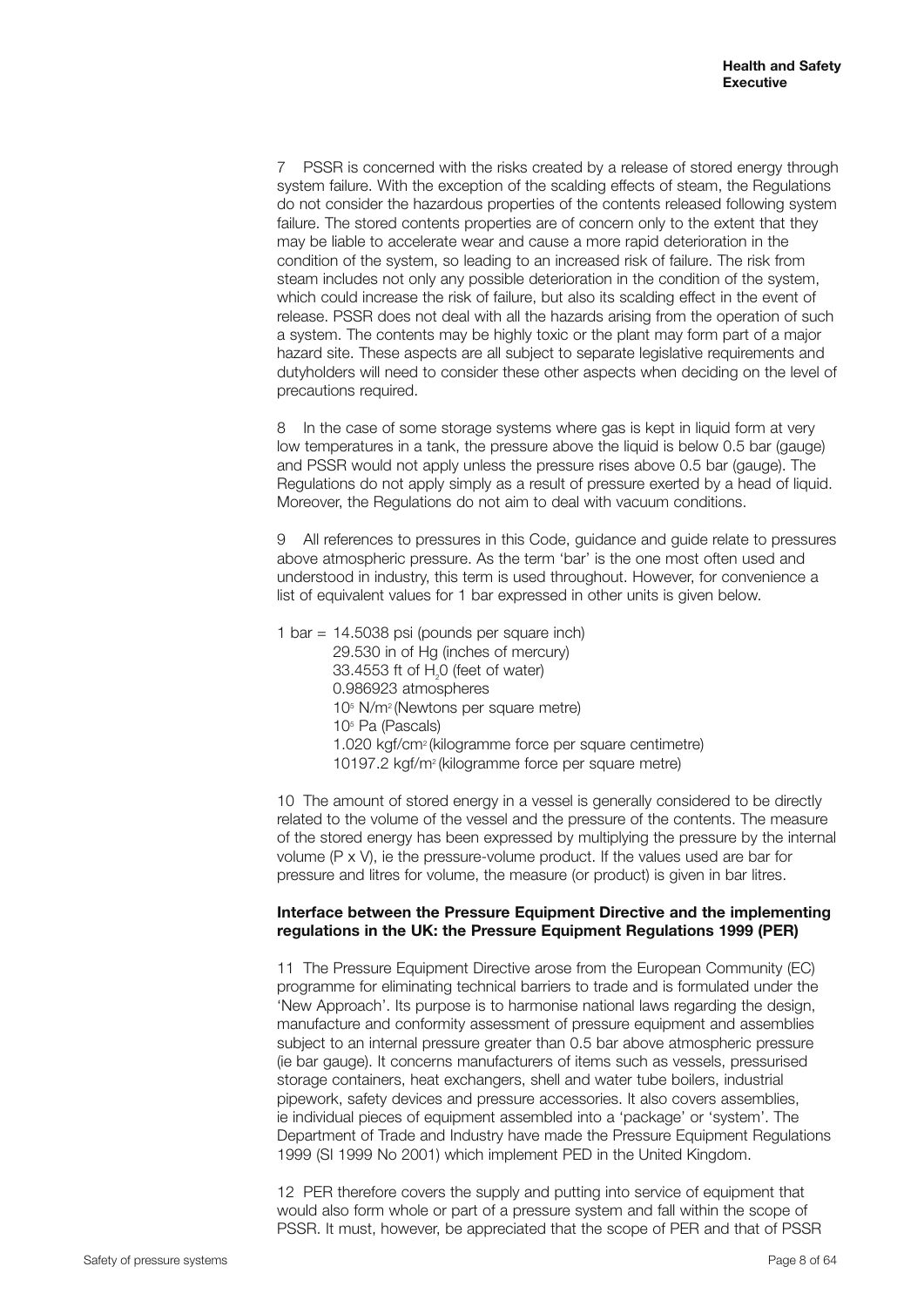are not exactly the same. For example, equipment containing steam at or below 0.5 bar gauge does not fall under the scope of PER but does fall within the scope of PSSR.

13 There are also some specific exclusions from PER; many are the same or similar to the exclusions to these Regulations, eg equipment within the scope of other directives, but the full list of exclusions is not exactly the same.

14 PER divides pressure equipment into four major categories on the basis of two fundamental hazards: the degree of danger from failure of the equipment (expressed by the product of the pressure of the fluid and the volume of the equipment or DN value for piping products); and the degree of danger from the release of the fluid contained (based on classifications adopted in the directives on dangerous substances). By contrast, PSSR is primarily concerned with the release of stored energy, with the addition of the hazards associated with the release of steam (regardless of the stored energy hazard).

15 Under PER, pressure equipment above certain pressure/volume (or pressure/ DN) thresholds will have to meet requirements for design, manufacture and, according to the category of the equipment, certain conformity assessment and testing procedures are to be followed. Equipment below the thresholds will be required to be manufactured according to 'sound engineering practice'. Equipment supplied in accordance with PER will be excepted from the provisions of manufacture and supply in PSSR (see Schedule 1, Part II, paragraph 1 of these Regulations).

16 PER also contains its own list of definitions, which are not the same as those in PSSR. There are overlaps and areas where certain 'grouping' has occurred. For example, PER gives definitions of 'piping' and 'pressure accessories', eg valves, whereas in PSSR piping and valves come within the definition of 'pipework' (see Table 1).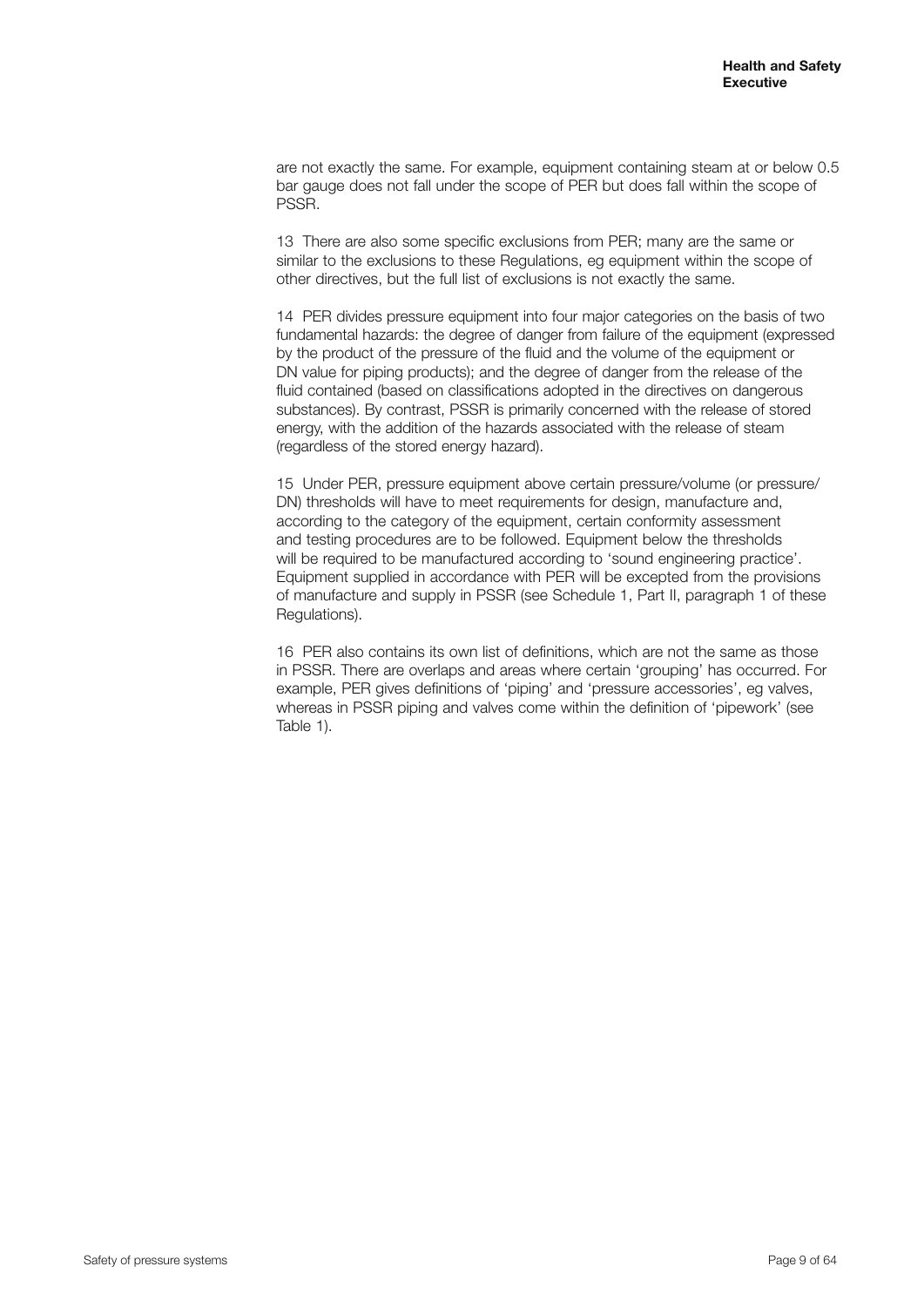**Table 1** Comparison of definitions of 'pipework' and 'pipeline' in the Pressure Systems Safety Regulations 2000 (PSSR) with 'pipeline' in the Pipeline Safety Regulations (PSR) and 'piping' in the Pressure Equipment Regulations 1999 (PER)

| <b>Pipework</b>                                                                                                                                                                                                                                            | <b>Pipeline</b>                                                                                                                                                                                                                                                                                                                                                                                                                                   |
|------------------------------------------------------------------------------------------------------------------------------------------------------------------------------------------------------------------------------------------------------------|---------------------------------------------------------------------------------------------------------------------------------------------------------------------------------------------------------------------------------------------------------------------------------------------------------------------------------------------------------------------------------------------------------------------------------------------------|
| <b>PSSR</b> definition                                                                                                                                                                                                                                     |                                                                                                                                                                                                                                                                                                                                                                                                                                                   |
| As defined in regulation 2: 'a pipe or system of pipes<br>together with associated valves, pumps, compressors<br>and other pressure containing components and<br>includes a hose or bellows but does not include a<br>pipeline or any protective devices'. | As defined in regulation 2: 'a pipe or system of pipes<br>used for the conveyance of relevant fluid across the<br>boundaries of premises, together with any apparatus<br>for inducing or facilitating the flow of relevant fluid<br>through, or through a part of, the pipe or system, and<br>any valves, valve chambers, pumps, compressors and<br>similar works which are annexed to, or incorporated in<br>the course of, the pipe or system'. |
| PSR definition (abbreviated)                                                                                                                                                                                                                               |                                                                                                                                                                                                                                                                                                                                                                                                                                                   |
| No specific definition, but see 'pipeline' definition.                                                                                                                                                                                                     | A pipe or system of pipes together with any apparatus<br>and works (eg associated apparatus such as valves,<br>pumps, compressors etc including equipment for:<br>treating the fluid; supplying energy to the apparatus,<br>ie power source; providing information, ie control<br>system; the cathodic protection; and any structure<br>for supporting the pipeline) for the conveyance of any<br>fluid (subject to exclusions).                  |
| <b>PER</b> definition                                                                                                                                                                                                                                      |                                                                                                                                                                                                                                                                                                                                                                                                                                                   |
| No specific definition - PER defines 'piping' which<br>means piping components such as lengths of pipe,<br>flongen albeure tone ato inised tegether for the                                                                                                | No specific definition - 'pipeline' is covered by the<br>definition of 'piping', and all pipelines are considered<br>$\pm$ o log is used the second condition $\pm$ or $\pm$ or $\pm$ or $\pm$ or $\pm$ or $\pm$ or $\pm$ or $\pm$                                                                                                                                                                                                                |

flanges, elbows, tees etc joined together for the transport of fluids. Piping does not include associated valves, pumps, compressors etc which are classified as 'pressure accessories'.

to be pressure equipment (subject to exclusions). As for pipework, the associated valves, compressors, pumps etc are considered as 'pressure accessories'.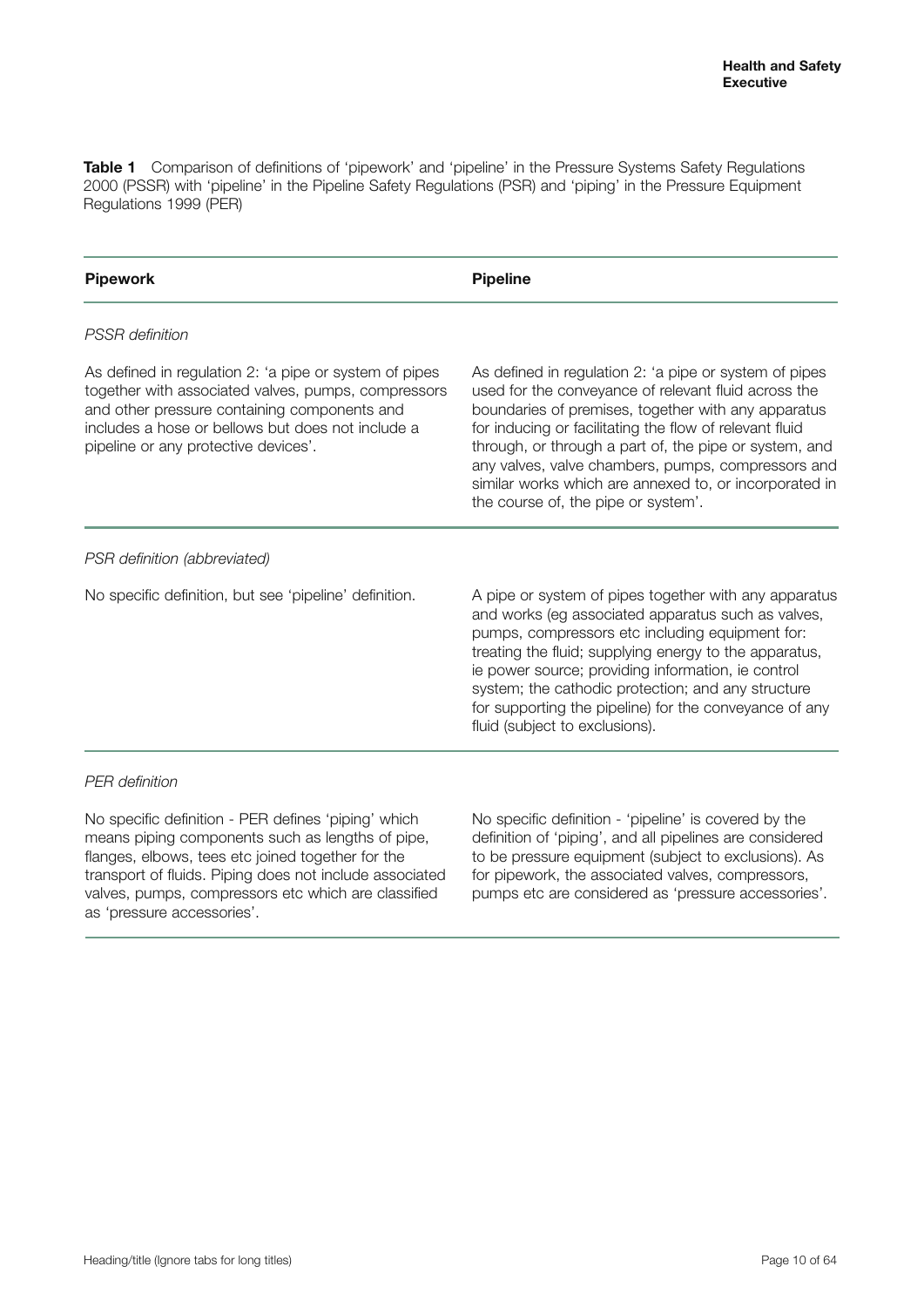# **PART I INTRODUCTION**

| <b>Regulation</b> | <b>Regulation 1 Citation and commencement</b>                                                                                                                                                                                                                                                                                                                                                                                                                                                    |
|-------------------|--------------------------------------------------------------------------------------------------------------------------------------------------------------------------------------------------------------------------------------------------------------------------------------------------------------------------------------------------------------------------------------------------------------------------------------------------------------------------------------------------|
| 1                 | These Regulations may be cited as the Pressure Systems Safety<br>(1)<br>Regulations 2000 and shall come into force on 21st February 2000.                                                                                                                                                                                                                                                                                                                                                        |
| <b>Regulation</b> | <b>Regulation 2 Interpretation</b>                                                                                                                                                                                                                                                                                                                                                                                                                                                               |
|                   | In these Regulations, unless the context otherwise requires -<br>(1)                                                                                                                                                                                                                                                                                                                                                                                                                             |
|                   | "the 1974 Act" means the Health and Safety at Work etc. Act 1974;                                                                                                                                                                                                                                                                                                                                                                                                                                |
|                   | "the CDGCPL Regulations" means the Carriage of Dangerous Goods<br>(Classification, Packaging and Labelling) and Use of Transportable Pressure<br>Receptacles Regulations 1996 <sup>(a)</sup> ;                                                                                                                                                                                                                                                                                                   |
|                   | "competent person" means a competent individual person (other than an<br>employee) or a competent body of persons corporate or unincoporate; and<br>accordingly any reference in these Regulations to a competent person performing a<br>function includes a reference to his performing it through his employees;                                                                                                                                                                               |
|                   | "danger" in relation to a pressure system means reasonably foreseeable danger<br>to persons from system failure, but (except in the case of steam) it does not mean<br>danger from the hazardous characteristics of the relevant fluid other than from its<br>pressure;                                                                                                                                                                                                                          |
|                   | "examination" means a careful and critical scrutiny of a pressure system or part of<br>a pressure system, in or out of service as appropriate, using suitable techniques,<br>including testing where appropriate, to assess -                                                                                                                                                                                                                                                                    |
|                   | its actual condition; and<br>(a)<br>whether, for the period up to the next examination, it will not cause<br>(b)<br>danger when properly used if normal maintenance is carried out, and<br>for this purpose "normal maintenance" means such maintenance as<br>it is reasonable to expect the user (in the case of an installed system)<br>or owner (in the case of a mobile system) to ensure is carried out<br>independently of any advice from the competent person making the<br>examination; |
|                   | "the Executive" means the Health and Safety Executive;                                                                                                                                                                                                                                                                                                                                                                                                                                           |
|                   | "installed system" means a pressure system other than a mobile system;                                                                                                                                                                                                                                                                                                                                                                                                                           |
|                   | "maximum allowable pressure" and "minimum allowable pressure" mean the<br>maximum pressure and minimum pressure respectively for which a pressure vessel<br>is designed;                                                                                                                                                                                                                                                                                                                         |
|                   | "mobile system" means a pressure system which can be readily moved between<br>and used in different locations but it does not include a pressure system of a<br>locomotive;                                                                                                                                                                                                                                                                                                                      |
|                   | "owner" in relation to a pressure system means the employer or self-employed                                                                                                                                                                                                                                                                                                                                                                                                                     |
| 2                 | S.I. 1996/2092, now superseded by S.I. 2004/568.<br>(a)                                                                                                                                                                                                                                                                                                                                                                                                                                          |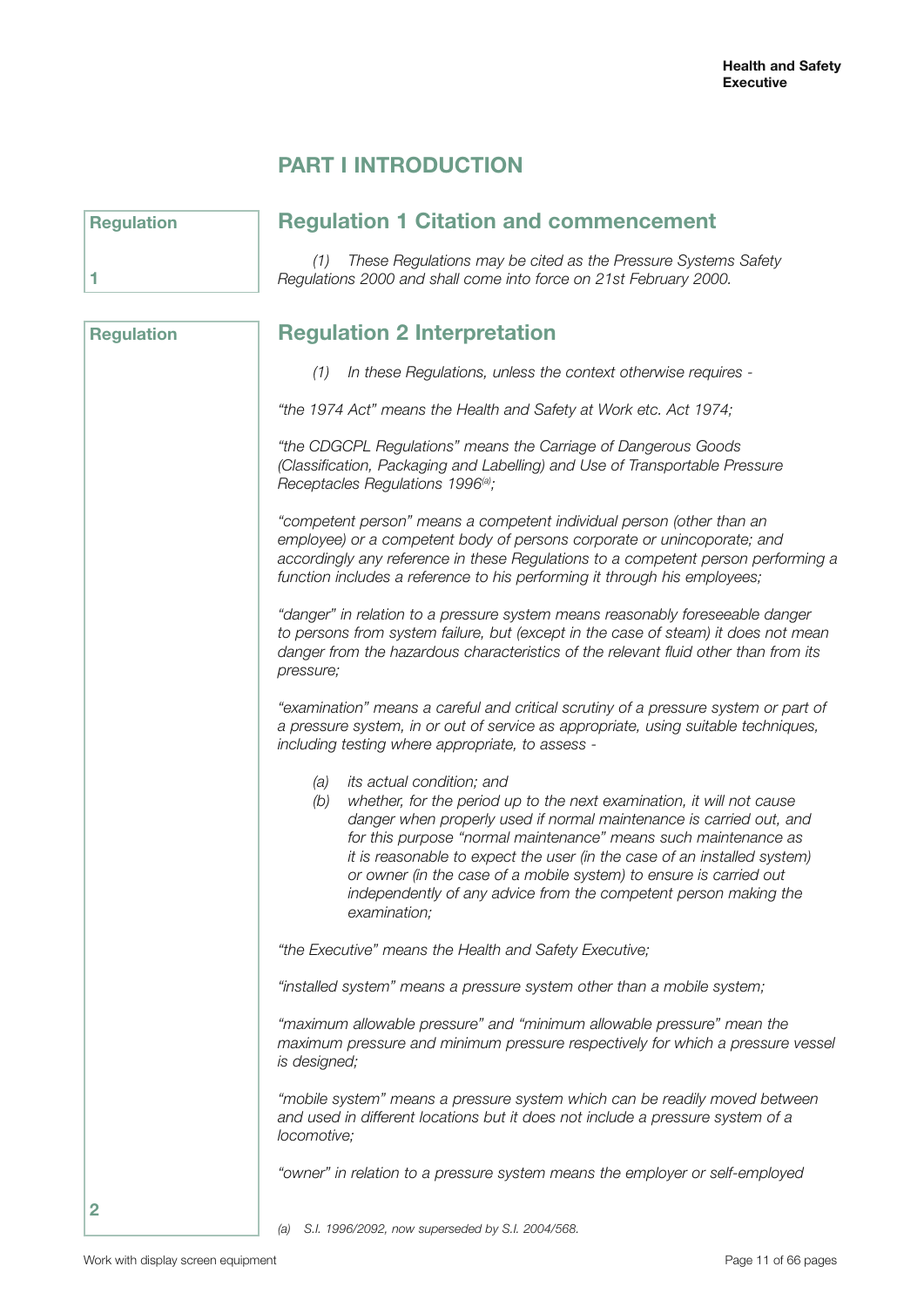### **Regulation**

*person who owns the pressure system or, if he does not have a place of business in Great Britain, his agent in Great Britain or, if there is no such agent, the user;*

*"pipeline" means a pipe or system of pipes used for the conveyance of relevant*  fluid across the boundaries of premises, together with any apparatus for inducing *or facilitating the flow of relevant fluid through, or through a part of, the pipe or system, and any valves, valve chambers, pumps, compressors and similar works which are annexed to, or incorporated in the course of, the pipe or system;*

*"pipework" means a pipe or system of pipes together with associated valves, pumps, compressors and other pressure containing components and includes a hose or bellows but does not include a pipeline or any protective devices;*

*"pressure system" means -*

- *(a) a system comprising one or more pressure vessels of rigid construction, any associated pipework and protective devices;*
- *(b) the pipework with its protective devices to which a transportable pressure receptacle is, or is intended to be, connected; or*
- *(c) a pipeline and its protective devices,*

*which contains or is liable to contain a relevant fluid, but does not include a transportable pressure receptacle;*

*"protective devices" means devices designed to protect the pressure system against system failure and devices designed to give warning that system failure might occur, and include bursting discs;*

*"relevant fluid" means -* 

- *(a) steam;*
- *(b) any fluid or mixture of fluids which is at a pressure greater than 0.5 bar above atmospheric pressure, and which fluid or mixture of fluids is -*
	- *(i) a gas, or*
	- *(ii) a liquid which would have a vapour pressure greater than 0.5 bar above atmospheric pressure when in equilibrium with its vapour at either the actual temperature of the liquid or 17.5 degrees Celsius; or*
- *(c) a gas dissolved under pressure in a solvent contained in a porous substance at ambient temperature and which could be released from the solvent without the application of heat;*

*"safe operating limits" means the operating limits (incorporating a suitable margin of safety) beyond which system failure is liable to occur;*

*"scheme of examination" means the written scheme referred to in regulation 8;*

*"system failure" means the unintentional release of stored energy (other than from a pressure relief system) from a pressure system;*

*"transportable pressure receptacle" has the same meaning as in regulation 2(1) of the CDGCPL Regulations;\**

*"user" in relation to a pressure system, or a vessel to which regulation 15 applies, means the employer or self-employed person who has control of the operation of the pressure system or such a vessel or, in the case of a pressure system or such*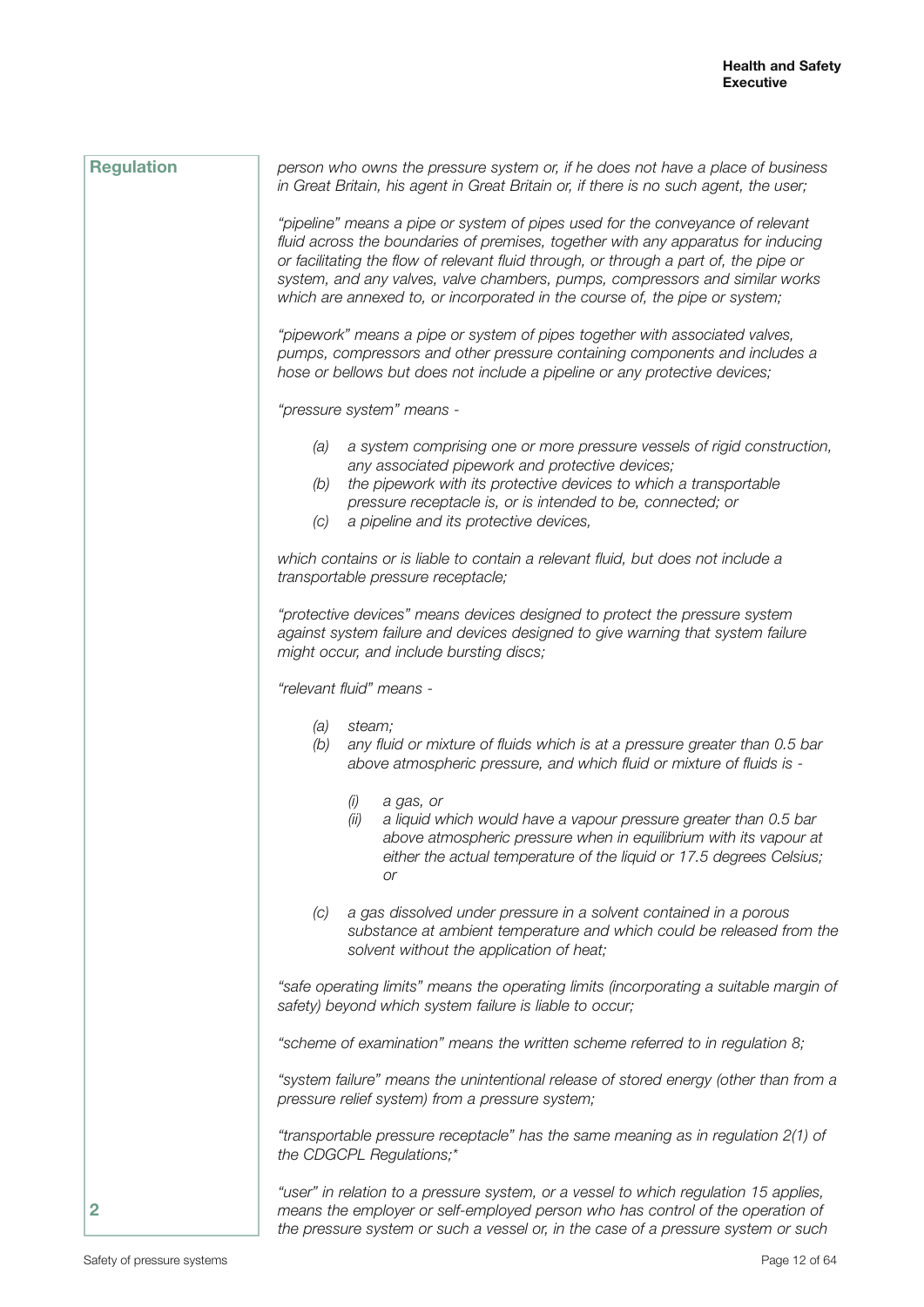| <b>Regulation</b> | a vessel at or in -                                                                                                                                                                                                                                                                                                          |
|-------------------|------------------------------------------------------------------------------------------------------------------------------------------------------------------------------------------------------------------------------------------------------------------------------------------------------------------------------|
|                   | a mine within the meaning of section 180 of the Mines and Quarries Act<br>(a)<br>1954 <sup>(a)</sup> it means the manager for the time being of that mine;<br>a quarry within the meaning of regulation 3 of the Quarries Regulations<br>(b)<br>1999 <sup>(b)</sup> it means the operator for the time being of that quarry. |
|                   | Any reference in these Regulations to anything being in writing or written<br>(2)<br>(including any reference to anything being kept in writing) shall include reference to<br>its being in a form -                                                                                                                         |
|                   | in which it is capable of being reproduced as a written copy when<br>(a)<br>required;<br>which is secure from loss or unauthorised interference.<br>(b)                                                                                                                                                                      |
|                   | In these Regulations, unless the context otherwise requires, any<br>(3)<br>reference to -                                                                                                                                                                                                                                    |
|                   | a numbered regulation or Schedule is a reference to the regulation or<br>(a)<br>Schedule in these Regulations so numbered;<br>a numbered paragraph is a reference to that paragraph so numbered in<br>(b)<br>the regulation or Schedule in which that reference appears.                                                     |
| 2                 | Now superseded by S.I. 2004/568.<br>1954 c.70; amended by S.I. 1993/1987.<br>(a)<br>S.I. 1999/2024.<br>(b)                                                                                                                                                                                                                   |

#### **Competent person**

17 The term 'competent person' refers not to the individual employee who carries out duties under the Regulations but to the body which employs the person charged with those duties. Thus, the definition of competent person makes it clear that the legal duty to comply rests with a competent person's employer, and not with an individual, unless that person is self-employed.

#### **Danger**

18 The Regulations are concerned with reasonably foreseeable danger to people from the unintentional release of stored energy. In addition, they deal with the scalding effects of steam which is classed as a relevant fluid irrespective of pressure. Leaks of gas, for instance, which do not have the potential to cause injury from stored energy, are not covered. Risk of injury from escapes of toxic or flammable materials are covered under other statutory provisions.

#### **Examination**

19 In the context of these Regulations, the term examination relates solely to examinations carried out under the written scheme of examination, ie ones conducted to assess the condition of those parts of the system which may give rise to danger (as defined) in the event of an uncontrolled release of stored energy.

#### **Installed system and mobile system**

20 The Regulations distinguish between those systems which are essentially fixed in a permanent location (installed) and those which are normally and frequently moved from place to place (mobile).

#### **Guide**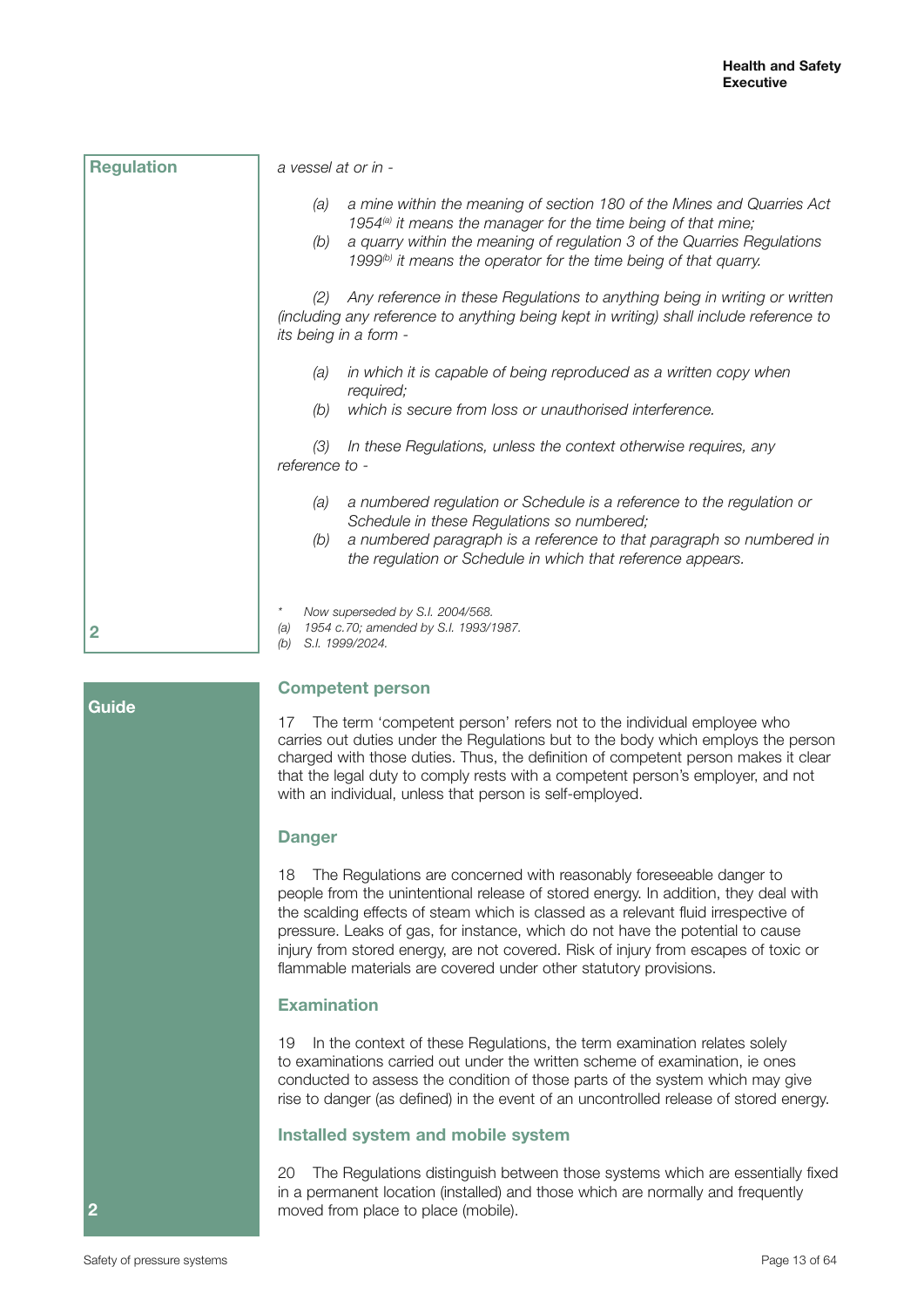#### **Guide**

21 For installed systems the user is responsible for compliance with regulations 7 to 12, and 14. In the case of mobile systems the owner is responsible. If the owner does not have a place of business in Great Britain and has no agent in Great Britain, the user is responsible.

#### **Pipework**

22 This term covers all parts of the system except pressure vessels and protective devices. (See paragraph 51 for specific guidance on the application of the terms pipework and protective devices on gas regulators. See also Table 1, on page 4, for the interface between the terms 'pipework' and 'pipeline' used in these Regulations and the Pressure Equipment Regulations respectively.)

#### **Pipeline**

23 Only pipelines (and their protective devices) for gases and liquefied gases within the definition of relevant fluid are covered as a pressure system. 'Pipeline' also covers the compressors, valves, associated pipework and other apparatus used to cause the gas to flow through the pipeline system. The definition extends to the primary shut-off valve at each end of the pipeline. But see also the exceptions in paragraphs 4 and 5 of Schedule 1, Part I relating to the operation of pipelines. In particular, pipelines and their protective devices where the pressure does not exceed 2 bar (gauge) are excepted from these Regulations. This guidance should be read in conjunction with the publication *A guide to the Pipelines Safety Regulations 1996.*  Guidance on Regulations.<sup>2</sup> (See also Table 1, on page 10, for the interface between the definition of the term 'pipeline' used in these Regulations and the Pipelines Safety Regulations.)

#### **Pressure system**

- 24 The Regulations define three types of system:
- (a) a system comprising a pressure vessel, its associated pipework and protective devices. It is necessary for there to be a pressure vessel in the system for the Regulations to apply under this definition. Where there is more than one system on the premises, whether interconnected or not, the user/ owner is responsible for deciding where the boundaries for each system occur;
- (b) pipework with its protective devices to which a transportable pressure receptacle is, or is intended to be, connected. A transportable pressure receptacle on its own is not a pressure system as defined. Pipework containing a relevant fluid (other than steam) at a pressure of 0.5 bar or less is outside the scope of the Regulations;
- (c) a pipeline with its protective devices.

Although there is no definition of pressure vessel in the Regulations, the term is well understood technically. For the purposes of these Regulations, a pressure vessel may be regarded as a vessel used, or intended to be used, to contain a relevant fluid.

#### **Protective devices**

25 'Protective device' includes any protective control or measuring equipment which is essential to prevent a dangerous situation from arising. Instrumentation and control equipment would be classed as a protective device in the following situations: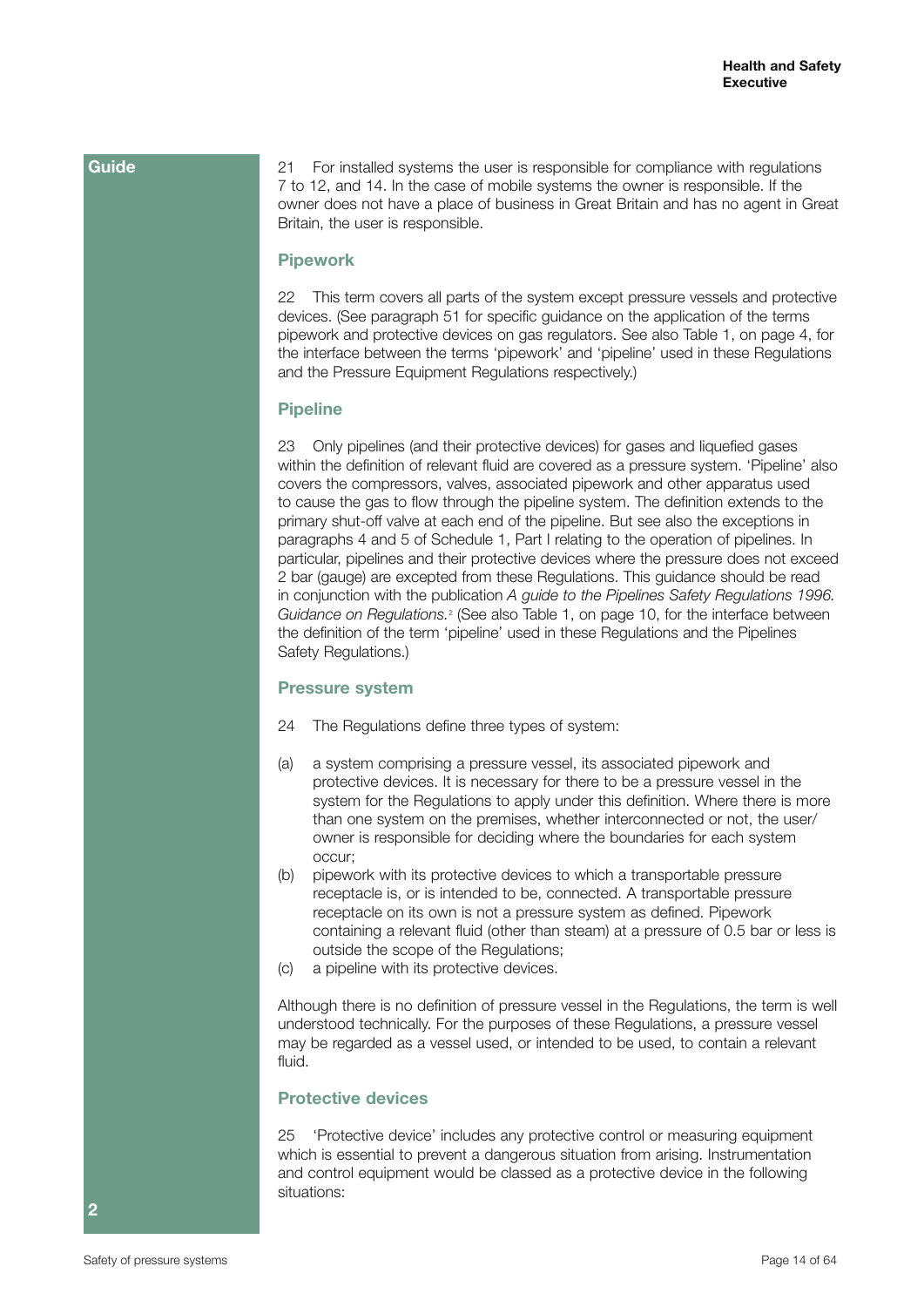(a) where it has to function correctly in order to be able to protect the system; and (b) where it prevents the safe operating limits being exceeded in situations where no other protective device is provided (for example, where the relevant fluid is so toxic that it cannot be released to atmosphere). In these cases the control equipment is itself the protective device. Protective devices which protect a system which contains or is liable to contain a relevant fluid are covered by the Regulations even if they are located on a part of the system which does not contain a relevant fluid. **Relevant fluid** 26 The following conditions have to be fulfilled for a fluid to be a relevant fluid within the scope of the Regulations: (a) the pressure has to be greater than 0.5 bar above atmospheric (except for steam). Where the pressure varies with time, then the maximum pressure that is normally reached should be the determining factor; (b) either the fluid should be a gas or mixture of gases under the actual conditions in that part of the system or a liquid which would turn into a gas if system failure occurred. Therefore the Regulations will cover compressed air (a mixture of gases) as well as other compressed gases such as nitrogen, acetylene and oxygen. The definition will include also hot water contained above its boiling point at atmospheric pressure (pressurised hot water) or aqueous solutions where a vapour pressure above 0.5 bar (gauge) is generated. Classifications of gases are given in BS EN 720-1:1999 *Transportable gas cylinders. Gases and gas mixtures. Properties of pure gases*. 27 Only those parts of a system which contain a relevant fluid fall within the scope of the Regulations, except protective devices which are within scope irrespective of whether they contain a relevant fluid provided that they form part of a system which contains or is liable to contain a relevant fluid. Except in the case of steam, once the pressure along a line of pipework drops below 0.5 bar (gauge), there is no longer a relevant fluid and that part of the pipework is then no longer part of the system covered by the Regulations. 28 For the definition of relevant fluid not to apply the user/owner should be able to show clear evidence that the system does not contain (and is not liable to contain) a relevant fluid under foreseeable operating conditions. See also paragraph 196 which gives information on Schedule 1, Part I, exception 4(b) dealing with unintentional pressurisation. 29 In some cases a fluid will consist of a mixture of gas and liquid, and in others a liquid with gas dissolved in it. The Regulations are intended to cover the former example but not the latter. To determine whether the fluid is a relevant fluid as defined, it is necessary to establish whether the gaseous element will separate out from the liquid with time to produce a vapour pressure in excess of 0.5 bar (gauge). The definition of relevant fluid thus excludes from scope motor gasoline and stabilised crude oils in which the vapour pressure of a dissolved relevant fluid is suppressed by the lower vapour pressure of other constituents. 30 In the case of some storage systems where gas is kept in liquid form at very **Guide**

low temperatures in a tank, the pressure above the liquid is below 0.5 bar (gauge) and the Regulations would not apply unless the pressure rises above 0.5 bar (gauge).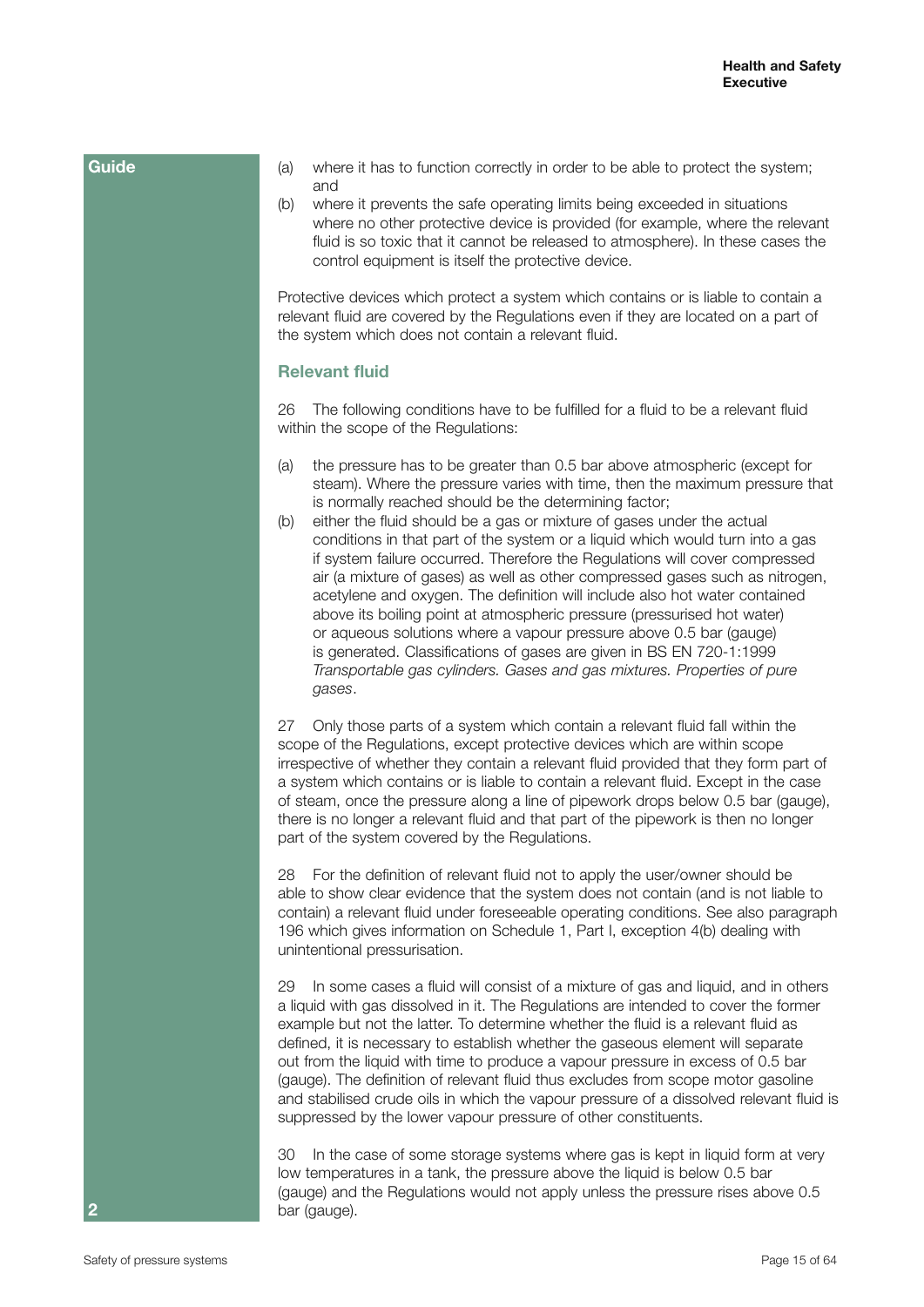**2**

**Guide**

**ACOP**

31 The reference to a gas dissolved under pressure in a solvent contained in a porous substance covers acetylene.

#### **System failure**

32 Releases of stored energy through properly sized pressure relief equipment are not to be regarded as system failure, as such pressure-relieving arrangements should form part of the normal protection of a properly designed pressure system.

#### **User**

33 Once a pressure system is installed, the primary duty for compliance rests with the user.

#### **Requirement for anything in writing or written**

34 These provisions have been added to clarify that any information that is required to be provided in a written form (eg written scheme of examination), or in writing (eg agreement to postpone a due examination), can (subject to the conditions) be provided in any suitable means, for example using computer software.

#### **Competent persons**

35 The term 'competent person' is used in connection with two distinct functions:

- (a) drawing up or certifying schemes of examination (regulation 8); and
- (b) carrying out examinations under the scheme (regulation 9).

The general guidance at paragraphs 35-41 relates to both functions. Paragraphs 103-119 deal with schemes of examination and paragraphs 130- 137 deal with examinations themselves.

36 Although separate guidance is given on these functions, this does not mean that they have to be carried out by different competent persons. In addition, the user/owner may seek advice from a competent person on other matters relating to these Regulations. For example, advice could be sought on the scope of the written scheme (see paragraphs 110 and 111). In such circumstances, a competent person would be acting solely as an adviser, rather than as a competent person as defined.

37 It is the responsibility of the user/owner to select a competent person capable of carrying out the duties in a proper manner with sufficient expertise in the particular type of system. In some cases, the necessary expertise will lie within the user's/owner's own organisation (but see paragraph 40 for guidance on independence). In such cases, the user/owner is acting as competent person and is responsible for compliance with the Regulations. However, small or medium-sized businesses may not have sufficient in-house expertise. If this is the case, they should use a suitably qualified and experienced independent competent person. Whether the competent person is drawn from within the user's/owner's organisation or from outside, they should have sufficient understanding of the systems in question to enable them to draw up schemes of examination or certify them as suitable.

38 A competent person capable of drawing up schemes of examination or examining a simple system may not have the expertise, knowledge and experience to act as competent person for more complex systems. For a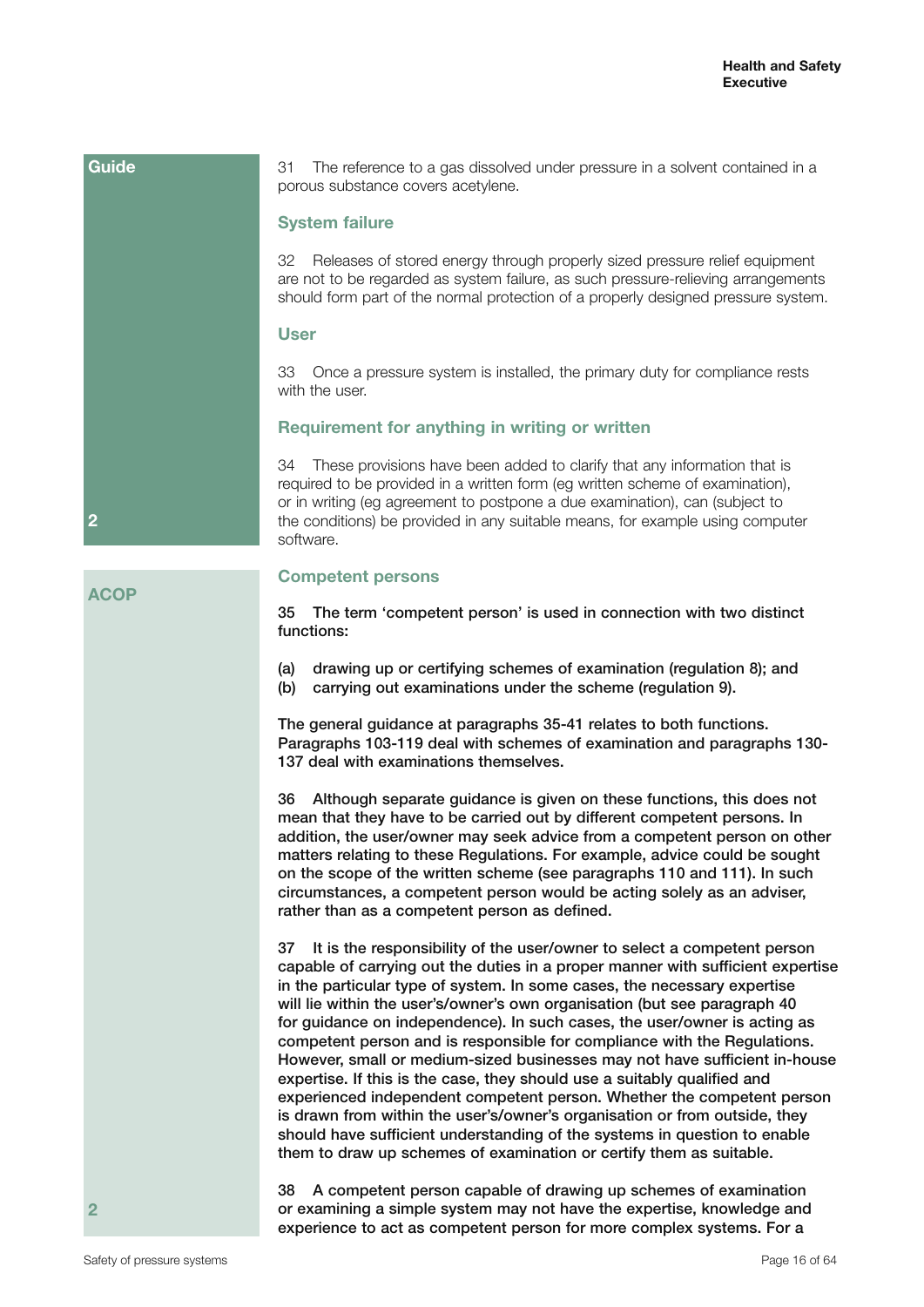| <b>ACOP</b>     | number of systems, including the larger or more complex, it is unlikely that<br>one individual will have sufficient knowledge and expertise to act on their<br>own. A competent person should be chosen who has available a team of<br>employees with the necessary breadth of knowledge and experience.                                                                                                                                                                                                                                                                                                                                                                                                                                                                        |
|-----------------|---------------------------------------------------------------------------------------------------------------------------------------------------------------------------------------------------------------------------------------------------------------------------------------------------------------------------------------------------------------------------------------------------------------------------------------------------------------------------------------------------------------------------------------------------------------------------------------------------------------------------------------------------------------------------------------------------------------------------------------------------------------------------------|
|                 | 39<br>In general terms, the competent person should have:                                                                                                                                                                                                                                                                                                                                                                                                                                                                                                                                                                                                                                                                                                                       |
|                 | staff with practical and theoretical knowledge and actual experience of<br>(a)<br>the relevant systems;<br>access to specialist services;<br>(b)<br>effective support and professional expertise within their organisation;<br>(c)<br>and                                                                                                                                                                                                                                                                                                                                                                                                                                                                                                                                       |
|                 | (d)<br>proper standards of professional probity.                                                                                                                                                                                                                                                                                                                                                                                                                                                                                                                                                                                                                                                                                                                                |
|                 | Where the competent person is a direct employee of the user's/owner's<br>40<br>organisation, there should be a suitable degree of independence from the<br>operating functions of the company. In particular, where the staff are provided<br>from an in-house inspection department and carry out functions in addition to<br>their competent person duties, they should be separately accountable under<br>their job descriptions for their activities as competent persons. They should<br>act in an objective and professional manner with no conflict of interests<br>and should give an impartial assessment of the nature and condition of the<br>system.                                                                                                                |
| $\overline{2}$  | The competent person is responsible for all examinations. For example,<br>41<br>where ancillary examination methods (eg non-destructive testing) are<br>undertaken by another person or body, the competent person should accept<br>responsibility for the results of these tests and their interpretation.                                                                                                                                                                                                                                                                                                                                                                                                                                                                     |
| <b>Guidance</b> | It is for users to select a competent person to carry out the duties required by<br>42<br>these Regulations. The following bodies may provide competent person services:                                                                                                                                                                                                                                                                                                                                                                                                                                                                                                                                                                                                        |
|                 | (a)<br>a user company;<br>(b)<br>a third-party organisation/external company; or<br>a self-employed person.<br>(C)                                                                                                                                                                                                                                                                                                                                                                                                                                                                                                                                                                                                                                                              |
|                 | Accreditation to BS EN ISO/IEC 17020:2004 General criteria for operation<br>43<br>of the various types of bodies performing inspection is an indication of the<br>competence of an inspection department, organisation or self-employed person.<br>Accreditation is carried out on behalf of Government by the United Kingdom<br>Accreditation Service (UKAS). Accreditation to BS EN ISO/IEC 17020:2004 is<br>recommended for bodies acting as competent persons engaged to draw up or<br>certify a written scheme of examination or conduct examinations for major systems<br>(as detailed in paragraph 105(c)). Users/owners may also wish to consider using<br>accredited bodies for other categories of system. Accreditation to BS EN ISO/IEC<br>17020:2004 is voluntary. |
|                 | <b>Examination</b>                                                                                                                                                                                                                                                                                                                                                                                                                                                                                                                                                                                                                                                                                                                                                              |
|                 | Although the Regulations apply to all pressure systems as defined, periodic<br>44<br>examination is restricted to those parts of the system covered by the written<br>scheme of examination required by regulation 8. The effect of the Regulations is<br>therefore to focus attention on the initial integrity of the whole system when newly<br>installed (regulations 4, 5 and 6) and its maintenance (regulation 12), while limiting<br>subsequent examinations to those parts in which a defect may give rise to danger<br>(regulations 8, 9 and 10).                                                                                                                                                                                                                      |
|                 |                                                                                                                                                                                                                                                                                                                                                                                                                                                                                                                                                                                                                                                                                                                                                                                 |

45 Any suitable inspection technique may be used, including on-line examination,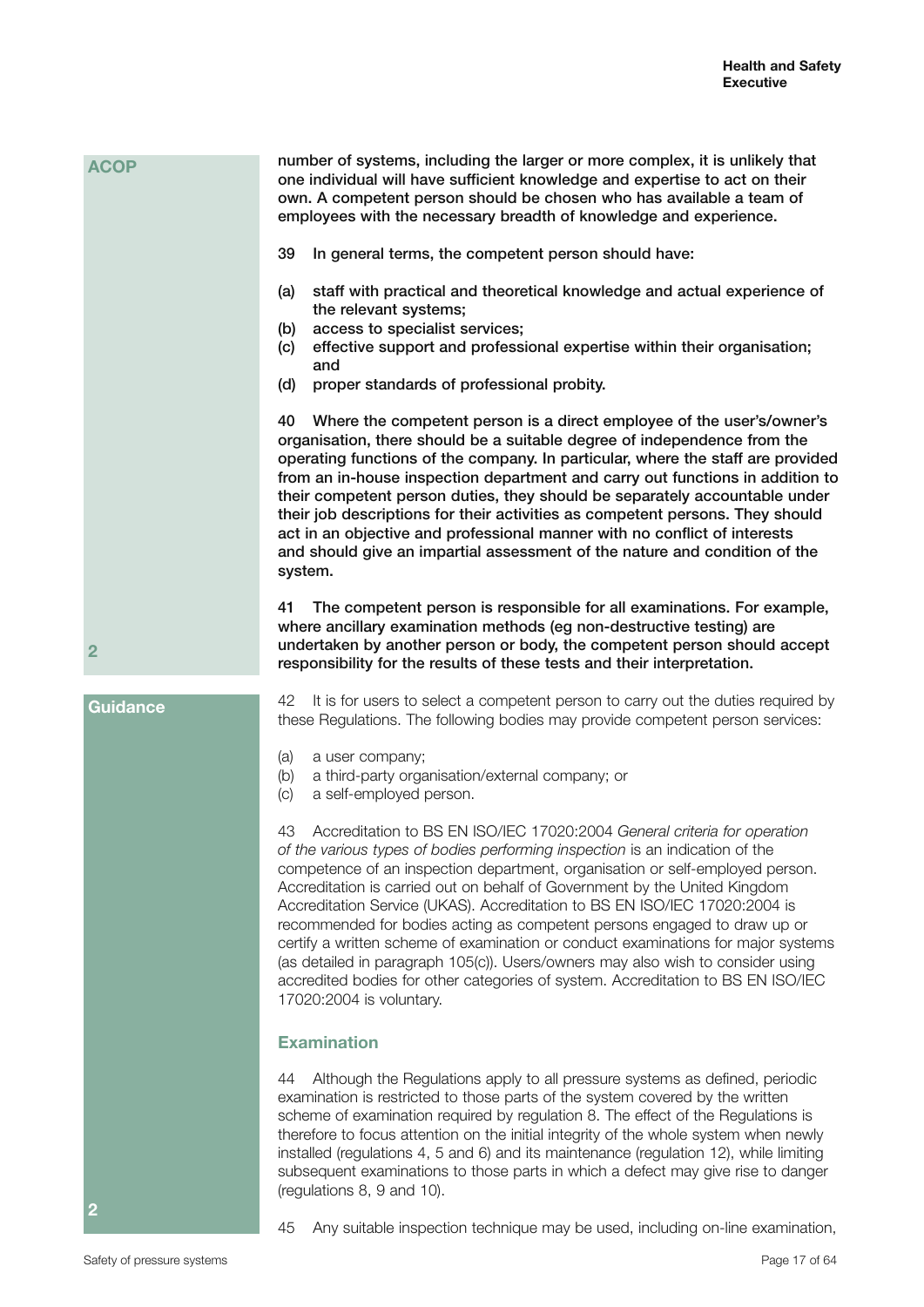#### **Guidance**

if it is adequate to assess fitness for continued use. There is no requirement to open up equipment for internal examination, provided that the inspection technique is appropriate.

#### **Installed system and mobile system**

46 Some storage tanks for relevant fluids are installed at several sites during their working life. These tanks are normally secured with permanent connections and should be regarded as installed systems. Similarly, a steam boiler fitted with skids may be installed temporarily to maintain steam supply to the site during the replacement of an existing boiler. (Such an installation should not be treated as a mobile system. This equipment will also require proper testing and checks before it is taken into use, even if it is to be replaced with a permanent boiler in due course).

47 On the other hand, a self-contained mobile air compressor set with an air receiver which is towed to construction sites should be regarded as a mobile system. In circumstances where mobile equipment is hired or leased and assembled at a location, for instance direct pressure blasting equipment, the act of assembling the equipment by a contractor does not create a new owner.

48 Steam locomotives, including model steam engines, are classed as installed systems for the purposes of the Regulations. These locomotives are often owned by individual benefactors or preservation trusts without ready access to technical resources. Users should assume responsibility for the examination and maintenance of these locomotives rather than the owners who would otherwise be responsible for compliance.

49 Lorries carrying cargo loaded or discharged under pressure greater than 0.5 bar (gauge) are mobile systems regardless of whether the pressure source is part of the lorry apparatus or external to the lorry.

#### **Pressure systems**

50 The user/owner should decide, after seeking suitable advice if required, whether pressurised equipment for which they are responsible is covered by these Regulations in practice and, if it is not, what other legislation applies.

#### **Gas regulators**

51 In most cases, gas regulators are installed primarily for process control purposes. Regulators installed for this purpose should be regarded as pipework and included in the written scheme where their failure could give rise to danger. A regulator may sometimes be installed with the primary function of protecting the system. Such regulators should be regarded as protective devices and the Regulations would apply accordingly.

#### **Safe operating limits**

52 These are the limits beyond which the system should not be taken. They are not the ultimate limits beyond which system failure will occur. In establishing the limits within which a system should be operated, there may be a need to take account of matters other than pressure energy and the likelihood of system failure. Small steam generators, for example, present a risk from scalding as opposed to stored energy.

#### **User**

53 The role of the user is generally a corporate responsibility. Often the user will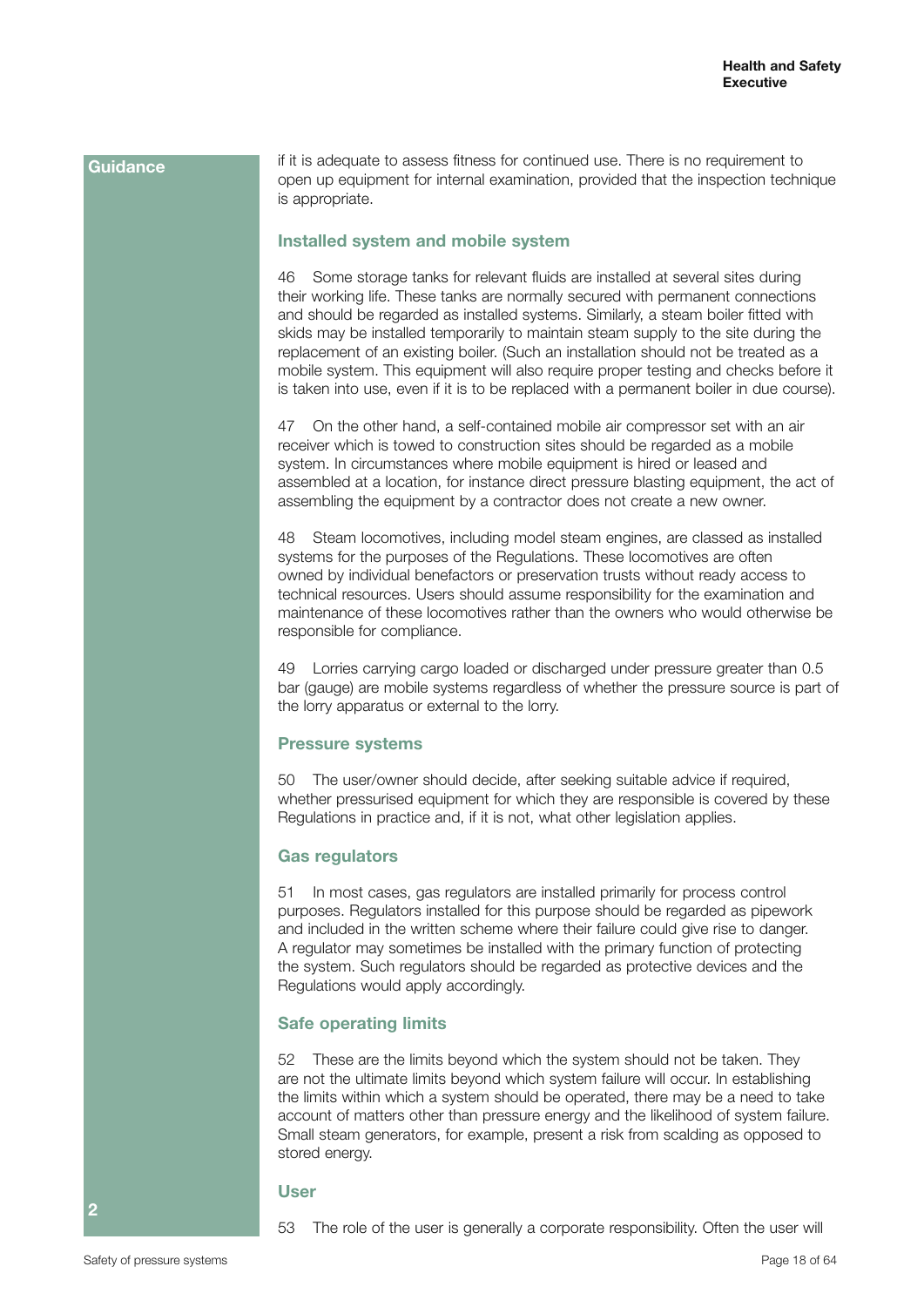#### be a firm or organisation in control of the operation of the system and therefore in the best position to comply with the Regulations. The user may not be the occupier or owner of the premises or even the employer of the bulk of the employees who work there. For some pressure systems, such as refrigeration plant, where more than one employer or self-employed person has an interest in the running of the system, a number of factors will determine who has responsibility as the user. These factors may include: (a) who decides when the plant will be turned on or off; (b) who decides who has access to the plant; (c) who is responsible for the controls of the plant; and (d) who maintains and runs the plant on a day to day basis. Some of these factors will have more weight than others. For example, an employer who owns a system may pay a contractor to switch the system on and off (among other things), but retain authority to decide when it should be turned on or off. In this situation, the contractor would not be considered to have control of the operation of the system. Consequently, the duties of the user would rest with the employer who owns the system. It is possible for two employers (or selfemployed persons) to devise a way in which the pressure system is controlled so that it is clearly the contractor who has full control of the system's operation. In these circumstances, the duties of the user would be for the second party (the contractor) to fulfil. It must be clear to both parties who is responsible as user under the Regulations. **Guidance 2**

| <b>Regulation</b> | <b>Regulation 3 Application and duties</b>                                                                                                                                                                                                                                                                                                                                                                                                                                                  |
|-------------------|---------------------------------------------------------------------------------------------------------------------------------------------------------------------------------------------------------------------------------------------------------------------------------------------------------------------------------------------------------------------------------------------------------------------------------------------------------------------------------------------|
|                   | (1)<br>These Regulations shall apply -                                                                                                                                                                                                                                                                                                                                                                                                                                                      |
|                   | in Great Britain; and<br>(a)<br>outside Great Britain as sections 1 to 59 and 80 to 82 of the 1974 Act<br>(b)<br>apply by virtue of articles 7 and 8(a) of the Health and Safety at Work<br>etc. Act 1974 (Application outside Great Britain) Order 1995 <sup>®</sup> save in<br>relation to anything to which articles 4 to 6 of that Order apply.                                                                                                                                         |
|                   | Subject to Schedule 1 (which sets out exceptions to the Regulations),<br>(2)<br>these Regulations shall apply to or in relation to pressure systems which are used<br>or intended to be used at work.                                                                                                                                                                                                                                                                                       |
|                   | Any requirement or prohibition imposed by these Regulations on an<br>(3)<br>employer in respect of the activities of his employees shall also extend to a self-<br>employed person in respect of his own activities at work.                                                                                                                                                                                                                                                                |
|                   | Any requirement or prohibition imposed by these Regulations on<br>(4)<br>a person -                                                                                                                                                                                                                                                                                                                                                                                                         |
|                   | who designs, manufactures, imports or supplies any pressure system,<br>(a)<br>or any article which is intended to be a component part of any pressure<br>system, shall extend only to such a system or article designed,<br>manufactured, imported or supplied in the course of a trade, business or<br>other undertaking carried on by him (whether for profit or not);<br>who designs or manufactures such a system or article shall extend only<br>(b)<br>to matters within his control. |
| 3                 | S.I. 1995/263.<br>(a)                                                                                                                                                                                                                                                                                                                                                                                                                                                                       |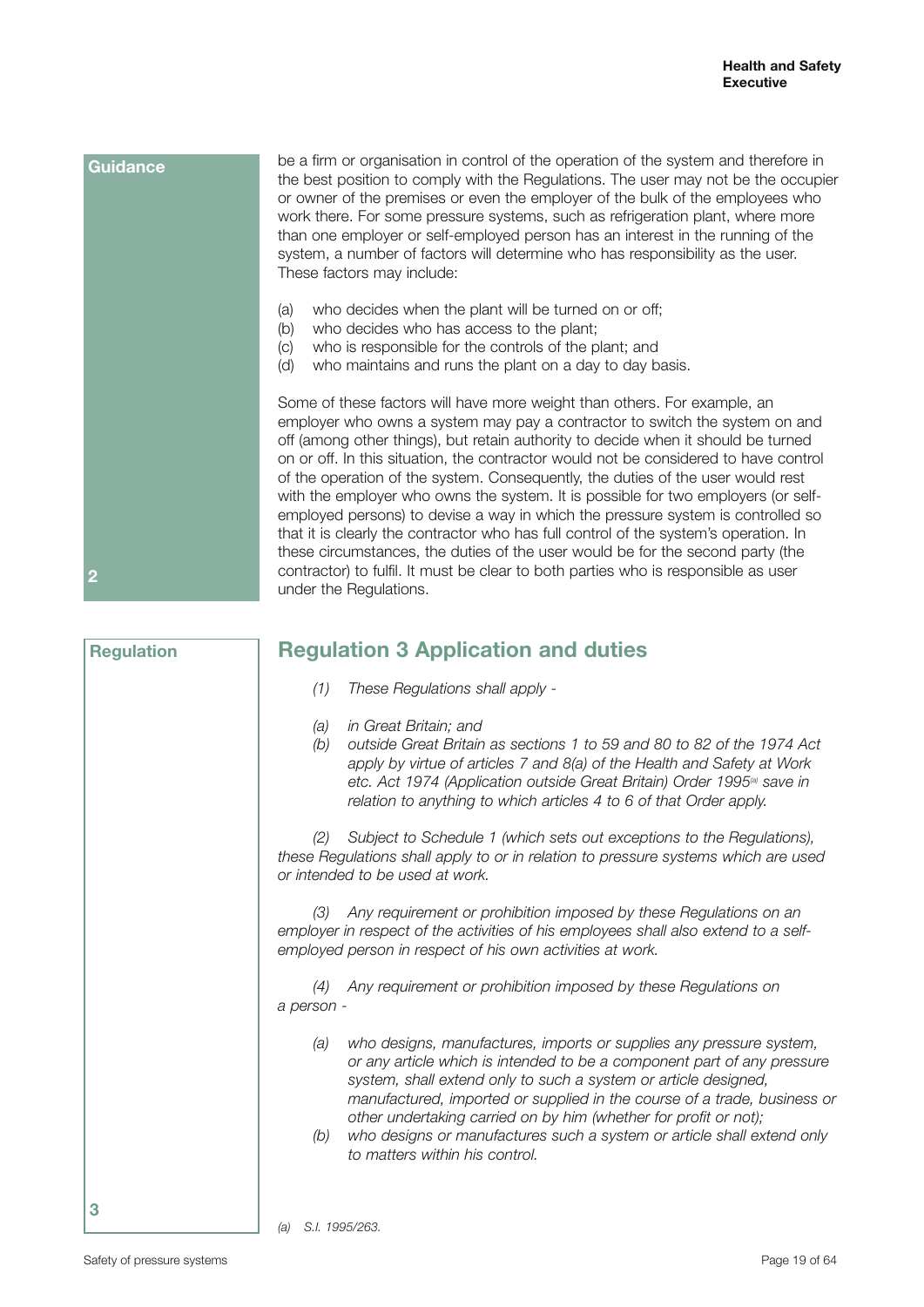#### **Regulation 3**

**Guide 3**

**Regulation**

*(5) The provisions of Schedule 2 (which relate to the modification of duties in cases where pressure systems are supplied by way of lease, hire or other arrangements) shall have effect.*

54 The primary purpose of the Regulations is to secure the safety of people at work. The Regulations therefore apply to pressure systems used, or intended to be used, at work (but see Schedule 1 for exceptions to all or part of the Regulations). The duties imposed relate to activities at work. They also cover the self-employed, for example a self-employed installer of a pressure system, or a self-employed competent person.

55 There are instances, for example in the gases industry, where it is customary for bulk suppliers of gas to lease pressure vessels and associated systems to customers on a long-term contractual basis. Schedule 2 provides for the owner of the system in such cases to be responsible for discharging the legal duties under certain regulations rather than the user. Such arrangements need to be the subject of a written agreement between the owner and user in each case. Schedule 2 contains details of the regulations concerned.

# **PART II GENERAL**

## **Regulation 4 Design and construction**

*(1) Any person who designs, manufactures, imports or supplies any pressure system or any article which is intended to be a component part of any pressure system shall ensure that paragraphs (2) to (5) are complied with.*

*(2) The pressure system or article, as the case may be, shall be properly designed and properly constructed from suitable material, so as to prevent danger.*

*(3) The pressure system or article, as the case may be, shall be so designed and constructed that all necessary examinations for preventing danger can be carried out.*

*(4) Where the pressure system has any means of access to its interior, it shall be so designed and constructed as to ensure, so far as practicable, that access can be gained without danger.*

56 This regulation places duties on designers, manufacturers and any person

*(5) The pressure system shall be provided with such protective devices as may be necessary for preventing danger; and any such device designed to release contents shall do so safely, so far as is practicable.*

| <b>Guide</b> |  |  |
|--------------|--|--|
| 4            |  |  |
|              |  |  |
| <b>ACOP</b>  |  |  |

**4**

**4**

who supplies equipment or a component intended to be part of a pressure system to ensure that it is fit for purpose, so as to prevent danger. Equipment (including assemblies) supplied in accordance with the Pressure Equipment Regulations 1999 is considered to meet these requirements and is, therefore, excepted from this regulation (see Schedule 1, Part II, paragraph 1).

57 Designers and manufacturers should consider at the manufacturing stage both the purpose of the plant and the means of ensuring compliance with these Regulations.

58 The designer, manufacturer, importer or supplier should consider and take due account of the following, where applicable: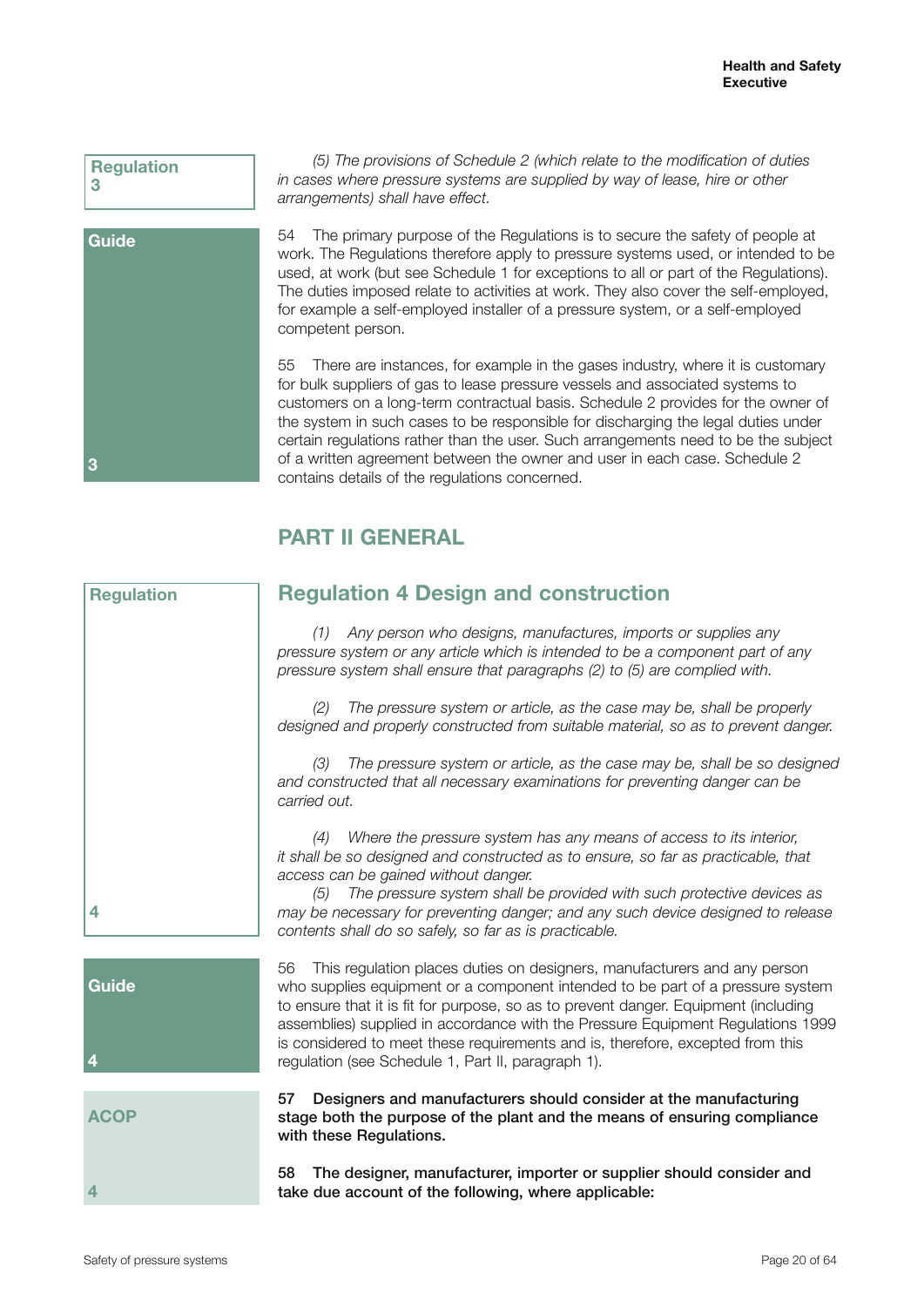- (a) the expected working life (the design life) of the system;
- (b) the properties of the contained fluid;
- (c) all extreme operating conditions including start-up, shutdown and reasonably foreseeable fault or emergency conditions;
- (d) the need for system examination to ensure continued integrity throughout its design life;
- (e) any foreseeable changes to the design conditions;
- (f) conditions for standby operation;
- (g) protection against system failure, using suitable measuring, control and protective devices as appropriate;
- (h) suitable materials for each component part;
- (i) the external forces expected to be exerted on the system including thermal loads and wind loading; and
- (j) safe access for operation, maintenance and examination, including the fitting of access (eg door) safety devices or suitable guards, as appropriate.

Further recommended practice, where appropriate, on these points is given in paragraphs 59 to 75.

#### **Properties of the fluid**

59 The system should be designed to avoid as far as possible the accumulation of liquids, condensates or sediment in pipework. For example, the design of a compressed air system or of steam pipework should minimise the number of places, such as low points, where liquid can accumulate and should provide for adequate drainage. If necessary, devices should be fitted at appropriate points in the system to allow venting of vapour and/or to prevent a vacuum forming. All pipework drainage should be to a safe place.

60 Special considerations will apply if the pressure vessel is to be used for low temperature storage, eg liquid nitrogen, or a highly corrosive material. It may also be necessary to specify any process materials which should not be put into the system because of incompatibility with the construction materials.

#### **Extreme operating conditions**

61 Account should be taken of the most onerous combination of temperature, pressure and other relevant parameters to which the equipment may be subjected under reasonably foreseeable circumstances. These should include the conditions which will exist during start-up, shutdown and standby operation.

#### **Examination requirements**

62 Vessels should be provided with suitably sized openings, including manholes and handholes where appropriate, to allow adequate examination of the interior. Where internal examination may be unnecessary or even harmful, for instance because of size or the hazardous nature of the fluid contained within the system, the designer should consider what examinations are needed and provide adequate means for this to be carried out.

#### **Foreseeable changes**

63 These may include allowances for corrosion if some corrosion is foreseeable and unavoidable, or for wear if stirrers or agitators are liable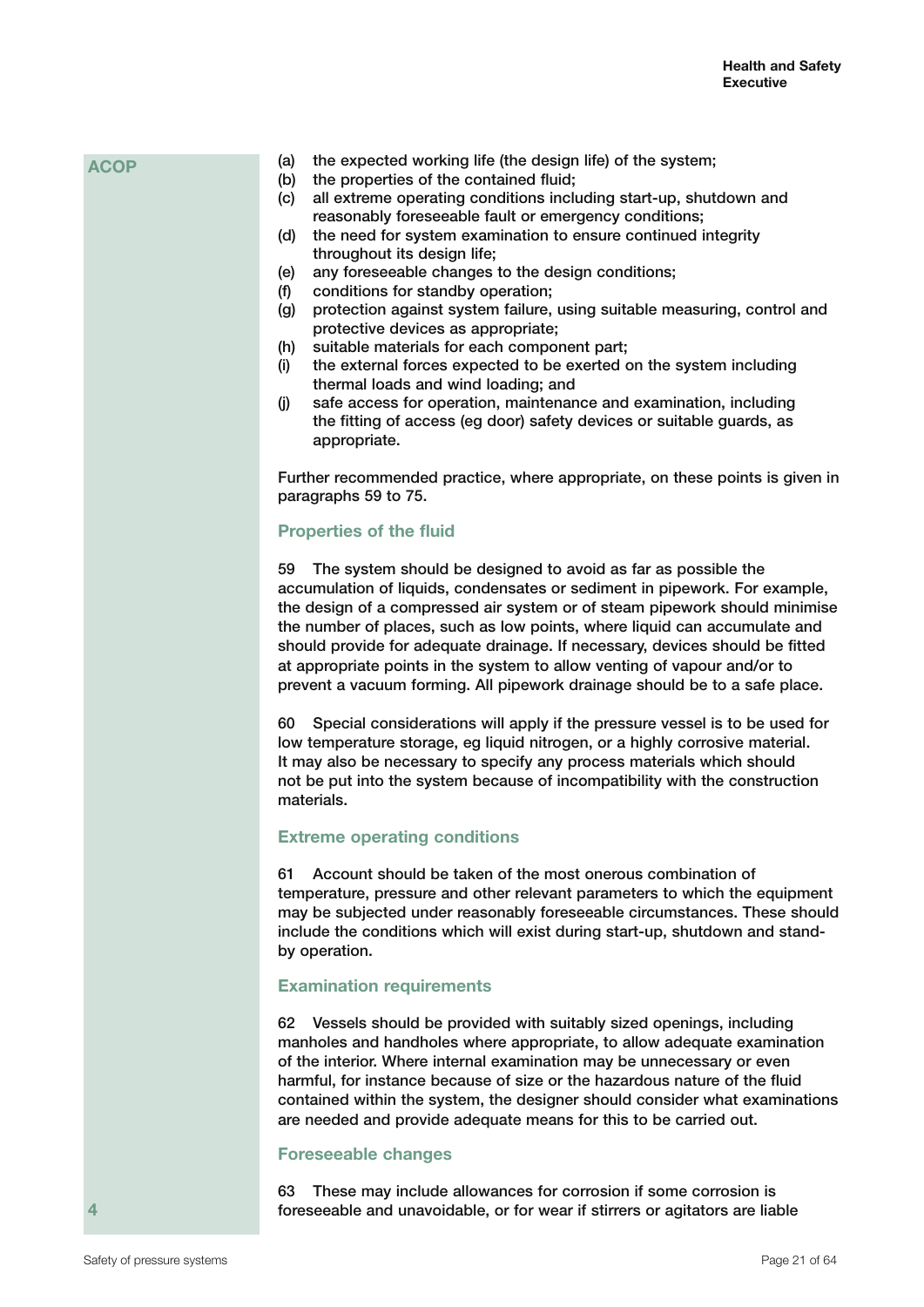to cause wear which may give rise to danger. The designer should ensure that the system can safely withstand the consequences of any reasonably foreseeable fault or emergency conditions unless it is to be fitted with appropriate control and protective equipment which will either prevent the conditions arising or enable the stored energy to be safely dissipated.

#### **Protection against failure**

64 Every plant item in which the pressure can exceed the safe operating limit (ie those which have not been designed to withstand the maximum pressure which can be generated within the system) should be protected, whenever operational, by at least one pressure-relieving or pressure-limiting device. The device should be suitable for its intended duty and should be fitted as close as practicable to the plant item it is designed to protect. Sufficient devices should be fitted at other points to ensure that the pressures inside the system do not exceed the safe operating limits (see paragraph 70 for explanation of accumulation). In the event of a pressure relief device operating, the design should enable the contents to be released in as safe a manner as is practicable.

65 Where part of the system has a lower safe operating limit than other parts, suitable pressure-reducing valves, safety valves, pressure relief and indicating devices should be provided.

66 Some equipment, for example steam receivers, may not necessarily need individual safety valves. However, it should not be possible to isolate them from the device which is providing protection if the source of pressure can still be applied.

67 Suitable measuring or indicating devices should be provided to give clear indications of relevant critical conditions within the system, eg temperatures, pressures, liquid levels. The display of any measuring equipment should be clearly visible. It should be possible to see when safe operating limits are being reached. Suitable moisture filters and/or drains should be provided where moisture would adversely affect the integrity of the system or the operation of any protective device.

68 Equipment, such as boilers, in which a low level (or into which a low flow rate) of water could lead to unsafe conditions should be fitted with at least one suitable water level indicator and to an alarm which sounds when the water level drops to a predetermined value. The indicator should be connected directly to the equipment. Fusible plugs should only be used as the sole low water alarm when other types of low water alarm are not practicable. They should be fitted at the point or points where overheating is first likely to occur if the water level drops. The gauge glasses of tubular water level gauges should be effectively protected to prevent injury from the effects of the glass breaking and the contents being ejected.

69 The pressure-relieving device should be so designed that it will deal adequately, where appropriate, with the dynamic flow characteristics of those fluids which result in two phase flow conditions.

70 The devices and associated inlet and outlet pipework should have an adequate discharge capacity in order to limit pressure to within the safe operating limits. It should reach full discharge capacity within a set limit of overpressure (accumulation). The normal operating pressure of the system should be sufficiently below the setting of the protective device to prevent its premature operation.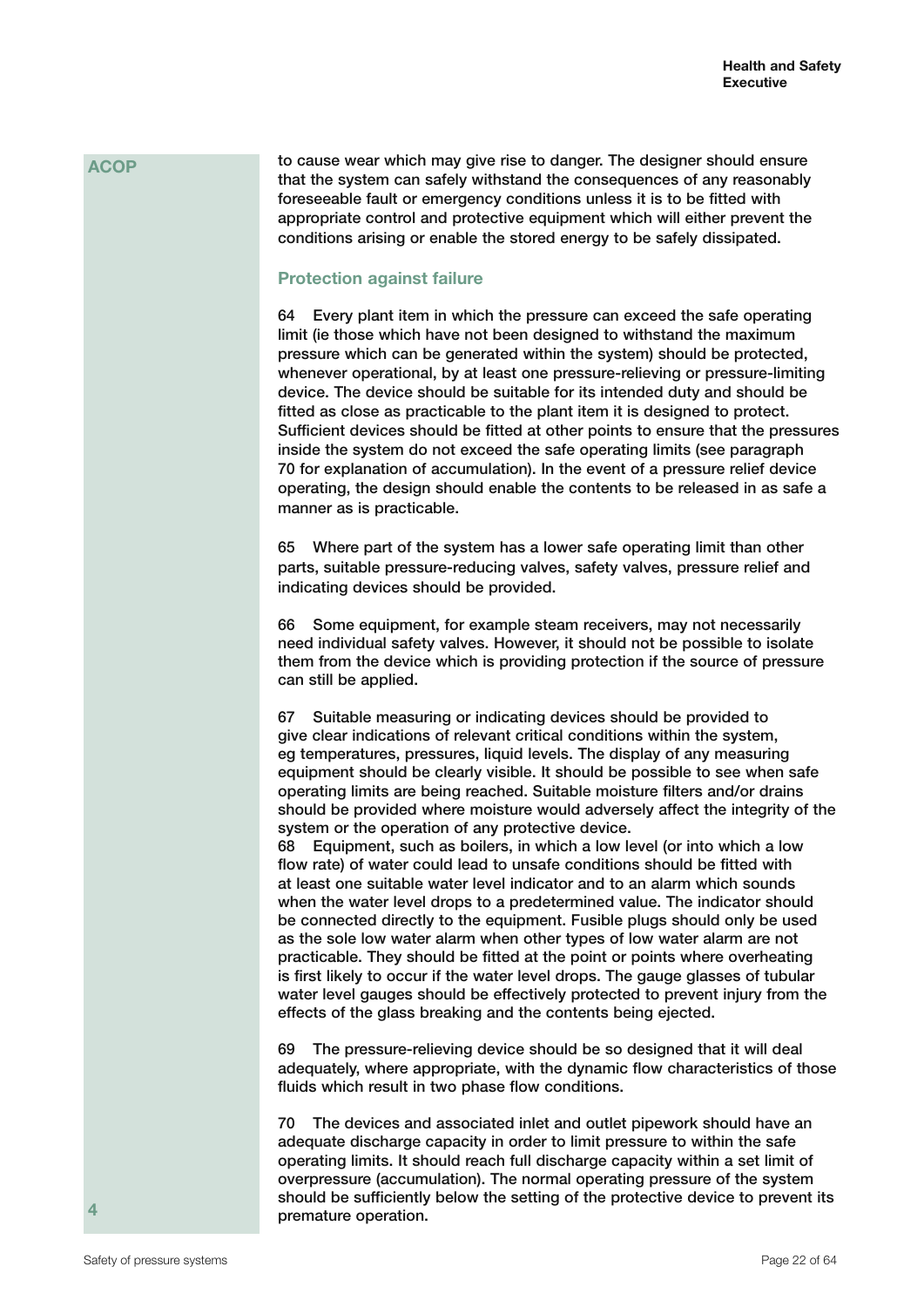#### **Construction materials**

71 Materials used in construction should be suitable for the intended use. For example, steam boiler stop (crown) valves made from flake graphite (grey) cast iron are not recommended. Account should be taken of the intended duty of the valve, including pressure, temperature, size, frequency of use, nature of contents and any particular foreseeable fault conditions, when selecting valves. The direction of opening and closing should preferably be indicated on valves.

72 Plastic pipes are often used on compressed air systems. However, not all plastics are suitable for use where there is the possibility of their becoming brittle or otherwise damaged due to exposure to heat or other adverse conditions.

#### **External forces**

73 Account should be taken of any external forces which could affect the integrity of the equipment. These may include the forces exerted on pipework from thermal expansion and contraction, externally applied loads or any reasonably foreseeable vibration or shock loading, for example from water hammer. Suitable expansion bends and/or joints and drains should be incorporated in the pipework as necessary.

#### **Safe access**

74 Any equipment such as an autoclave to which regular access is required during process operations, eg for loading and unloading, should be provided with suitable door safety devices. The function of these devices is to securely fasten any door while it is subjected to internal pressure and thereby prevent the risk of the door being violently blown open. The devices should ensure that the vessel cannot be pressurised until the door is securely closed. It should not be possible to open the door until the internal pressure has been fully and suitably vented to atmospheric pressure. The door should be restrained for the first part of its travel until the seal has been broken.

75 Where access is required for the use of tools such as rakes or scrapers and where physical access to the plant item and the area around the door is prevented by an effective guard, this would be a satisfactory alternative way of meeting the pressure interlock requirements.

76 Certain British Standards are in common use for the design and manufacture of some types of pressurised equipment. Where they exist, British Standards, other national or international standards (where they provide an equivalent level of safety) provide a sound basis for the design of pressurised equipment. Although verification of system design and manufacture is not mandatory under these Regulations, it is recommended that independent verification is obtained. This may be specifically required by the manufacturing standards or by some users.

| <b>Regulation</b> |  |
|-------------------|--|
|                   |  |
|                   |  |
| 5                 |  |

**4**

**4**

**Guidance**

**ACOP**

### **Regulation 5 Provision of information and marking**

- *(1) Any person who*
- *(a) designs for another any pressure system or any article which is intended to be a component part thereof; or*
- *(b) supplies (whether as manufacturer, importer or in any other capacity) any pressure system or any such article,*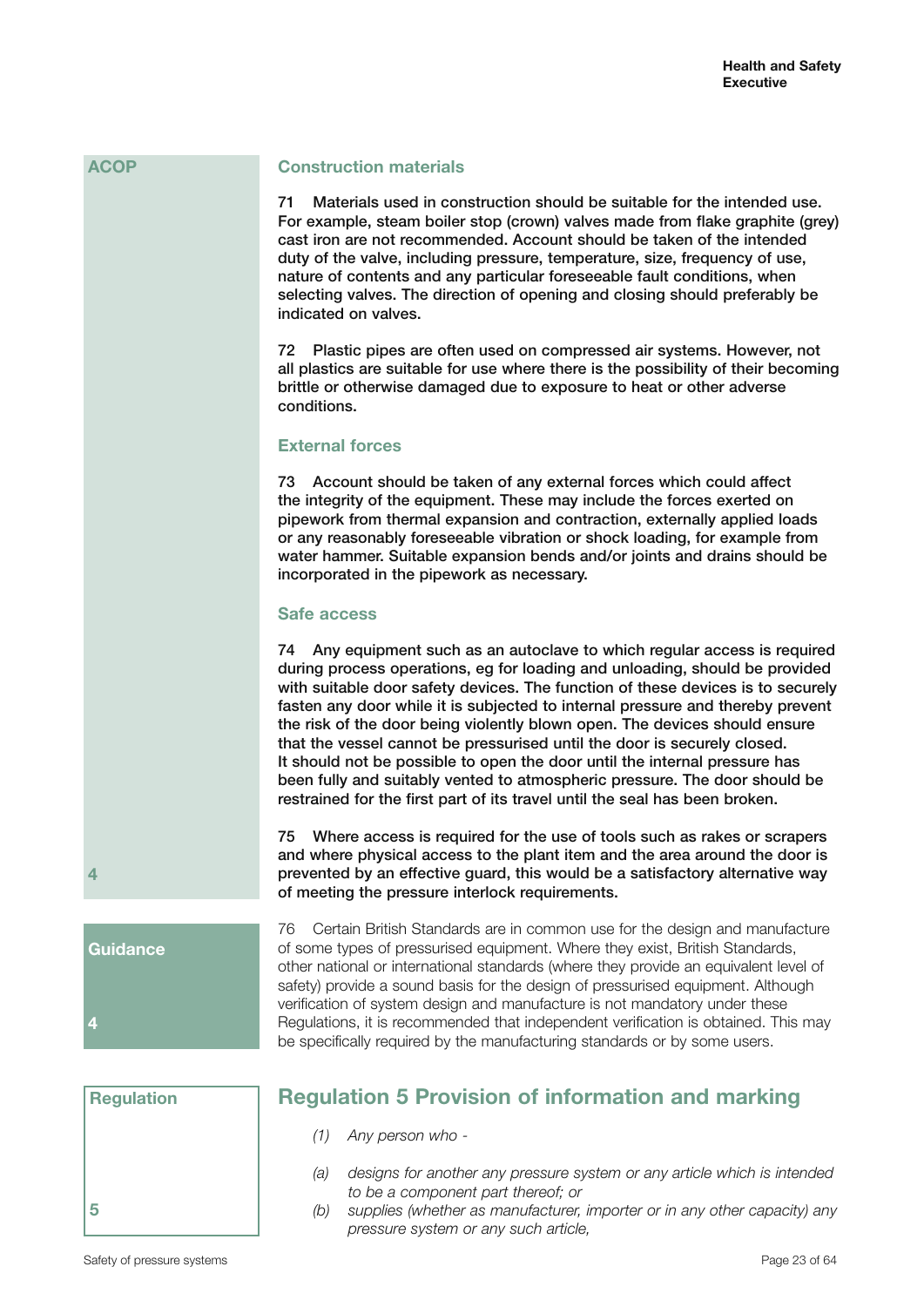| <b>Regulation</b> | shall provide sufficient written information concerning its design, construction,<br>examination, operation and maintenance as may reasonably foreseeably be needed<br>to enable the provisions of these Regulations to be complied with.                                                                                                                                                                                                                                                                                                                                                                                                                                                                                                       |
|-------------------|-------------------------------------------------------------------------------------------------------------------------------------------------------------------------------------------------------------------------------------------------------------------------------------------------------------------------------------------------------------------------------------------------------------------------------------------------------------------------------------------------------------------------------------------------------------------------------------------------------------------------------------------------------------------------------------------------------------------------------------------------|
|                   | The employer of a person who modifies or repairs any pressure system<br>(2)<br>shall provide sufficient written information concerning the modification or repair<br>as may reasonably foreseeably be needed to enable the provisions of these<br>Regulations to be complied with.                                                                                                                                                                                                                                                                                                                                                                                                                                                              |
|                   | (3)<br>The information referred to in paragraph (1) shall -                                                                                                                                                                                                                                                                                                                                                                                                                                                                                                                                                                                                                                                                                     |
|                   | in the case of paragraph (1) (a), be provided with the design;<br>(a)<br>in the case of paragraph (1) (b), be provided with the pressure system or<br>(b)<br>article when it is supplied by that person;<br>in the case of paragraph (2), be provided to the user of the system<br>(C)<br>immediately after the modification or repair.                                                                                                                                                                                                                                                                                                                                                                                                         |
|                   | Any person who manufactures a pressure vessel shall ensure that before<br>(4)<br>it is supplied by him the information specified in Schedule 3 is marked on the<br>vessel, or on a plate attached to it, in a visible, legible and indelible form; and no<br>person shall import a pressure vessel unless it is so marked.                                                                                                                                                                                                                                                                                                                                                                                                                      |
|                   | No person shall remove from a pressure vessel any mark or plate<br>(5)<br>containing any of the information specified in Schedule 3.                                                                                                                                                                                                                                                                                                                                                                                                                                                                                                                                                                                                            |
| 5                 | No person shall falsify any mark on a pressure system, or on a plate<br>(6)<br>attached to it, relating to its design, construction, test or operation.                                                                                                                                                                                                                                                                                                                                                                                                                                                                                                                                                                                         |
| Guide             | The aim of this regulation is to ensure that adequate information about any<br>77<br>pressure system subject to the Pressure Systems Safety Regulations 2000 is<br>made available to users/owners by designers, suppliers or those who modify or<br>repair equipment. Basic information about pressure vessels should be permanently<br>marked on the vessel. This information is listed in Schedule 3 of these Regulations.                                                                                                                                                                                                                                                                                                                    |
|                   | By virtue of the exception at Schedule 1, Part II, paragraph 1, regulations 5(1)<br>78<br>and 5(4) apply only to pressure systems which are not supplied in accordance with<br>the Pressure Equipment Regulations 1999.                                                                                                                                                                                                                                                                                                                                                                                                                                                                                                                         |
| $\overline{5}$    | Regulation 5(4) does not apply to a pressure system containing a relevant fluid<br>79<br>other than steam where the product of the pressure in bars and internal volume of<br>the vessel, or in systems with more than one vessel each vessel, is less than 250<br>bar litres (see Schedule 1, Part II, paragraph 2).                                                                                                                                                                                                                                                                                                                                                                                                                           |
| <b>ACOP</b>       | The designer or supplier of a pressure system or component part<br>80<br>covered by this regulation should consider the most effective way of<br>providing the appropriate information to those who need it.                                                                                                                                                                                                                                                                                                                                                                                                                                                                                                                                    |
| $\overline{5}$    | Additional information about pressure vessels and information relevant<br>81<br>to the whole system (apart from that already marked on the vessel under<br>regulation 5(4)) should be provided in writing. The purpose being to provide<br>users/owners with sufficient information on the design, construction,<br>examination, operation and maintenance of the equipment to enable them to<br>comply with the requirements of these Regulations. The designer or supplier<br>should use their judgement, knowledge and experience to decide what<br>information is required. Although it is not possible to give a complete list<br>of all the information which might be needed the following items should be<br>considered where relevant: |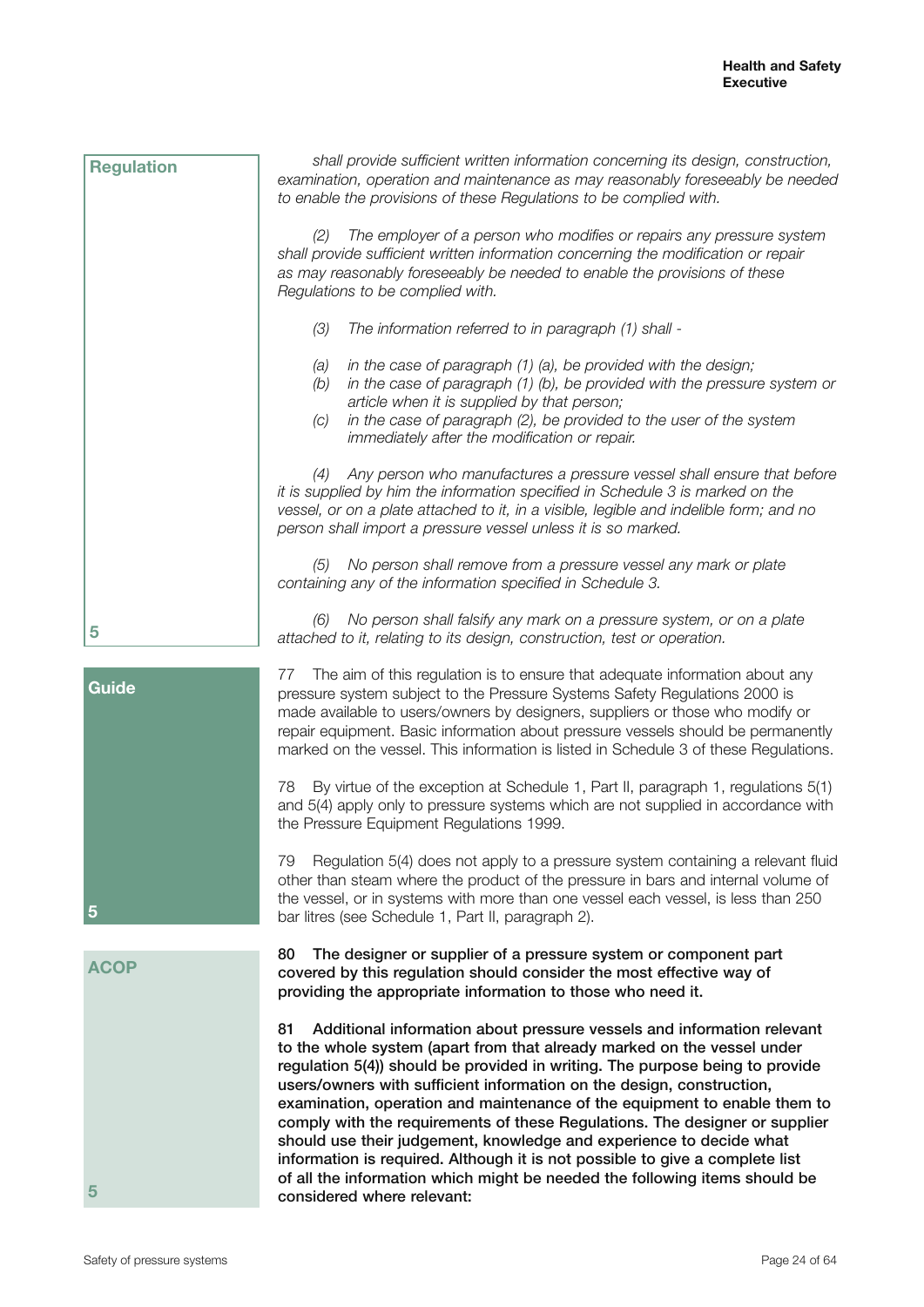| <b>ACOP</b>     | design standards used and evidence of compliance with national/<br>(a)<br>European/international standards or documentation showing conformity;<br>design pressures (maximum and minimum);<br>(b)<br>(c)<br>fatigue life;<br>design temperatures (maximum and minimum);<br>(d)<br>creep life;<br>(e)<br>intended contents, especially where the design has been carried out for<br>(f)<br>a specific process;<br>flow rates and discharge capacities;<br>(g)<br>(h)<br>corrosion allowances;<br>(i)<br>wall thickness;<br>(i)<br>volume capacities, especially for storage vessels. Depending on the<br>intended contents these may be expressed as maximum volume, |
|-----------------|---------------------------------------------------------------------------------------------------------------------------------------------------------------------------------------------------------------------------------------------------------------------------------------------------------------------------------------------------------------------------------------------------------------------------------------------------------------------------------------------------------------------------------------------------------------------------------------------------------------------------------------------------------------------|
| 5               | pressure or filling ratio; and<br>materials of construction.<br>(k)                                                                                                                                                                                                                                                                                                                                                                                                                                                                                                                                                                                                 |
| <b>Guidance</b> | There may be several stages in the supply chain before the equipment<br>82<br>reaches the user/owner. For example, components such as safety devices<br>fabricated by others may be used by a manufacturer or installer of a complete<br>vessel or system. It is important that all relevant information is passed on at each<br>stage of the production or supply process. However, the manufacturer does not<br>have to provide a statement of the safe operating limits if sufficient information is<br>provided to enable the safe operating limits to be determined.<br>83<br>Where pressure systems are supplied in accordance with the Pressure              |

Equipment Regulations 1999, it is desirable for the user/owner to satisfy themselves that they have been supplied with appropriate documentation confirming evidence of conformity with EC Directives issued by the manufacturer and, where appropriate, the conformity assessment body.

84 It may be advantageous to the user/owner if the manufacturer of a standard vessel produced in series, such as a steam boiler or air receiver, initially provides the written scheme of examination required by regulation 8. The manufacturer will know how the item was designed to operate and the intended frequency of examinations. However, the competent person will still have to certify the written scheme of examination and fulfil their duties under regulations 8 and 9. For instance, this will include reviewing the written scheme and considering the frequency of examinations according to the rate of deterioration and wear experienced by the system in use.

| <b>Regulation</b> |  |
|-------------------|--|
|                   |  |
|                   |  |
|                   |  |
|                   |  |
| $6\phantom{1}$    |  |
|                   |  |
|                   |  |

### **Guide 6**

**5**



# **Regulation 6 Installation**

*The employer of a person who installs a pressure system at work shall ensure that nothing about the way in which it is installed gives rise to danger or otherwise impairs the operation of any protective device or inspection facility.*

85 If the installer of the system is also the designer, manufacturer or supplier they will have responsibilities under regulations 4 and 5 as well.

86 When planning the installation, the employer of the installer should ensure that all of the following items which are relevant to the system are actioned (this list is not exhaustive and additional actions may be needed depending on the type of system, its location, and planned operating conditions):

(a) ensure that those doing the installation have the required training, skills and experience;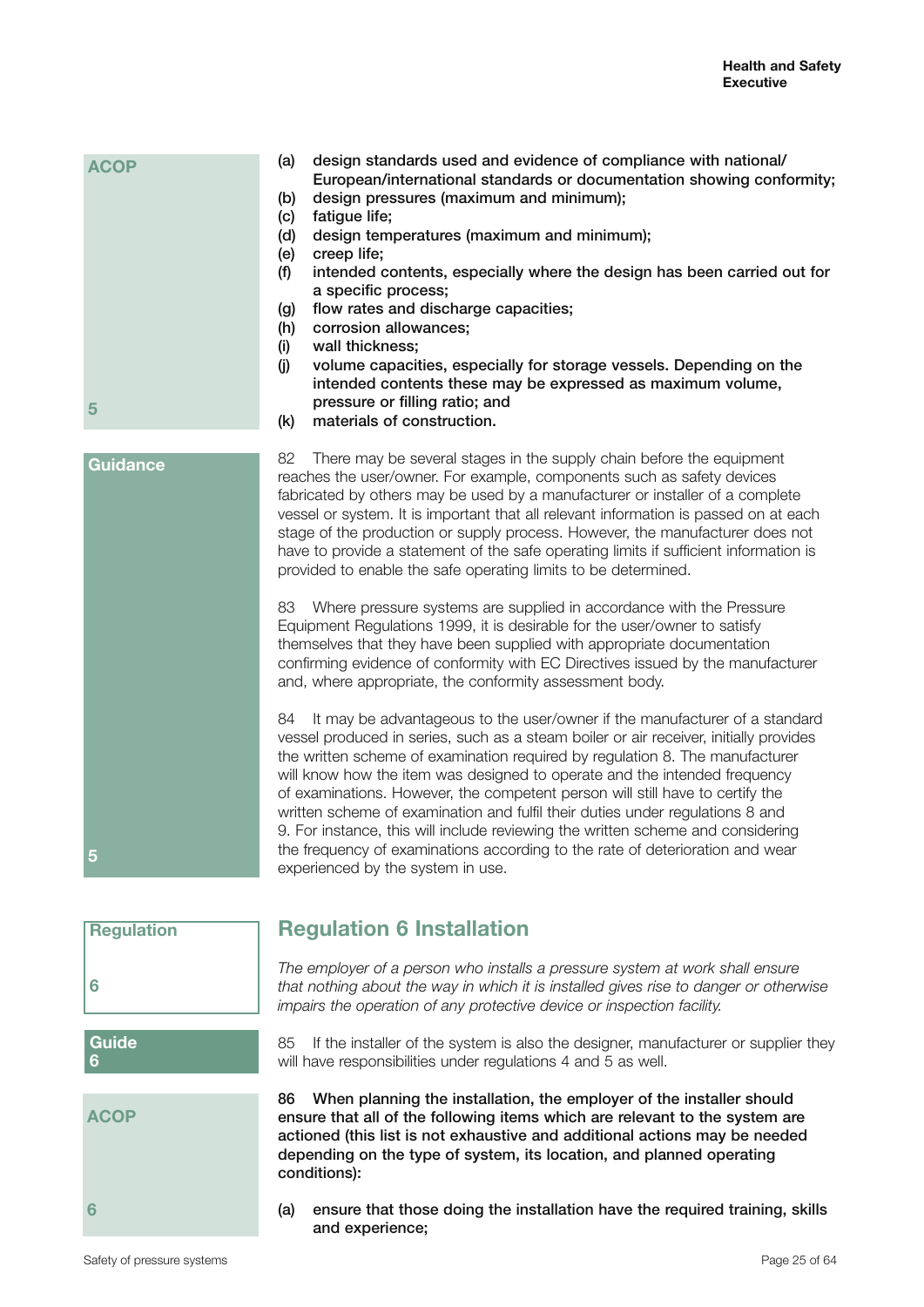| <b>ACOP</b>     | provide adequate supervision, taking into account the complexity of the<br>(b)<br>system being installed;<br>prepare suitable foundations to support the system, taking into account<br>(c)<br>the nature of the ground and design loads such as the weight of the<br>system and any likely external forces;<br>decide on the most suitable method of lifting and handling the vessel(s),<br>(d)<br>protective devices and pipework so as to avoid accidental damage;<br>check for signs of damage in transit;<br>(e)<br>protect the system from adverse weather conditions before and during<br>(f)<br>installation;<br>(g)<br>remove any protective packaging carefully before commissioning;<br>ensure that any hot work such as welding or cutting will not affect the<br>(h)<br>integrity of the system;<br>ensure that protective devices are clear of obstruction, operate correctly<br>(i)<br>without hindrance or blockage and that the discharge is routed to a safe |
|-----------------|--------------------------------------------------------------------------------------------------------------------------------------------------------------------------------------------------------------------------------------------------------------------------------------------------------------------------------------------------------------------------------------------------------------------------------------------------------------------------------------------------------------------------------------------------------------------------------------------------------------------------------------------------------------------------------------------------------------------------------------------------------------------------------------------------------------------------------------------------------------------------------------------------------------------------------------------------------------------------------|
|                 | place;<br>ensure that any access doors/hatches are clear of obstruction and<br>(j)<br>operate correctly;<br>ensure that any labels or markings attached to the system are clearly<br>(k)                                                                                                                                                                                                                                                                                                                                                                                                                                                                                                                                                                                                                                                                                                                                                                                       |
|                 | visible;<br>provide adequate access for maintenance and examination purposes;<br>(1)<br>provide suitable physical protection against mechanical damage, eg<br>(m)<br>accidental impact by vehicles;                                                                                                                                                                                                                                                                                                                                                                                                                                                                                                                                                                                                                                                                                                                                                                            |
|                 | allow sufficient space for access around and beneath valves, in<br>(n)                                                                                                                                                                                                                                                                                                                                                                                                                                                                                                                                                                                                                                                                                                                                                                                                                                                                                                         |
|                 | particular drain valves;<br>clear away any debris such as metal shavings or dust arising from the<br>(o)                                                                                                                                                                                                                                                                                                                                                                                                                                                                                                                                                                                                                                                                                                                                                                                                                                                                       |
|                 | installation process; and<br>have the installation work checked and approved on completion by a<br>(p)<br>suitably qualified person.                                                                                                                                                                                                                                                                                                                                                                                                                                                                                                                                                                                                                                                                                                                                                                                                                                           |
|                 | <b>Compressed air systems</b>                                                                                                                                                                                                                                                                                                                                                                                                                                                                                                                                                                                                                                                                                                                                                                                                                                                                                                                                                  |
|                 | 87<br>Additional points which should be noted for compressed air systems<br>are:                                                                                                                                                                                                                                                                                                                                                                                                                                                                                                                                                                                                                                                                                                                                                                                                                                                                                               |
|                 | the installation site should provide a well-ventilated, cool and clean air<br>(a)                                                                                                                                                                                                                                                                                                                                                                                                                                                                                                                                                                                                                                                                                                                                                                                                                                                                                              |
|                 | environment;<br>intercoolers and aftercoolers should, where they are cooled by air, be<br>(b)                                                                                                                                                                                                                                                                                                                                                                                                                                                                                                                                                                                                                                                                                                                                                                                                                                                                                  |
|                 | located so that the air flow over their surfaces is not obstructed;<br>inlet air should be drawn from an area which is free from potentially<br>(c)                                                                                                                                                                                                                                                                                                                                                                                                                                                                                                                                                                                                                                                                                                                                                                                                                            |
| 6               | flammable or corrosive concentrations of fumes or vapours; and<br>(d)<br>the inlet air should not be excessively laden with moisture or dust.                                                                                                                                                                                                                                                                                                                                                                                                                                                                                                                                                                                                                                                                                                                                                                                                                                  |
|                 |                                                                                                                                                                                                                                                                                                                                                                                                                                                                                                                                                                                                                                                                                                                                                                                                                                                                                                                                                                                |
| <b>Guidance</b> | 88<br>The complexity of the planning and installation process will depend on the<br>nature of each individual system and the amount of detail given in the specification<br>for the work. The specification will normally be supplied by the user/owner. It will<br>include any information available from the manufacturer/supplier. There may be a<br>detailed installation specification or a simple broad outline. Whatever the level of<br>information provided, it is the responsibility of the employer of the installer to ensure<br>that nothing in the installation process affects the integrity of the system or could                                                                                                                                                                                                                                                                                                                                             |
| 6               | give rise to danger. Nor should it affect the operation of the protective devices or<br>hinder access for maintenance, examination or inspection tasks.                                                                                                                                                                                                                                                                                                                                                                                                                                                                                                                                                                                                                                                                                                                                                                                                                        |

**Regulation**

**7**

# **Regulation 7 Safe operating limits**

*(1) The user of an installed system and owner of a mobile system shall not operate the system or allow it to be operated unless he has established the safe*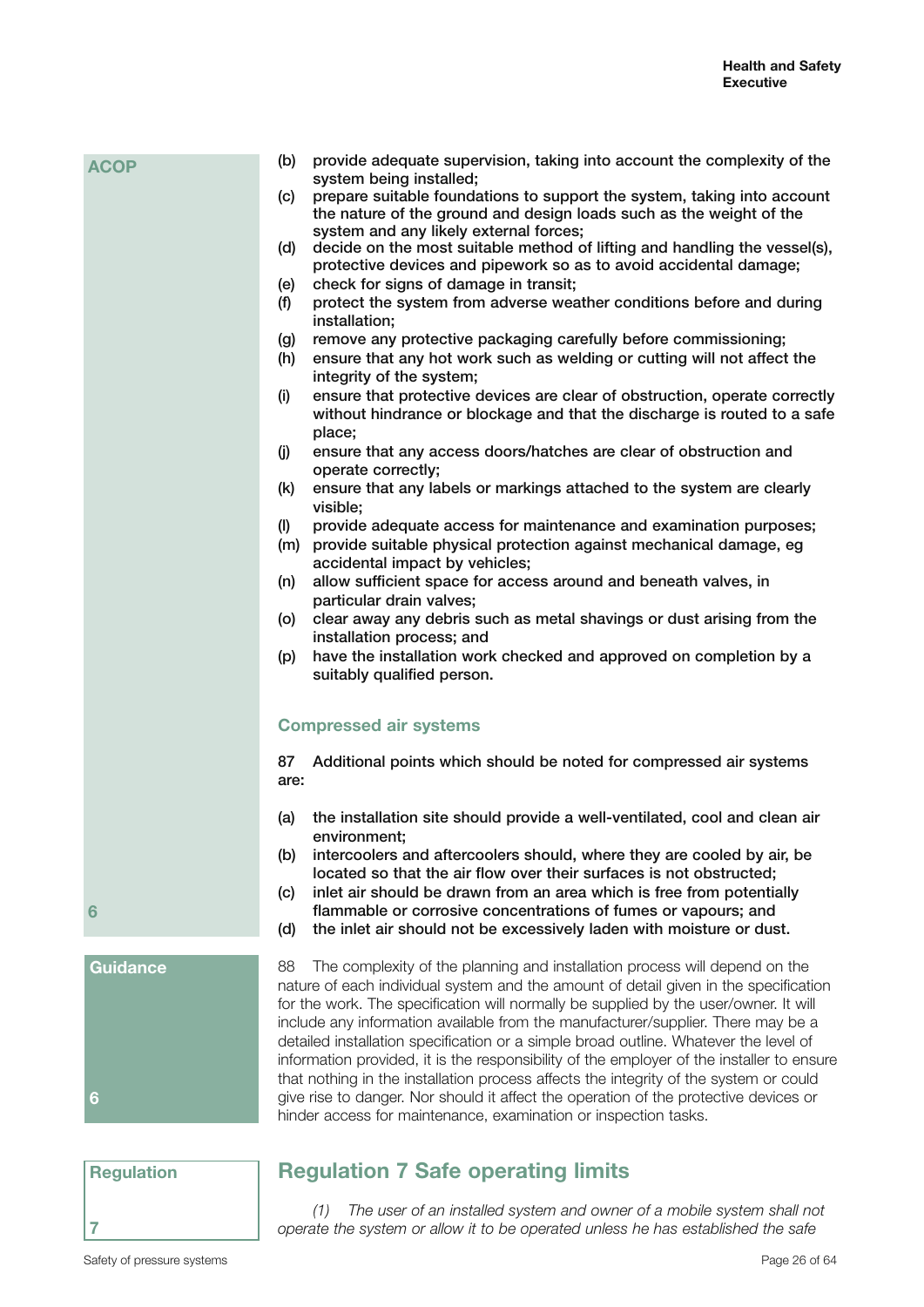**Regulation**

*operating limits of that system.*

- *(2) The owner of a mobile system shall, if he is not also the user of it -*
- *(a) supply the user with a written statement specifying the safe operating limits of that system established pursuant to paragraph (1); or*
- *(b) ensure that the system is legibly and durably marked with such safe operating limits and that the mark is clearly visible.*

#### 89 This regulation complements regulation 5 which makes the designer, manufacturer and supplier responsible for providing adequate information about the system or its component parts. It prohibits the user/owner from operating the system or allowing it to be operated before the safe operating limits have been established.

#### **Establishing the limits**

90 Where the system consists of a standard production item, the designer/ manufacturer should assess the safe operating limits and pass the relevant information to the user/owner. In these circumstances, the user/owner will not always need to carry out the detailed work required to establish the safe operating limits of the system. In cases where the user/owner has specified the design, the responsibility for establishing the safe operating limits rests with the user/owner.

91 If the user/owner does not have sufficient technical expertise to establish the safe operating limits, an organisation which is competent to carry out the task should be used.

92 The exact nature and type of safe operating limits which need to be specified will depend on the complexity and operating conditions of the particular system. Small, simple systems may need little more than the establishment of the maximum pressure for safe operation. Complex, larger systems are likely to need a wide range of conditions specified, eg maximum and minimum temperatures and pressures, nature, volumes and flow rates of contents, operating times, heat input or coolant flow. In all cases the safe operating limits should incorporate a suitable margin of safety.

#### **Record keeping**

A suitable system for recording and retaining information about safe operating limits and any changes to them should be used. Where the limits have been specified by the designer or manufacturer, then the operating manual supplied with the system should be used to pass on the information. Larger or more complex systems may have the information recorded in several documents. Whatever method is used, the information should be readily available to those people who need it, including the competent person responsible for the examinations in accordance with the written scheme. It is recommended that the details of the safe operating limits are made available to the person operating the system (under the provision of instructions at regulation 11) and retained with the documents required to be kept under regulation 14.

94 For mobile systems the owner must provide the user with a written statement detailing the safe operating limits or ensure that this information is clearly marked on the equipment. Where the system is likely to be on hire for long periods, both a written statement and durable marking are preferable.

#### **ACOP**

 **Guide**

 **7**

**7**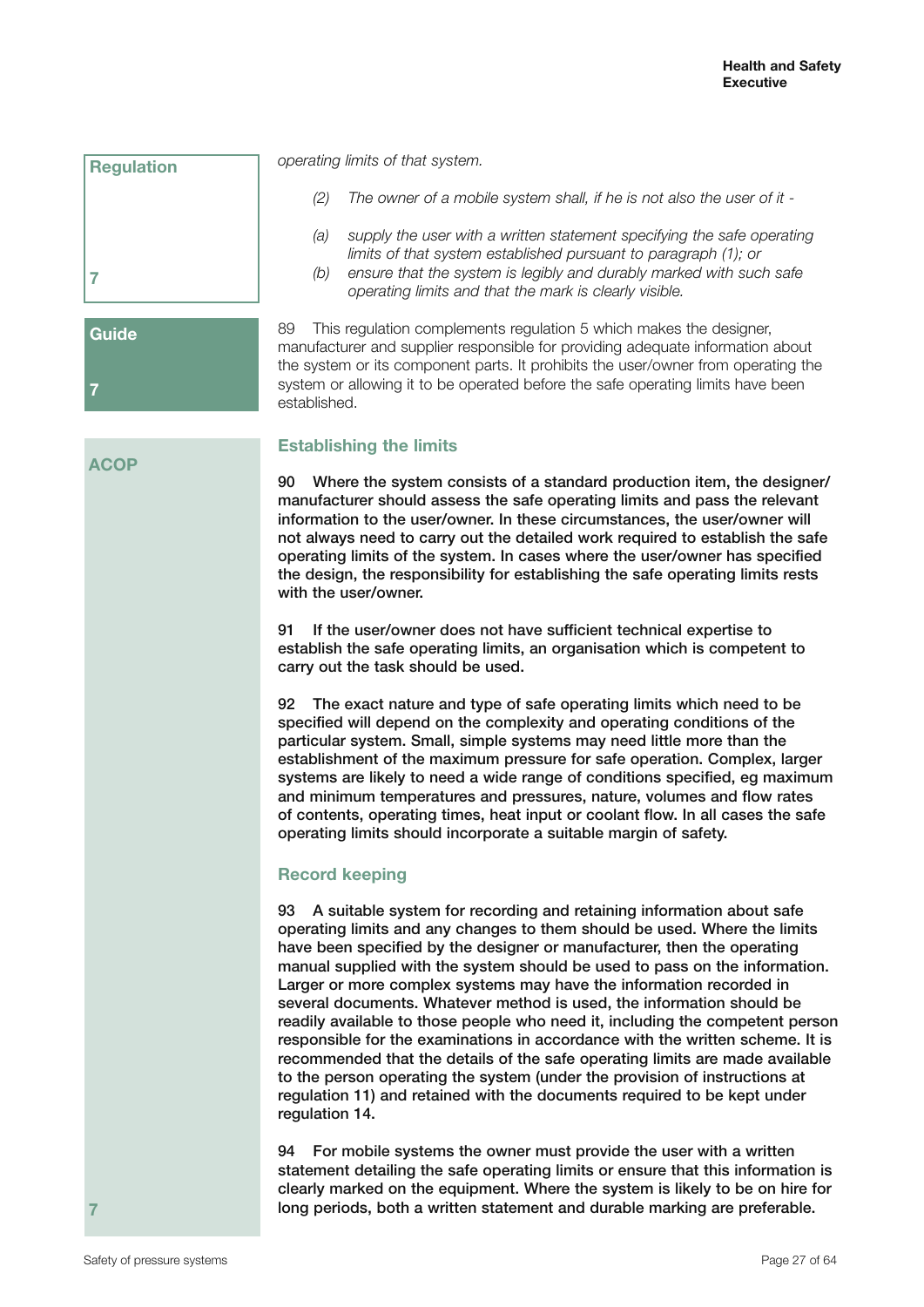This should ensure that information about the safe operating limits is always readily available.

#### **Second-hand systems**

95 Second-hand equipment should be thoroughly assessed so that users/ owners are satisfied that the safe operating limits have been established correctly. Often the original design information is not available and, even when it is, the equipment may have deteriorated to an extent where the current safe operating limits are below the original design values.

#### **Review**

96 Users/owners should ensure that the safe operating limits specified for a system are kept up to date. They should be reviewed at the time of examinations under the written scheme, when significant repairs or modifications are carried out or where there are major changes to the operating conditions, eg a change in the relevant fluid contained within the system. If the safe operating limits are altered, the discharge capacity of the pressure-relieving devices should be reviewed to ensure that the system is adequately protected against overpressure at all times.

 **Guidance**

**7**

97 In order to operate the pressurised plant in a safe manner, the user needs to be aware of its safe operating limits and make sure that these limits are not exceeded.

98 The manufacturer's literature will normally specify the safe operating limits for standard items. However, the manufacturer is not required to specify the safe operating limits as long as sufficient information is provided to allow them to be determined. This is particularly relevant where the manufacturer is not supplying the whole system.

99 The terminology used for different types of systems will vary. For example, the safe operating limit for a boiler may be known as the 'maximum permissible working pressure' whereas for an air receiver it may be described as the 'safe working pressure'. The safe operating limits for refrigeration plant will be expressed in terms of minimum and maximum temperatures. In cases of doubt, or where the information is not clear, further advice should be sought from the manufacturer or other competent organisation.

100 It is preferable for the safe operating limits for mobile systems on hire for short periods to be marked on the equipment itself.

**Regulation**

 **7**

**8**

### **Regulation 8 Written scheme of examination**

*(1) The user of an installed system and owner of a mobile system shall not operate the system or allow it to be operated unless he has a written scheme for the periodic examination, by a competent person, of the following parts of the system, that is to say -*

- *(a) all protective devices;*
- *(b) every pressure vessel and every pipeline in which (in either case) a defect may give rise to danger; and*
- *(c) those parts of the pipework in which a defect may give rise to danger, and such parts of the system shall be identified in the scheme.*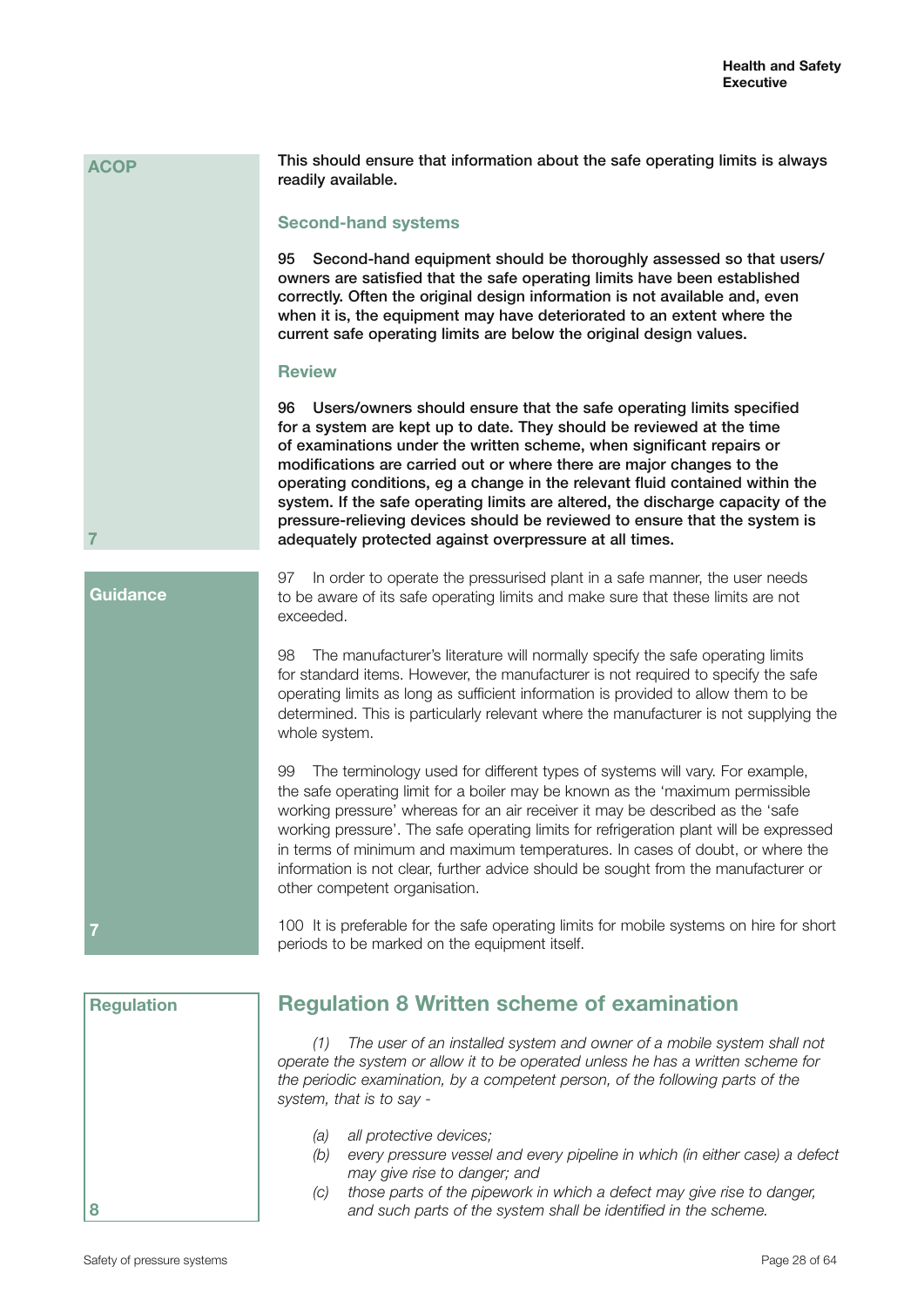| <b>Regulation</b> | (2)<br>The said user or owner shall -                                                                                                                                                                                                                                                                                                                                                                                                                                 |
|-------------------|-----------------------------------------------------------------------------------------------------------------------------------------------------------------------------------------------------------------------------------------------------------------------------------------------------------------------------------------------------------------------------------------------------------------------------------------------------------------------|
|                   | ensure that the scheme has been drawn up, or certified as being<br>(a)                                                                                                                                                                                                                                                                                                                                                                                                |
|                   | suitable, by a competent person;<br>ensure that -<br>(b)                                                                                                                                                                                                                                                                                                                                                                                                              |
|                   | (i)<br>the content of the scheme is reviewed at appropriate intervals by<br>a competent person for the purpose of determining whether it is<br>suitable in current conditions of use of the system; and<br>the content of the scheme is modified in accordance with any<br>(ii)<br>recommendations made by that competent person arising out of<br>that review.                                                                                                       |
|                   | No person shall draw up or certify a scheme of examination under<br>(3)<br>paragraph (2)(a) unless the scheme is suitable and -                                                                                                                                                                                                                                                                                                                                       |
|                   | specifies the nature and frequency of examination;<br>(a)                                                                                                                                                                                                                                                                                                                                                                                                             |
|                   | specifies any measures necessary to prepare the pressure system for<br>(b)<br>safe examination other than those it would be reasonable to expect the<br>user (in the case of an installed system) or owner (in the case of a mobile<br>system) to take without specialist advice; and                                                                                                                                                                                 |
|                   | where appropriate, provides for an examination to be carried out before<br>(C)<br>the pressure system is used for the first time.                                                                                                                                                                                                                                                                                                                                     |
| 8                 | References in paragraphs (2) and (3) to the suitability of the scheme are<br>(4)<br>references to its suitability for the purposes of preventing danger from those parts<br>of the pressure system included in the scheme.                                                                                                                                                                                                                                            |
| <b>Guide</b>      | 101 Responsibility under this regulation may be summarised as follows:                                                                                                                                                                                                                                                                                                                                                                                                |
|                   | the user/owner ensures the scope of the scheme is appropriate, ie which<br>(a)<br>parts of the system are covered (with advice, if necessary, from a suitably<br>experienced adviser); and                                                                                                                                                                                                                                                                            |
| 8                 | the competent person specifies the nature and frequency of examinations and<br>(b)<br>any special measures needed to prepare the system for safe examination.                                                                                                                                                                                                                                                                                                         |
|                   | Where the written scheme of examination is written by someone other than a<br>competent person, it must be certified as suitable by a competent person.                                                                                                                                                                                                                                                                                                               |
|                   | 102 The term 'pipework' has been broadly defined (see paragraph 22). The<br>effect of regulation 8 is to enable the exclusion of most 'pipework' from the<br>written scheme where appropriate. It should be noted, however, that all pipework,<br>irrespective of diameter or pressure, will be subject to the initial integrity, installation,<br>operation and maintenance provisions.                                                                              |
|                   | 103 Before a pressure system is operated the user/owner must ensure that                                                                                                                                                                                                                                                                                                                                                                                              |
| <b>ACOP</b>       | a written scheme of examination has been prepared. The written scheme of<br>examination should be drawn up by a competent person, or if drawn up by<br>someone other than a competent person, certified as suitable by a competent<br>person. See paragraphs 35 to 41 for general guidance on the role of the<br>competent person and paragraphs 107 to 119 for guidance on the function of<br>the competent person in relation to the written scheme of examination. |
|                   | <b>Attributes and role of competent persons</b>                                                                                                                                                                                                                                                                                                                                                                                                                       |
| 8                 | 104 The level of expertise needed by the competent person depends on<br>the size and complexity of the system in question. To illustrate the level of<br>expertise, knowledge and experience needed in different circumstances,                                                                                                                                                                                                                                       |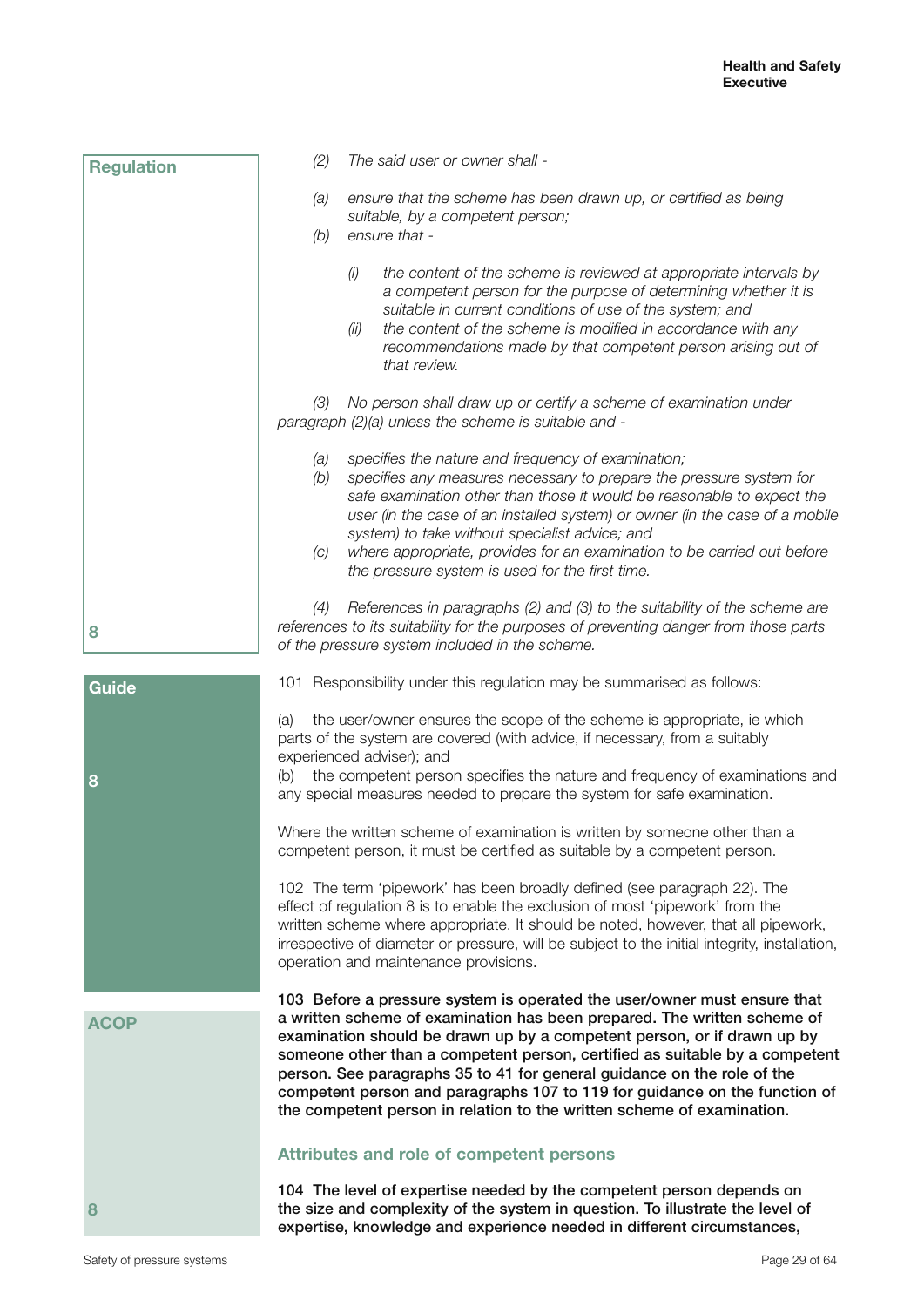| <b>ACOP</b> | pressure systems are divided into three categories as described in paragraph<br>105. However, in practice there are no clear dividing lines. The three<br>categories should be taken as an indication of the range of systems covered<br>rather than providing clear cut divisions. Each system should be individually<br>assessed and an informed decision made on which of the categories is the<br>most appropriate.                                                                                                                                                                                                                                                                                                                                                                                                                     |
|-------------|---------------------------------------------------------------------------------------------------------------------------------------------------------------------------------------------------------------------------------------------------------------------------------------------------------------------------------------------------------------------------------------------------------------------------------------------------------------------------------------------------------------------------------------------------------------------------------------------------------------------------------------------------------------------------------------------------------------------------------------------------------------------------------------------------------------------------------------------|
|             | 105 The three categories are as follows:                                                                                                                                                                                                                                                                                                                                                                                                                                                                                                                                                                                                                                                                                                                                                                                                    |
|             | Minor systems include those containing steam, pressurised hot water,<br>(a)<br>compressed air, inert gases or fluorocarbon refrigerants which are small<br>and present few engineering problems. The pressure (above atmospheric<br>pressure) should be less than 20 bar (2.0 MPa) (except for systems with<br>a direct-fired heat source when it should be less than 2 bar (200 kPa)).<br>The pressure-volume product for the largest vessel should be less than<br>$2 \times 10^5$ bar litres (20 MPa m <sup>3</sup> ). The temperatures in the system should<br>be between -20°C and 250°C except in the case of smaller refrigeration<br>systems operating at lower temperatures which will also fall into this<br>category. Pipelines are not included.                                                                                |
|             | Intermediate systems include the majority of storage systems and<br>(b)<br>process systems which do not fall into either of the other two categories.                                                                                                                                                                                                                                                                                                                                                                                                                                                                                                                                                                                                                                                                                       |
|             | Pipelines are included unless they fall into the major system category.<br>Major systems are those which because of their size, complexity or<br>(c)<br>hazardous contents require the highest level of expertise in determining<br>their condition. They include steam-generating systems where the<br>individual capacities of the steam-generators are more than 10 MW,<br>any pressure storage system where the pressure-volume product for<br>the largest pressure vessel is more than $106$ bar litres (100 MPa m <sup>3</sup> ) and<br>any manufacturing or chemical reaction system where the pressure-<br>volume product for the largest pressure vessel is more than 10 <sup>5</sup> bar litres<br>(10 MPa m <sup>3</sup> ). Pipelines are included if the pressure-volume product is<br>greater than 10 <sup>5</sup> bar litres. |
|             | 106 The attributes needed for competent persons who draw up or certify<br>schemes of examination relating to minor, intermediate and major systems<br>are shown overleaf.                                                                                                                                                                                                                                                                                                                                                                                                                                                                                                                                                                                                                                                                   |
|             | (a)<br><b>Minor systems</b>                                                                                                                                                                                                                                                                                                                                                                                                                                                                                                                                                                                                                                                                                                                                                                                                                 |
|             | <b>Staff</b>                                                                                                                                                                                                                                                                                                                                                                                                                                                                                                                                                                                                                                                                                                                                                                                                                                |
|             | At least one member of staff qualified to incorporated engineer level<br>with adequate relevant experience and knowledge of the law, codes of<br>practice, examination and inspection techniques and understanding of<br>the effects of operation for the system concerned.                                                                                                                                                                                                                                                                                                                                                                                                                                                                                                                                                                 |
|             | <b>Specialist services</b>                                                                                                                                                                                                                                                                                                                                                                                                                                                                                                                                                                                                                                                                                                                                                                                                                  |
|             | Established access to basic design and plant operation advice, materials<br>engineering and non-destructive testing (NDT) facilities.                                                                                                                                                                                                                                                                                                                                                                                                                                                                                                                                                                                                                                                                                                       |
|             | <b>Organisation</b>                                                                                                                                                                                                                                                                                                                                                                                                                                                                                                                                                                                                                                                                                                                                                                                                                         |
|             | Sufficient organisation to ensure a reasonable document storage and<br>retrieval system with ready access to relevant law, technical standards                                                                                                                                                                                                                                                                                                                                                                                                                                                                                                                                                                                                                                                                                              |

and codes.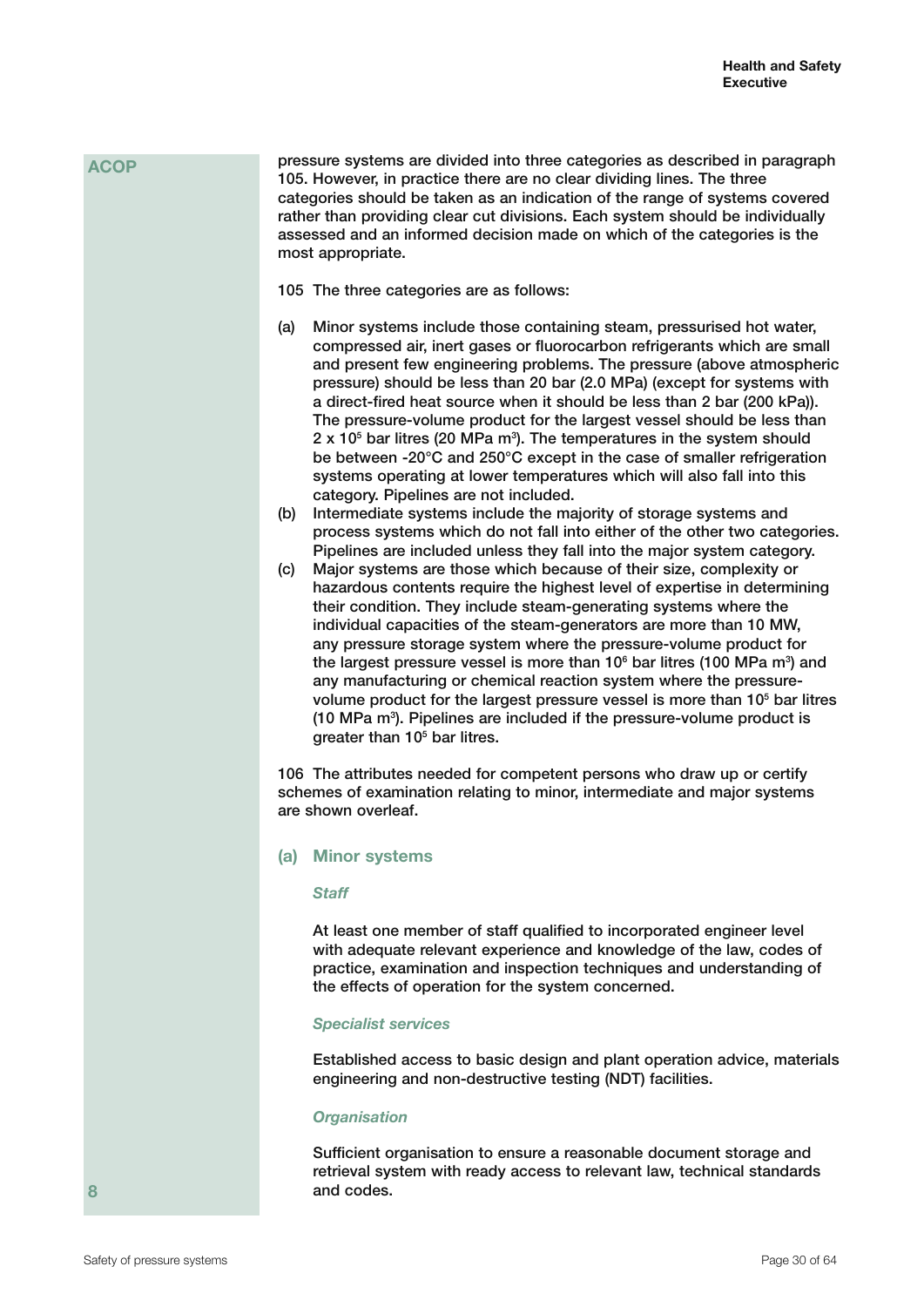#### **(b) Intermediate systems**

#### *Staff*

Depending on the complexity of the system, at least one senior member of staff of chartered engineer or equivalent status in each relevant discipline and supported by technically qualified and experienced staff with knowledge of the law, codes of practice, examination and inspection techniques and understanding of the effects of operation for the system concerned.

#### *Specialist services*

In-house or clearly established access to materials engineering, NDT, design and plant operating advice.

#### *Organisation*

Clear supervisory arrangements with an adequate degree of formal organisation. Appropriate document storage and retrieval system with ready access to relevant law, technical codes and standards.

#### **(c) Major systems**

#### *Staff*

Depending on the complexity of the system, at least one senior member of staff of chartered engineer or equivalent status in each relevant discipline and supported by technically qualified and experienced staff with knowledge of the law, codes of practice, examination and inspection techniques and understanding of the effects of operation for the system concerned.

#### *Specialist services*

In-house or clearly established access to the full range of relevant specialist services in the fields of materials engineering, NDT, design and plant operation.

#### *Organisation*

Formal structure and clear lines of authority and responsibility set out in a written statement. Formal recruitment and training policies for staff. Effective document storage and retrieval system with ready access to relevant law, technical codes and standards.

#### **Drawing up the written scheme of examination**

107 The written scheme of examination can be written and certified as suitable either by an independent competent person or by the in-house competent person. For either function, the criteria for competent persons at paragraph 106 should be met, depending on the category of the system.

108 Where the appropriate technical expertise exists in-house, the written scheme may be drawn up by the user of the system and certified as suitable by a competent individual within their own organisation provided they fulfil the requirements for a competent person. Alternatively, there may be sufficient in-house expertise to draw up the scheme but not certify it, in

**ACOP**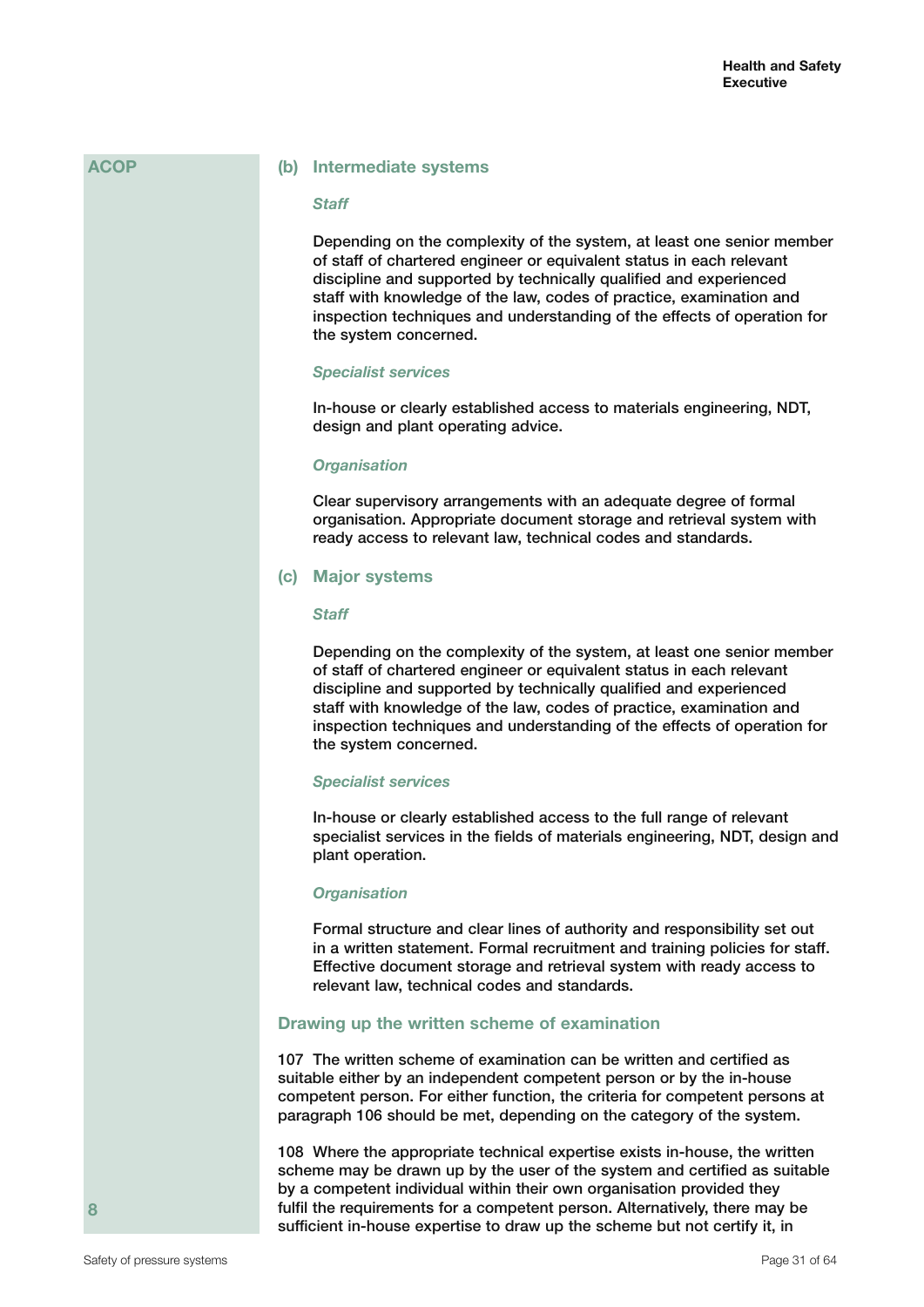which case the user should employ an independent competent person to carry out the certification.

109 The competent person should ensure that the written scheme specifies:

- (a) which parts of the pressure system need to be subject to examination, ie the scope as defined by the user/owner (see paragraphs 110 and 111); and
- (b) what types of examination are necessary and the intervals between them, ie the content (see paragraphs 112 and 113).

#### **Scope**

110 The responsibility for ensuring the scope of the written scheme of examination is suitable rests with the user/owner. The user/owner should first establish which parts of the pressure system are pressure vessels, protective devices, or pipework as defined in the Regulations, and then decide which parts of the system should be included in the written scheme. The following guidelines should be used:

- (a) in general, pressure vessels should be included (it might be reasonable to exclude small vessels with low stored energy which form part of a larger system);
- (b) all protective devices should be included, even if they are on a part of the system which is not included;
- (c) pipework, which is widely defined to include pipes, associated valves, pumps, compressors, hoses, bellows and other pressure-containing components, will only need to be included in the scheme if:
	- (i) its mechanical integrity is liable to be significantly reduced by corrosion, erosion, fatigue or any other factors; and
	- (ii) failure resulting in the sudden release of stored energy would give rise to danger.

111 The user/owner should be able to justify any decision to exclude parts of the system from the scope of the written scheme. To arrive at a properly informed decision, and particularly where parts of the system are to be excluded from the written scheme, users or owners should seek advice from a person with the appropriate and relevant technical expertise and experience. Such a person need not be a competent person as defined in these Regulations. But the person advising on the scope of the written scheme must have an appropriate level of expertise and experience of the particular type of system. The user/owner may choose to seek advice on this matter from a competent person.

#### **Content**

112 At least the following information should be included in the written scheme of examination:

- (a) those parts of the system which are to be examined;
- (b) identification of the item of plant or equipment;
- (c) the nature of the examination required, including the inspection and testing to be carried out on any protective devices;
- (d) the preparatory work necessary to enable the item to be examined safely;
- (e) specify what examination is necessary before the system is first used, where appropriate;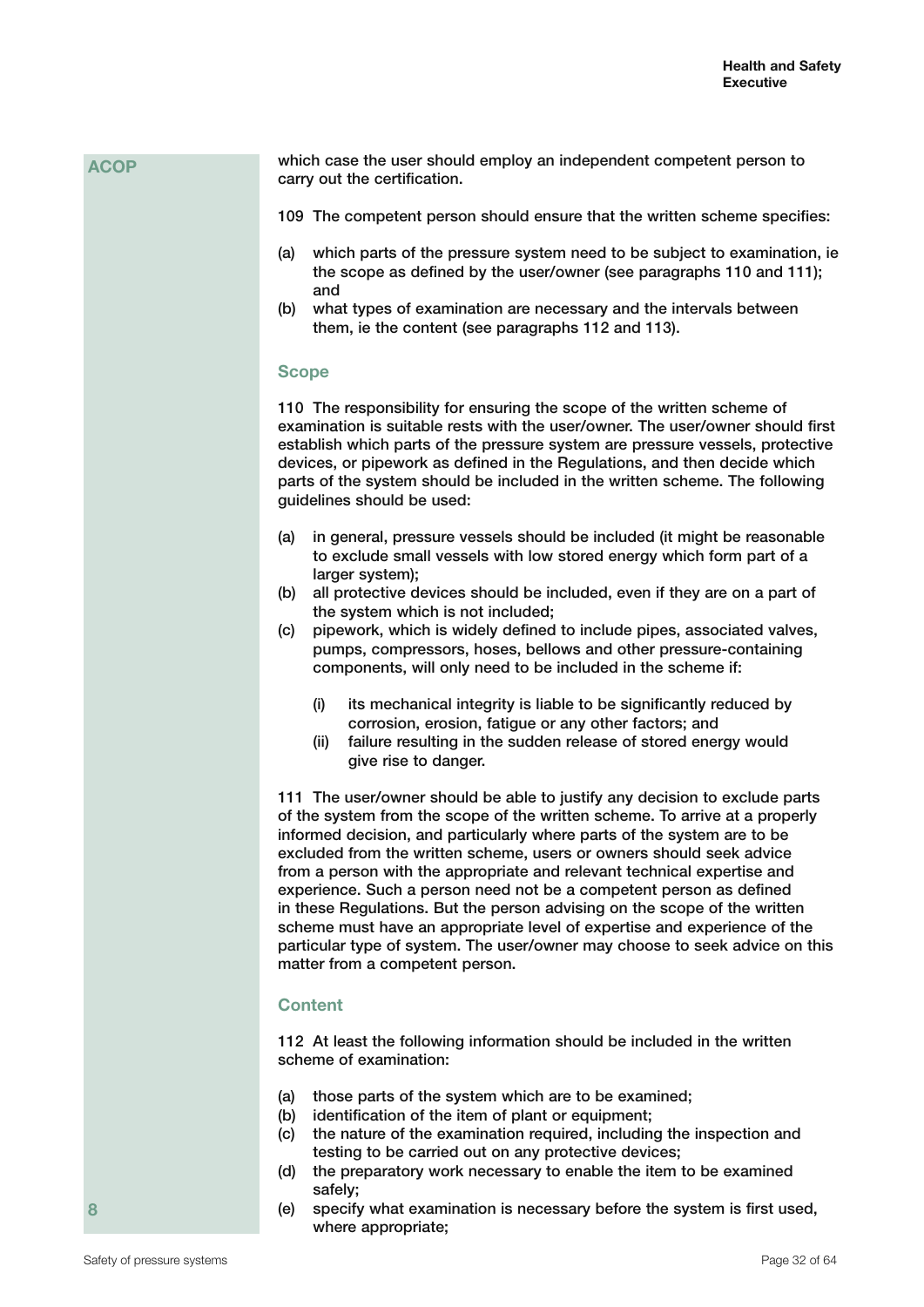- (f) the maximum interval between examinations;
- (g) the critical parts of the system which, if modified or repaired, should be examined by a competent person before it is used again;
- (h) the name of the competent person certifying the written scheme; and
- (i) the date of the certification.

113 The nature of the examination should be specified in the written scheme. This may vary from out-of-service examination with the system stripped down, to in-service examination with the system running under normal operating conditions. Some systems (for example fired equipment) may need to undergo both out-of-service and in-service examinations. The competent person may need to seek advice from the manufacturer/supplier on appropriate methods of testing, particularly where internal examination is difficult.

#### **First examination**

114 Where appropriate, the requirement for an examination before the system is first taken into use should be specified in the written scheme of examination. For equipment supplied in accordance with the Pressure Equipment Regulations 1999, the person who draws up or certifies the written scheme should consider whether an initial examination is appropriate and the form that any such examination should take. This consideration should take account of the results of the conformity assessment to which the equipment was subject before it was placed on the market. In general, further assessment of the equipment under the written scheme should be judged on the merits of each individual case.

#### **Periodicity**

115 When deciding on the periodicity between examinations, the aim should be to ensure that sufficient examinations are carried out to identify at an early stage any deterioration or malfunction which is likely to affect the safe operation of the system. Different parts of the system may be examined at different intervals, depending on the degree of risk associated with each part.

116 Protective devices should be examined at least at the same time and frequency as the plant to which they are fitted. Some protective devices may need to be examined at more frequent intervals. The examination should include checks that the devices function correctly and are properly calibrated or, alternatively, that they have been replaced by recently tested units.

117 All relevant factors should be taken into account when deciding on the appropriate interval between examinations, including:

- (a) the safety record and previous history of the system;
- (b) any generic information available about the particular type of system;
- (c) its current condition, eg due to corrosion/erosion etc (internal and external);
- (d) the expected operating conditions (especially any particularly arduous conditions);
- (e) the quality of fluids used in the system;
- (f) the standard of technical supervision, operation, maintenance and inspection in the user's/owner's organisation; and
- (g) the applicability of any on-stream monitoring.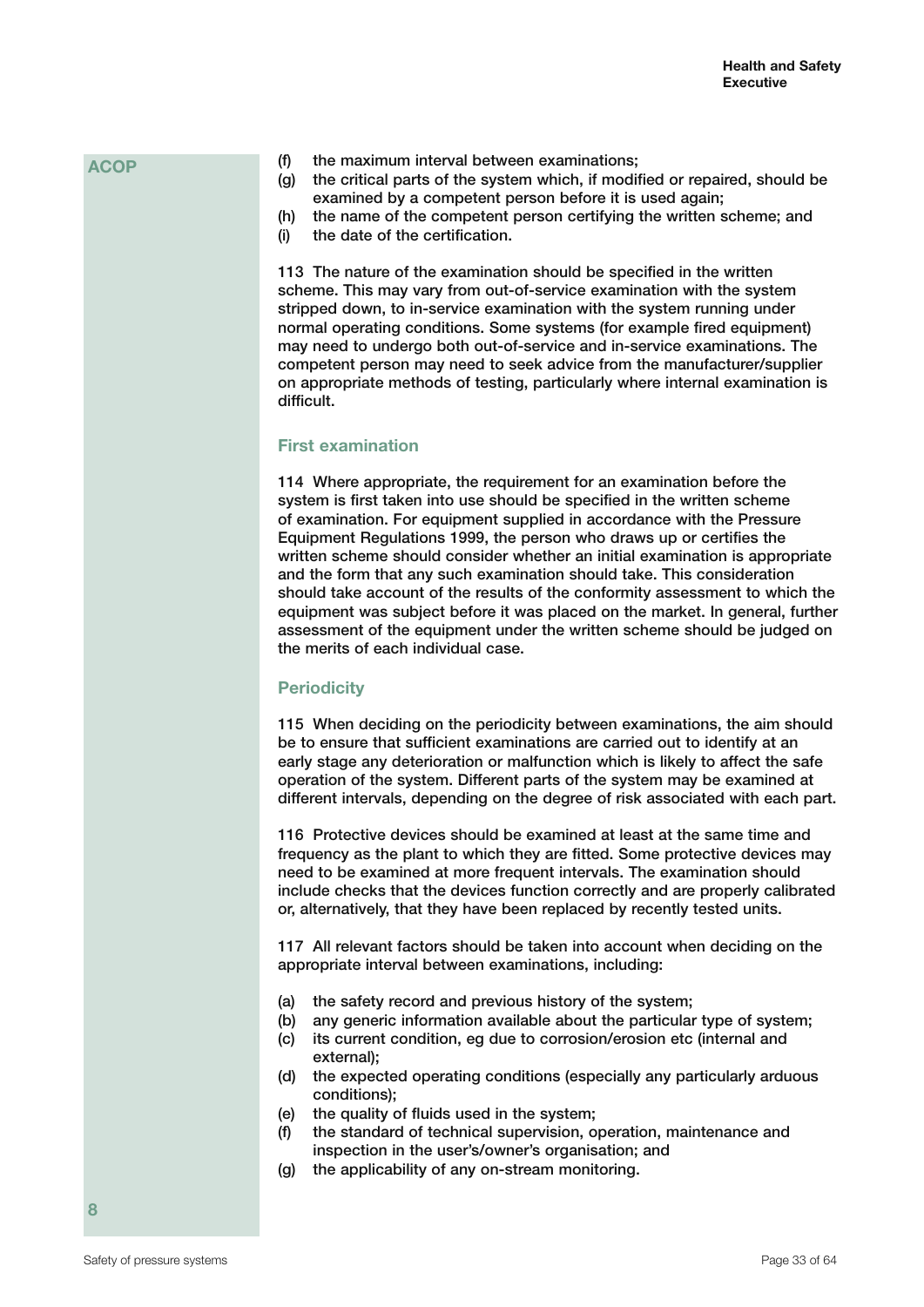#### **Repair/modification**

118 The scheme should, where necessary, specify the type of repair or modification which need to be examined by the competent person carrying out examinations under regulation 9 before the system is put back into use. Alternatively, the user/owner may decide to draw up a comprehensive written method to be followed for certain specified repairs or modifications to all or some of the systems.

#### **Storage**

119 The written scheme of examination may be kept in hard copy form, stored electronically or on computer disc. If a computer system is used it must be able to reproduce the scheme readily as a written copy, be authenticated by the competent person and be protected from unauthorised alteration.

#### **Guidance**

**8**

120 The user/owner should decide, in consultation with a person competent to advise as appropriate, whether a written scheme of examination is required. Each system should be considered individually, taking into account the exceptions to all or certain regulations detailed in Schedule 1. The examples given below are for general guidance purposes only and the lists are not exhaustive. The following types of pressurised systems are likely to require a written scheme of examination:

- (a) steam sterilising autoclave and associated pipework and protective devices;
- (b) steam boiler and associated pipework and protective devices;
- (c) pressure cooker;
- (d) gas-loaded hydraulic accumulator, if forming part of a pressure system;
- (e) portable hot water/steam-cleaning unit fitted with a pressure vessel;
- (f) vapour compression refrigeration system where the installed power exceeds 25 kW;
- (g) standard or narrow gauge steam locomotive;
- (h) the components of self-contained breathing apparatus sets (excluding the transportable pressure receptacle); and
- (i) fixed LPG storage system supplying fuel for heating in a workplace.

The following pressurised systems are unlikely to require a written scheme of examination:

- (a) an office hot water urn (for tea making);
- (b) a machine tool hydraulic system;
- (c) portable oxy-fuel gas welding sets; and
- (d) an atmospheric oil storage tank.

121 In practice, it should only be necessary in the case of unusual or complicated systems to set out any special safety precautions which are required to prepare the system for examination. These would only need to be spelt out where the user or owner does not have specialist advice available on these matters.

122 There are many factors to be considered by the competent person when deciding the maximum interval between examinations under the written scheme of examination (see paragraph 117). There can be no hard and fast rules - the competent person should use their judgement and experience to determine the appropriate interval based on the relevant information. However, earlier legislation set out maximum examination intervals for some types of equipment. The competent person may wish to consider using these as a guide when drawing up or certifying the written scheme of examination, if appropriate for that system. For steam plant the period was usually 14 months with more frequent examinations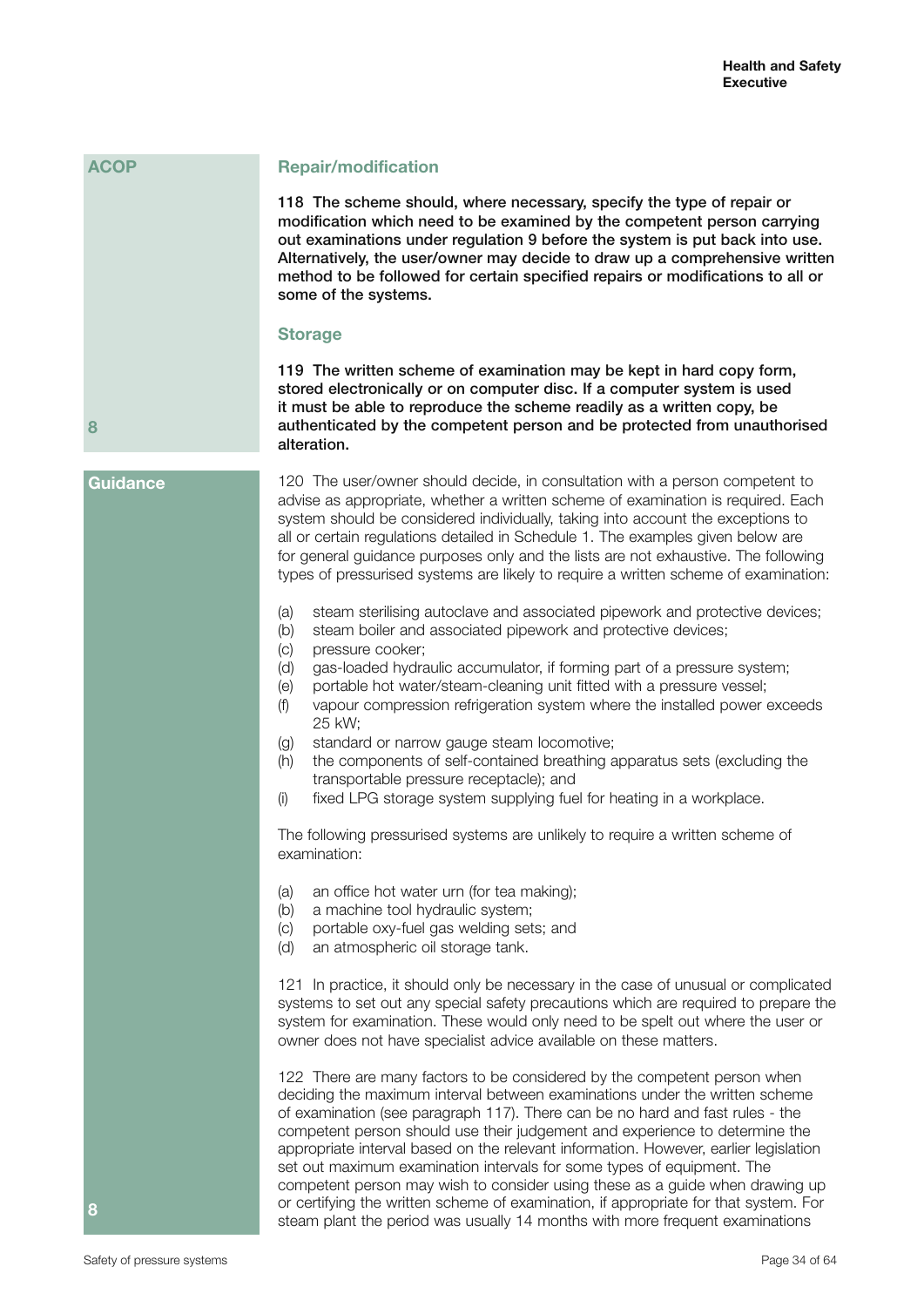#### **Guidance**

specified where operating conditions were arduous. The examination period for steam receivers linked to such plant was generally in the range of 26-38 months. Air receivers on compressed air systems were generally examined every 24-48 months, with examinations taking place less frequently, ie every 72 months where corrosion was minimal and maintenance of safety standards was high.

#### **Review**

123 The written scheme must be 'suitable' in all the circumstances so it follows that it will be necessary to review it from time to time. It is the user's/owner's responsibility under the Regulations to ensure that the content of the written scheme is reviewed periodically by a competent person.

124 While a review may be carried out at any time, it is good practice to do this when an examination has been completed and before the written report of that examination is issued. The competent person may decide that the period between each examination should be altered and it will, therefore, be necessary to revise the written scheme. For example, as the age of some plant increases, more frequent examinations may be needed or their content or type may have to be changed.

125 A review which alters the frequency of examinations under the written scheme cannot be used to extend the date by which the next examination is due to take place as specified in the last written report. Under regulation 9(5)(c), the competent person will have specified in the last written report the date by which the next examination should take place and after which the system cannot be operated without a further examination. That requirement must be met unless a postponement is made in accordance with regulation 9(7).

**Regulation**

**8**

### **Regulation 9 Examination in accordance with the written scheme**

*(1) Subject to paragraph (7), the user of an installed system and the owner of a mobile system shall -* 

- *(a) ensure that those parts of the pressure system included in the scheme of examination are examined by a competent person within the intervals specified in the scheme and, where the scheme so provides, before the system is used for the first time; and*
- *(b) before each examination take all appropriate safety measures to prepare the system for examination, including any such measures as are specified in the scheme of examination pursuant to regulation 8(3)(b).*

*(2) Where a competent person undertakes an examination for the purposes of paragraph (1) he shall carry out that examination properly and in accordance with the scheme of examination.*

*(3) Where a competent person has carried out an examination for the purposes of paragraph (1) he shall, subject to paragraph (4) and regulation 14(4),\* make a written report of the examination, sign it or add his name to it, date it and send it to the user (in the case of an installed system) or owner (in the case of a mobile system); and the said report shall be so sent as soon as is practicable after completing the examination (or, in the case of integrated installed systems where the examination is part of a series, as soon as is practicable after completing the last examination in that series), and in any event to arrive -*

*(a) within 28 days of the completion of the examination (or, in the case of integrated installed systems where the examination is part of a series,*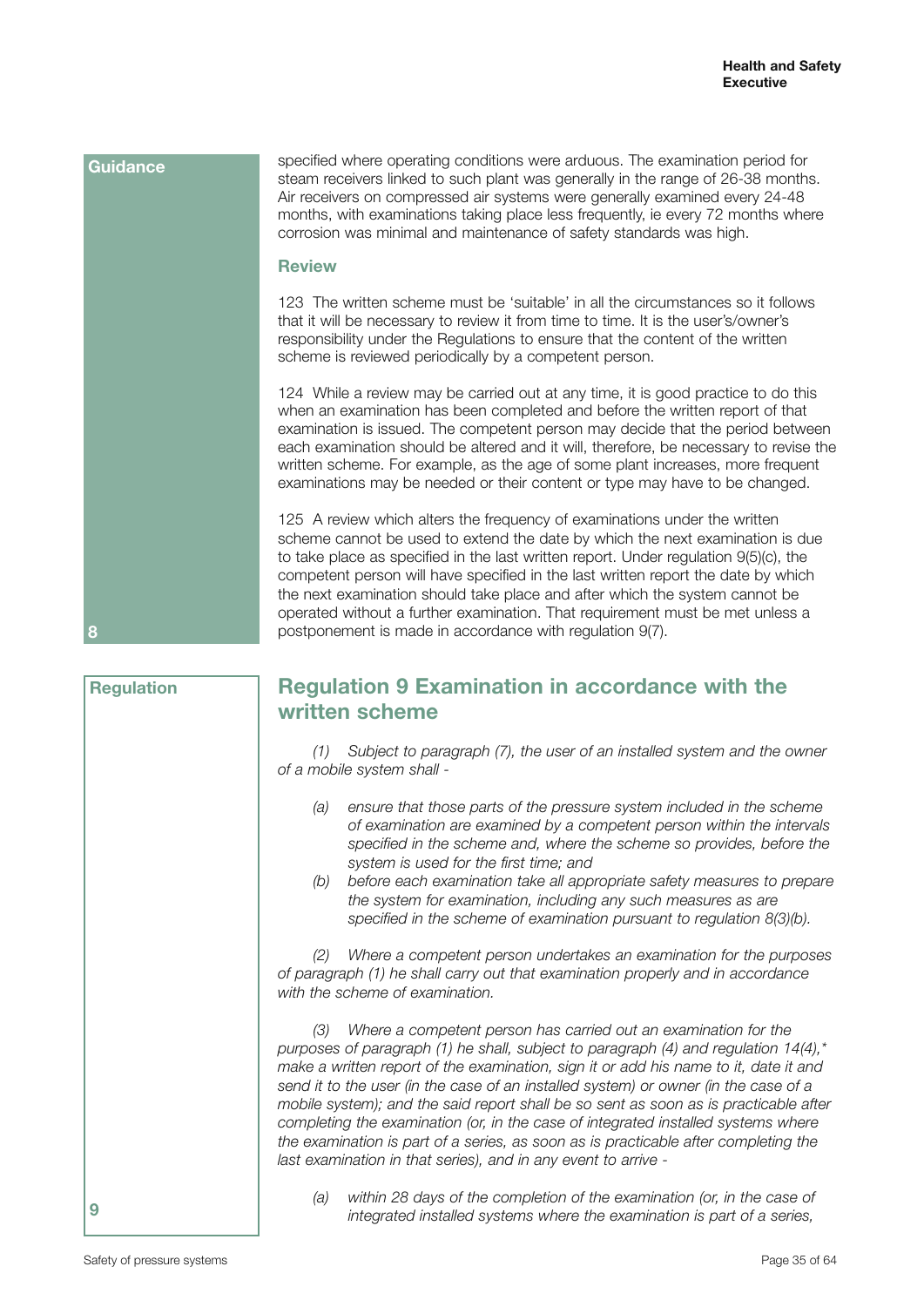| <b>Regulation</b> | within 28 days of the completion of the last examination in that series); or<br>before the date specified in the report under paragraph (5)(b),<br>(b)                                                                                                                                                                                                                                                                                                                                                                                                                                                                                                                                                                                                                                                                                                                                                                                                                                                                                                                          |
|-------------------|---------------------------------------------------------------------------------------------------------------------------------------------------------------------------------------------------------------------------------------------------------------------------------------------------------------------------------------------------------------------------------------------------------------------------------------------------------------------------------------------------------------------------------------------------------------------------------------------------------------------------------------------------------------------------------------------------------------------------------------------------------------------------------------------------------------------------------------------------------------------------------------------------------------------------------------------------------------------------------------------------------------------------------------------------------------------------------|
|                   | whichever is sooner.                                                                                                                                                                                                                                                                                                                                                                                                                                                                                                                                                                                                                                                                                                                                                                                                                                                                                                                                                                                                                                                            |
|                   | (4) Where the competent person referred to in paragraph (3) is the user<br>(in the case of an installed system) or owner (in the case of a mobile system) the<br>requirement in that paragraph to send the report to the user or owner shall not<br>apply, but he shall make the report by the time it would have been required to have<br>been sent to him under that paragraph if he had not been the competent person.                                                                                                                                                                                                                                                                                                                                                                                                                                                                                                                                                                                                                                                       |
|                   | (5)<br>The report required by paragraph (3) shall -                                                                                                                                                                                                                                                                                                                                                                                                                                                                                                                                                                                                                                                                                                                                                                                                                                                                                                                                                                                                                             |
|                   | state which parts of the pressure system have been examined, the<br>(a)<br>condition of those parts and the results of the examination;<br>specify any repairs or modifications to, or changes in the established<br>(b)<br>safe operating limits of, the parts examined which, in the opinion of the<br>competent person, are necessary to prevent danger or to ensure the<br>continued effective working of the protective devices, and specify the<br>date by which any such repairs or modifications must be completed or<br>any such changes to the safe operating limits must be made;<br>specify the date within the limits set by the scheme of examination<br>(C)<br>after which the pressure system may not be operated without a further<br>examination under the scheme of examination; and<br>state whether in the opinion of the competent person the scheme of<br>(d)<br>examination is suitable (for the purpose of preventing danger from those<br>parts of the pressure system included in it) or should be modified, and if<br>the latter state the reasons. |
|                   | The user of an installed system and the owner of a mobile system<br>(6)<br>which has been examined under this regulation shall ensure that the system is not<br>operated, and no person shall supply such a mobile system for operation, after (in<br>each case) -                                                                                                                                                                                                                                                                                                                                                                                                                                                                                                                                                                                                                                                                                                                                                                                                              |
|                   | the date specified under paragraph (5)(b), unless the repairs or<br>(a)<br>modifications specified under that paragraph have been completed, and<br>the changes in the established safe operating limits so specified have<br>been made; or<br>(b)<br>the date specified under paragraph $(5)(c)$ (or, if that date has been<br>postponed under paragraph (7), the postponed date) unless a further<br>examination has been carried out under the scheme of examination.                                                                                                                                                                                                                                                                                                                                                                                                                                                                                                                                                                                                        |
|                   | The date specified in a report under paragraph (5)(c) may be postponed<br>(7)<br>to a later date by agreement in writing between the competent person who made<br>the report and the user (in the case of an installed system) or owner (in the case of<br>a mobile system) if -                                                                                                                                                                                                                                                                                                                                                                                                                                                                                                                                                                                                                                                                                                                                                                                                |
|                   | such postponement does not give rise to danger;<br>(a)<br>only one such postponement is made for any one examination; and<br>(b)<br>such postponement is notified by the user or owner in writing to the<br>(C)<br>enforcing authority for the premises at which the pressure system is<br>situated, before the date specified in the report under paragraph (5)(c).                                                                                                                                                                                                                                                                                                                                                                                                                                                                                                                                                                                                                                                                                                            |
|                   | Where the competent person referred to in paragraph (7) is the user (in<br>(8)<br>the case of an installed system) or owner (in the case of a mobile system) the                                                                                                                                                                                                                                                                                                                                                                                                                                                                                                                                                                                                                                                                                                                                                                                                                                                                                                                |
|                   | There is an error in the Statutory Instrument - it should not refer to regulation 14(4), as it does                                                                                                                                                                                                                                                                                                                                                                                                                                                                                                                                                                                                                                                                                                                                                                                                                                                                                                                                                                             |

*not exist.*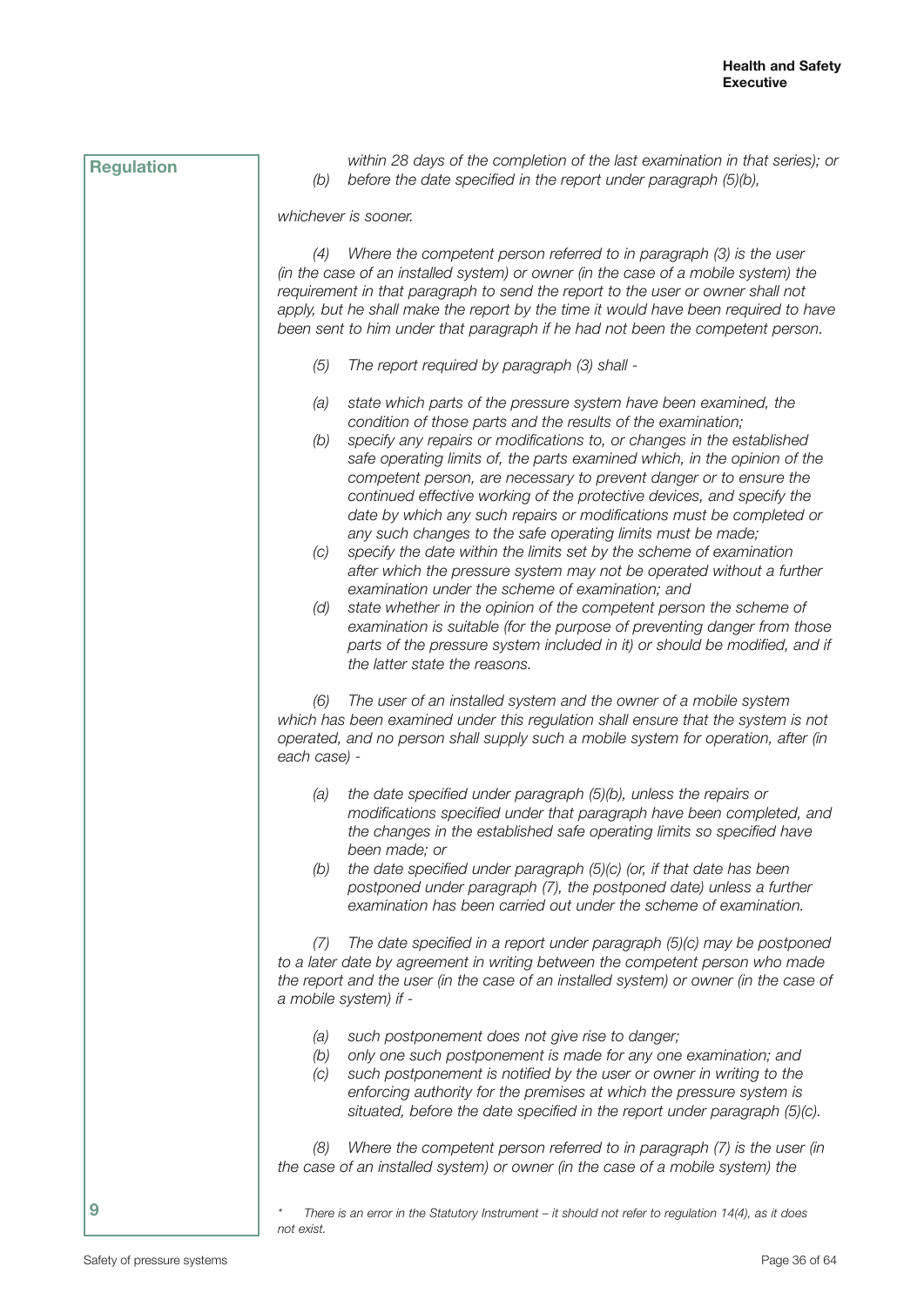| <b>Regulation</b> | reference in that paragraph to an agreement in writing shall not apply, but there<br>shall be included in the notification under sub-paragraph (c) of that paragraph a<br>declaration that the postponement will not give rise to danger.                                                                                                                                                                                                                                                                                                                                                                                                                                                                                      |
|-------------------|--------------------------------------------------------------------------------------------------------------------------------------------------------------------------------------------------------------------------------------------------------------------------------------------------------------------------------------------------------------------------------------------------------------------------------------------------------------------------------------------------------------------------------------------------------------------------------------------------------------------------------------------------------------------------------------------------------------------------------|
| 9                 | The owner of a mobile system shall ensure that the date specified under<br>(9)<br>paragraph (5)(c) is legibly and durably marked on the mobile system and that the<br>mark is clearly visible.                                                                                                                                                                                                                                                                                                                                                                                                                                                                                                                                 |
| Guide             | 126 Although this regulation places duties on the competent person in relation to<br>carrying out the examination, there is a clear duty on users/owners to ensure that<br>the equipment is not operated beyond the date specified in the current examination<br>report.                                                                                                                                                                                                                                                                                                                                                                                                                                                       |
|                   | 127 The words 'as soon as is practicable' in regulation 9(3) are intended to ensure<br>that where repairs have to be carried out within a short timescale, there is no delay<br>between the time the examination is actually carried out and the receipt by the<br>user of the examination report. However, where examinations are concentrated<br>into a short period of time for reasons of efficiency, for instance on large integrated<br>chemical plants, it may be unreasonable to expect all the reports to be completed<br>at the same time. In these circumstances, the competent person should complete<br>the reports and forward them within 28 days of the completion of the final<br>examination in that series. |
|                   | 128 In regulation 9(5)(c) the date referred to is the date beyond which the<br>competent person has decided the system should not be operated for safety<br>reasons, based upon the results of the examination under the written scheme. In<br>any case, the date set for the next examination must not exceed the period stated<br>in the written scheme. For example, if examinations are at two-yearly intervals, the<br>next examination will be due by a date two years after the last examination.                                                                                                                                                                                                                       |
| $\overline{9}$    | 129 Regulation 9(7) makes provision for the postponement of the next examination<br>subject to the fulfilment of certain conditions. It is for the user/owner to fulfil all<br>these conditions before the examination can legally be postponed. Details of the<br>postponement have to be notified by the user/owner to the enforcing authority (ie<br>the Health and Safety Executive or the Environmental Health Department of the<br>Local Authority).                                                                                                                                                                                                                                                                     |
| <b>ACOP</b>       | 130 The user/owner should ensure that any necessary preparatory work<br>is completed so that the competent person can carry out the examination<br>safely. Preparatory works may be specified to a greater or lesser extent<br>in the written scheme. Whether any special preparatory works form part<br>of the written scheme or not, the user/owner should consider the type of<br>preparations required, seeking advice from a suitably qualified person where<br>necessary. According to the type of system, the preparatory works may need<br>to include:                                                                                                                                                                 |
|                   | cooling the system;<br>(a)<br>positively isolating the parts of the system to be examined;<br>(b)<br>returning the system to ambient conditions;<br>(c)<br>(d)<br>removing the contents;<br>(e)<br>venting vessels;<br>erecting suitable staging for access;<br>(f)<br>(g)<br>removing protective devices;<br>ensuring that, where appropriate, vessels, pipework etc are visible and<br>(h)<br>accessible (ie by removing brickwork or lagging);                                                                                                                                                                                                                                                                              |
| 9                 | cleaning surfaces;<br>(i)<br>removing scale and other deposits;<br>(j)<br>removing pieces of insulation;<br>(k)                                                                                                                                                                                                                                                                                                                                                                                                                                                                                                                                                                                                                |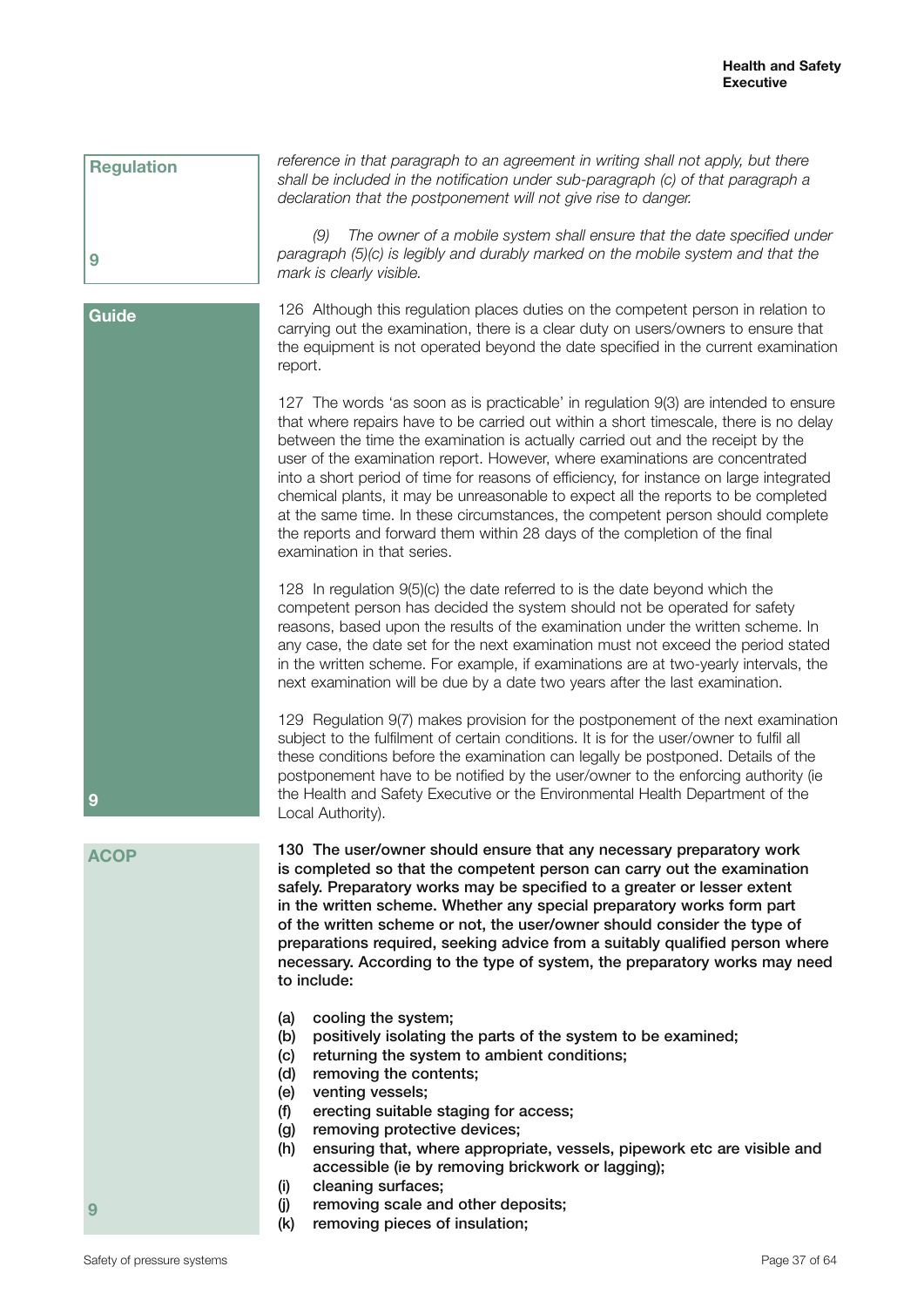| <b>ACOP</b> | ensuring that any ancillary testing equipment is available; and<br>(1)<br>(m) arranging for the system to be tested (for example for leaks) where<br>appropriate.                                                                                                                                                                                                                                                                                                                                     |
|-------------|-------------------------------------------------------------------------------------------------------------------------------------------------------------------------------------------------------------------------------------------------------------------------------------------------------------------------------------------------------------------------------------------------------------------------------------------------------------------------------------------------------|
|             | 131 The competent person should have sufficient practical and theoretical<br>knowledge and actual experience of the type of system under examination to<br>enable defects or weaknesses to be identified and an assessment made of<br>their significance in terms of the integrity and safety of the equipment.                                                                                                                                                                                       |
|             | 132 The competent person should examine and report on all parts of the<br>system covered by the written scheme of examination. The competent<br>person should be satisfied that, as a result of the examination, the condition<br>of the parts included in the written scheme and their fitness for continued use<br>has been properly assessed. The following points (although not exhaustive)<br>should aid the competent person's decisions:                                                       |
|             | the age and known history of the part or system;<br>(a)<br>the nature of the relevant fluid;<br>(b)<br>the conditions of use;<br>(c)                                                                                                                                                                                                                                                                                                                                                                  |
|             | the length of time since the last examination; and<br>(d)<br>the expected operating conditions and maintenance regime until the<br>(e)<br>date of the next examination.                                                                                                                                                                                                                                                                                                                               |
|             | 133 Unless the user or owner informs the competent person of an intended<br>change of use, the assessment of the system's fitness should be based on<br>the current operating conditions and method of use continuing unchanged.<br>The competent person should assume that normal maintenance will be<br>carried out as defined in regulation 2 under 'examination'.                                                                                                                                 |
|             | 134 The report should be based on the actual condition of the system as<br>found during the examination. If repairs are carried out as a result of the<br>examination, the report should include details of the fault and the remedial<br>action taken even if the repair works are finished before the examination has<br>been completed.                                                                                                                                                            |
|             | 135 The competent person should consider whether any changes are<br>needed in the safe operating limits, or in the scheme of examination. The<br>report may state that continued use of the system is dependent on altering<br>certain specified operating conditions or undertaking specific maintenance<br>tasks.                                                                                                                                                                                   |
|             | 136 The competent person may decide that the risk of danger may be<br>significantly increased if the next examination is delayed until a date set in<br>accordance with the current written scheme. In these circumstances, the<br>written scheme should be reviewed and an earlier date set beyond which the<br>system should not be operated without a further examination.                                                                                                                         |
| 9           | 137 At the end of the examination, the competent person should be satisfied<br>that the protective devices, especially any safety valves, have been tested<br>and set correctly. Where protective devices which have been removed during<br>an examination are found to be defective, the cause of the problem should<br>be investigated further by the user/owner and the necessary corrective<br>measures taken (see also paragraphs 145-150 for guidance on action in case<br>of imminent danger). |
| Guidance    | 138 Although the user/owner is not directly responsible for the quality of the<br>examination (and in many cases will not be able to judge the quality of the work                                                                                                                                                                                                                                                                                                                                    |

undertaken by the competent person), they will need to be assured that the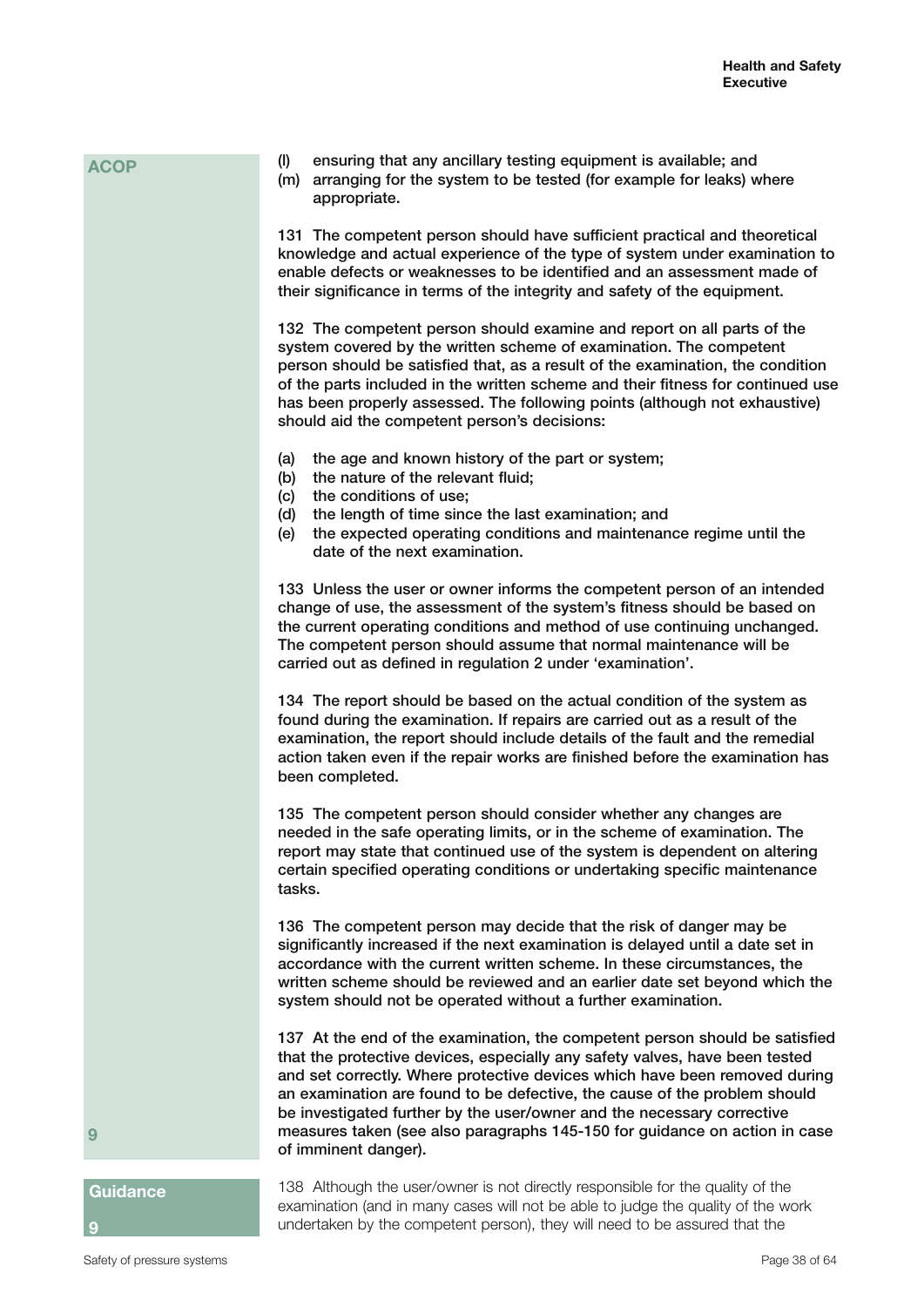#### **Guidance**

examination has been carried out in a satisfactory manner.

139 The user's/owner's co-operation will be needed to ensure that the system is properly prepared and made available in time for the competent person to carry out the examination.

140 Adequate advance notice should be given to the competent person that an examination is due and the user/owner should make the system available in good time.

141 All parts of the system covered by the scheme must be examined within the intervals specified in the written scheme of examination. Where there are several identical vessels on-site operated by the same user, a form of staged examination may be used. To illustrate the principle of staged examination consider the following hypothetical example:

A written scheme covers four identical vessels and specifies a frequency of examination of five years. It is acceptable to examine a different vessel each year within the group of four provided they are all examined within the five-year period. Where such a staged examination scheme is used, the competent person should be satisfied that this approach is appropriate as the basis of the written scheme. It is not acceptable to examine one vessel after five years, another five years later and so on since not all of the vessels will be examined within the five-year period specified for each vessel. Nor is it permissible under these Regulations to carry out an examination of a sample of the vessels as representative of the population.

142 The user/owner and competent person should remember that there are other hazards not covered by these Regulations which may need to be considered prior to an examination (for example means of access, entry into confined spaces, lack of oxygen, hazards of toxic substances, asbestos in lagging). The risks posed by these hazards need to be assessed to comply with the requirements of the Management of Health and Safety at Work Regulations 1999<sup>3</sup> and other more specific provisions, and the appropriate precautions required should be taken. The person who carries out an examination, either individually or as part of a team, will need to take reasonable care and to co-operate fully with other workers and with the user/owner to comply with the general duties of employees at work placed on them by section 7 of the HSW Act.

#### **Mobile systems**

143 For mobile systems the date of the next examination has to be marked on the system. A permanent form of marking, such as engraving, is not required. It will generally be sufficient if the date is painted on the equipment. For a vehicle it may be most convenient to put the marking in the cab. The owner of a mobile system may need to make a greater effort than the user of an installed system to ensure that examinations are carried out, particularly in the case of plant on long-term hire. A contractual agreement may be needed between the owner and the user to ensure that the competent person has access to the equipment at the appropriate time.

#### **Format of reports**

144 No particular format is laid down for the report as systems vary in size and complexity. The format can be chosen to fit in with the record keeping systems of the user/owner and competent person. Computer-generated reports with appropriate validation are acceptable and this is likely to speed up the despatch of reports from centrally organised inspection organisations with locally based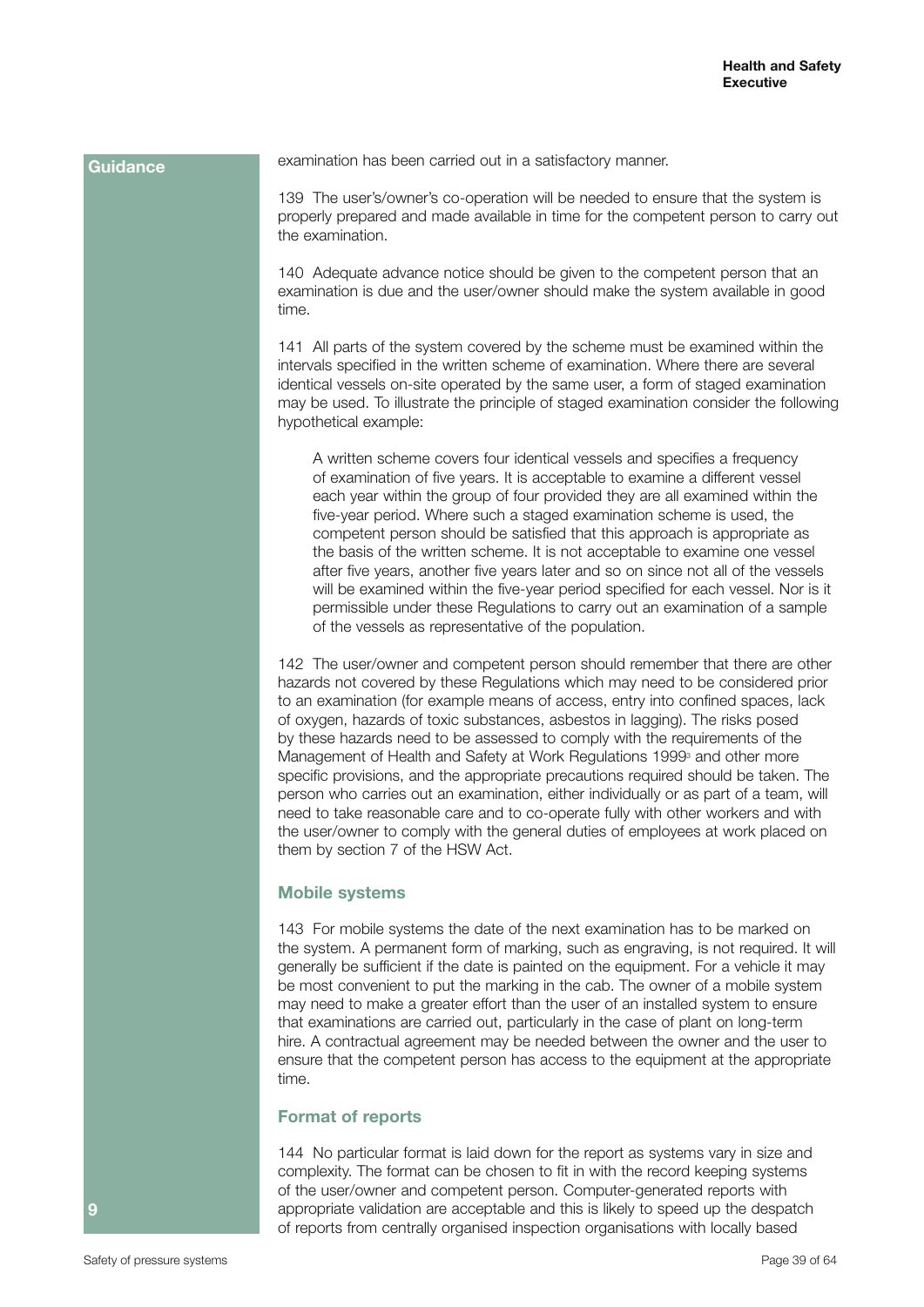| <b>Guidance</b>   | inspectors. Any secure system that can be validated as the sole record keeping<br>medium is acceptable. Suggested items for inclusion in the report include the<br>following:                                                                                                                                                                                                                                                                                                                                                                                                                                                                                |
|-------------------|--------------------------------------------------------------------------------------------------------------------------------------------------------------------------------------------------------------------------------------------------------------------------------------------------------------------------------------------------------------------------------------------------------------------------------------------------------------------------------------------------------------------------------------------------------------------------------------------------------------------------------------------------------------|
|                   | name and address of owner:<br>(a)<br>address, location of system and name of user (if different from owner);<br>(b)<br>whether subject to a written agreement under Schedule 2;<br>(c)<br>(d)<br>identification of system or parts examined;<br>condition of system or parts examined;<br>(e)<br>(f)<br>parts not examined;<br>result of the examination;<br>(g)<br>(h)<br>any repairs needed and the time scale for completion;<br>any changes in the safe operating limits and the date by which they should be<br>(i)<br>made;<br>any change in the written scheme of examination;<br>(i)<br>date by which the next examination must be completed;<br>(k) |
| 9                 | other observations;<br>(1)<br>where the most recent examination due was postponed in accordance with<br>(m)<br>regulation 9(7), the names of appropriate members of the competent person's<br>and the user's/owner's organisation, the date of giving the relaxation and the<br>new date by which the examination was to be completed;<br>date examination took place;<br>(n)<br>name and address of competent person;<br>(0)<br>signature; and<br>(p)<br>date of report.<br>(q)                                                                                                                                                                             |
| <b>Regulation</b> | <b>Regulation 10 Action in case of imminent danger</b><br>If the competent person carrying out an examination under the scheme<br>(1)                                                                                                                                                                                                                                                                                                                                                                                                                                                                                                                        |

*of examination is of the opinion that the pressure system or part of the pressure system will give rise to imminent danger unless certain repairs or modifications have been carried out or unless suitable changes to the operating conditions have been made, then without prejudice to the requirements of regulation 9, he shall*  forthwith make a written report to that effect identifying the system and specifying *the repairs, modifications or changes concerned and give it -* 

- *(a) in the case of an installed system, to the user; or*
- *(b) in the case of a mobile system, to the owner and to the user, if any,*

*and the competent person shall within 14 days of the completion of the examination send a written report containing the same particulars to the enforcing authority for the premises at which the pressure system is situated.*

- *(2) Where a report is given in accordance with paragraph (1) to*
- *(a) the user of a pressure system, he shall ensure that the system (or, if the report only affects a discrete part of the system, that part) is not operated;*
- *(b) the owner of a mobile system, he shall take all reasonably practicable steps to ensure that the system (or, if the report only affects a discrete part of the system, that part) is not operated,*

*until the repairs, modifications or changes, as the case may be, have been carried out or made.*

*(3) Where the competent person referred to in paragraph (1) is the user (in the case of an installed system) or owner (in the case of a mobile system) the*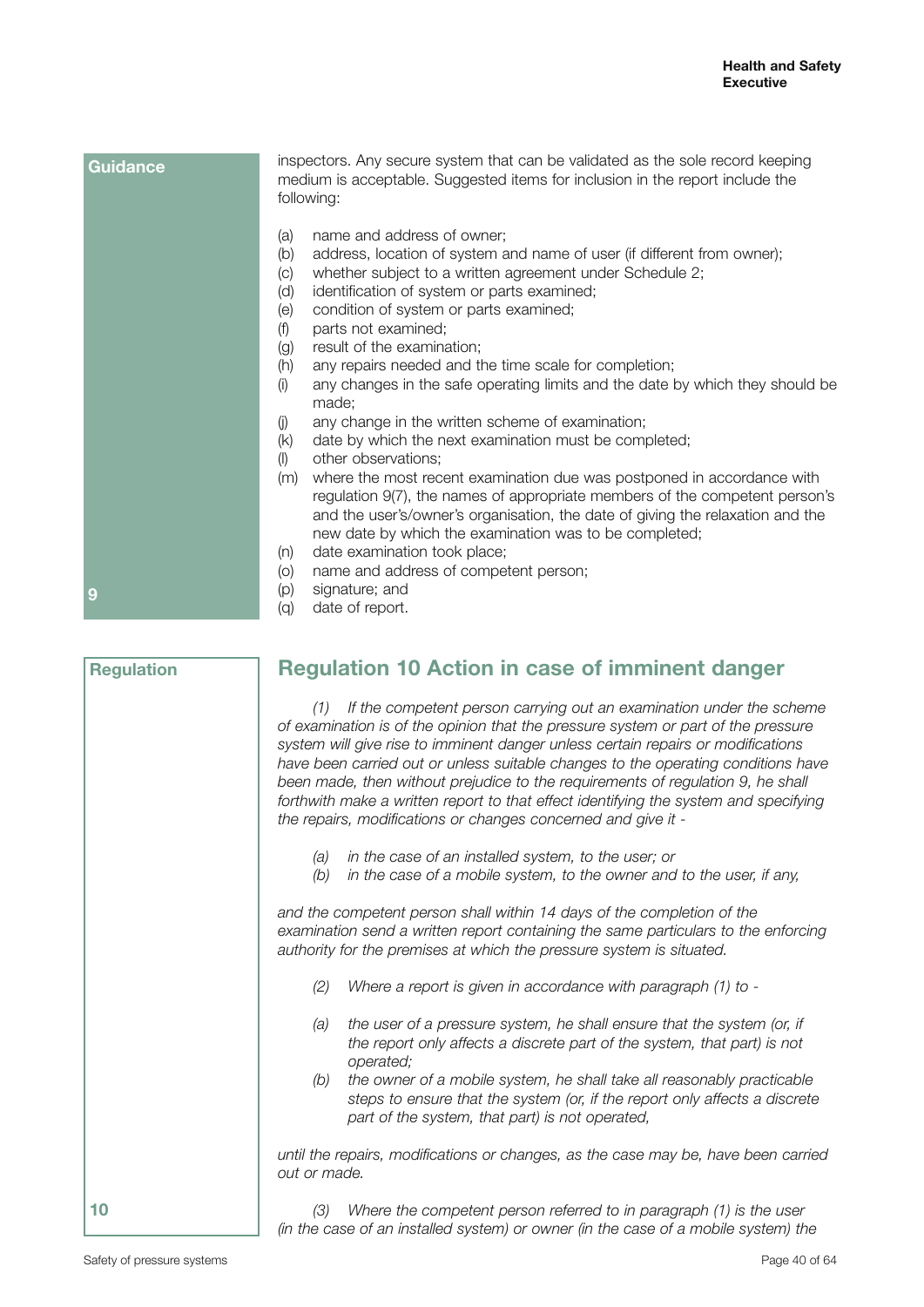| <b>Regulation</b><br>10 | requirement in that paragraph to give the report to the user or owner shall not<br>apply, and the reference in paragraph (2) to the giving of the report to the user or<br>owner shall be construed as a reference to the making of the report by him.                                                                                                                                                                                                                                                                                          |
|-------------------------|-------------------------------------------------------------------------------------------------------------------------------------------------------------------------------------------------------------------------------------------------------------------------------------------------------------------------------------------------------------------------------------------------------------------------------------------------------------------------------------------------------------------------------------------------|
| <b>Guide</b><br>10      | 145 This regulation applies only to serious defects requiring immediate attention.<br>That is, where there is a risk of imminent failure of the system if immediate repairs<br>are not undertaken or other suitable modifications are not made to the operating<br>conditions. The word 'forthwith' is used in the regulation to indicate that the<br>competent person should notify the user/owner immediately so that appropriate<br>action can be taken to prevent danger.                                                                   |
| Guidance                | 146 The user/owner should be notified immediately of those defects which the<br>competent person considers could cause imminent failure of the system. Therefore,<br>the written report to the user/owner should be made immediately. It is separate<br>from and does not replace the report of the examination under the written scheme<br>of examination required by regulation 9.                                                                                                                                                            |
|                         | 147 Competent person's reports are a vital diagnostic aid to the safe operation of<br>pressure equipment. Defects which are identified only as a result of the competent<br>person's examination, rather than as a result of checks under the maintenance<br>regime, can point to failings in the general management of the system. Although<br>the particular fault may be rectified immediately it is identified, the competent<br>person should complete the report to the user/owner and relevant enforcing<br>authority as detailed below. |
|                         | 148 Notification to the enforcing authority (ie the Health and Safety Executive or<br>the Environmental Health Department of the Local Authority) is also a separate<br>action required of the competent person. The period of 14 days to make this report<br>to the enforcing authority is to allow sufficient time for a formal written report to be<br>sent.                                                                                                                                                                                 |
|                         | 149 If the competent person is not clear about who is the relevant enforcing<br>authority for a particular premises, they should contact the nearest HSE office for<br>advice (the address will be in the local phone directory).                                                                                                                                                                                                                                                                                                               |
|                         | 150 The sequence of events for reporting imminent danger is given below:                                                                                                                                                                                                                                                                                                                                                                                                                                                                        |
|                         | The competent person immediately produces a written report identifying the<br>(a)<br>system and specifying the repairs, modifications or changes required and<br>gives it to the user/owner.                                                                                                                                                                                                                                                                                                                                                    |
|                         | The user/owner ensures that the system (or, if the report only affects a<br>(b)<br>discrete part of the system, that part) is not operated until the necessary<br>repairs, modifications or changes have been carried out.                                                                                                                                                                                                                                                                                                                      |
|                         | The competent person sends a written report to the relevant enforcing<br>(C)<br>authority within 14 days.                                                                                                                                                                                                                                                                                                                                                                                                                                       |
| 10                      | The competent person produces a report of the examination under the written<br>(d)<br>scheme (regulation 9) and sends it to the user/owner within 28 days.                                                                                                                                                                                                                                                                                                                                                                                      |
|                         | <b>Regulation 11 Operation</b>                                                                                                                                                                                                                                                                                                                                                                                                                                                                                                                  |
| <b>Regulation</b>       | The user of an installed system and the owner of a mobile system shall<br>(1)                                                                                                                                                                                                                                                                                                                                                                                                                                                                   |

*provide for any person operating the system adequate and suitable instructions for -*

- *(a) the safe operation of the system; and*
- *(b) the action to be taken in the event of any emergency.*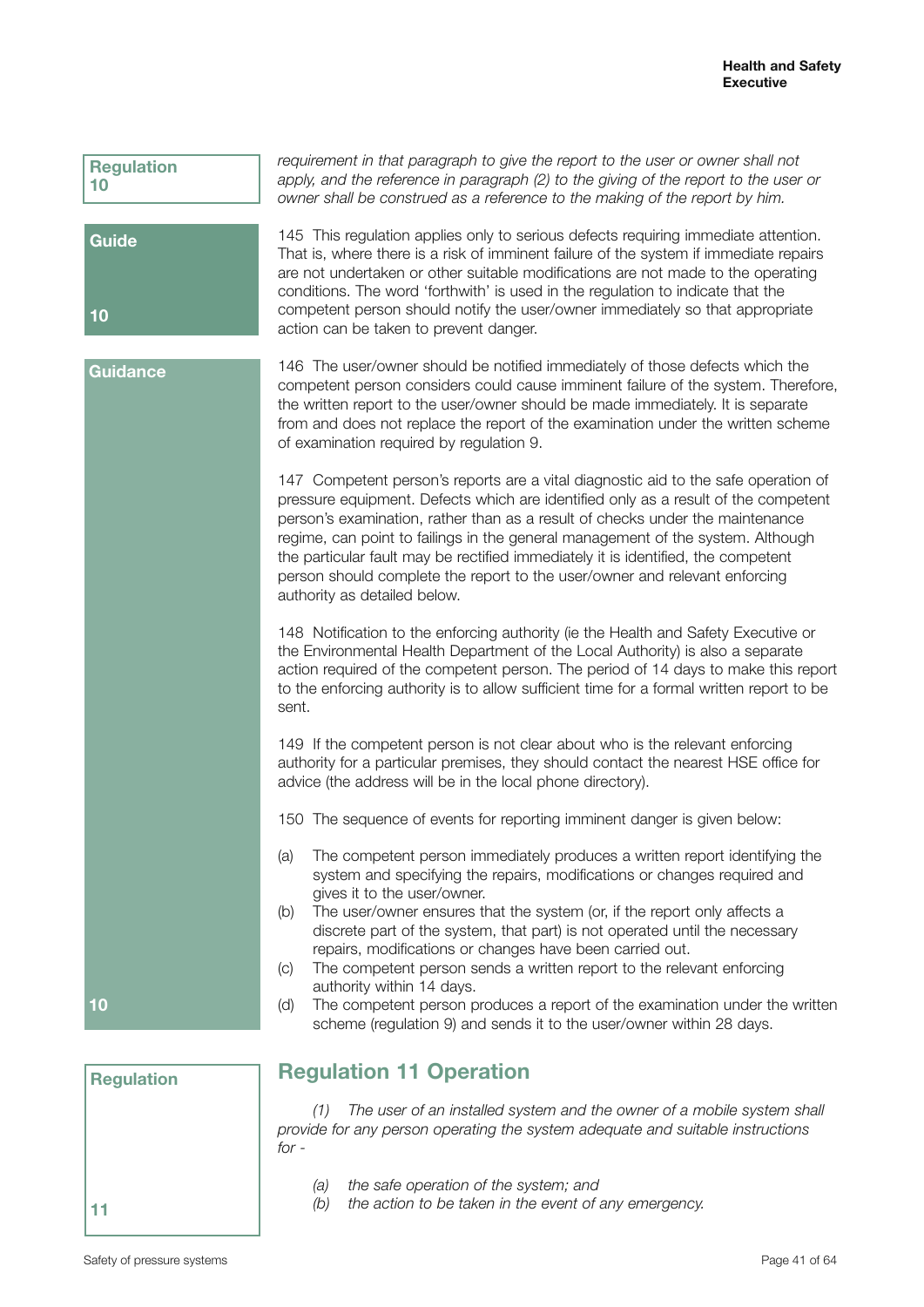#### **Regulation 11**

*(2) The user of a pressure system shall ensure that it is not operated except in accordance with the instructions provided in respect of that system under paragraph (1)(a).*

151 Although the provision of training to persons who use pressure systems is not covered by this regulation, it is required by regulation 9 of the Provision and Use of Work Equipment Regulations 1998. Those Regulations place a duty on the employer to ensure that anyone using work equipment, or supervising/managing its use, should have received adequate training for the purposes of health and safety.

**ACOP**

 **11**

 **Guide**

152 The instructions provided to operators by the user/owner should cover:

- (a) all procedures and information needed so that the system can be operated safely; and
- (b) any special procedures to be followed in the event of an emergency.

153 Information provided by manufacturers or suppliers such as instruction sheets and operating manuals may form part or all of the instructions developed to meet these Regulations. To fulfil this role they should be sufficiently comprehensive, cover the particular installation and its safe operation and be consistent with the site operating conditions.

154 The operator should be familiar with and have ready access to all the instructions. Instructions should be presented in the most appropriate way, eg simple, concise instructions may be displayed near the relevant part of the system. These should be pointed out to the operator before they use it for the first time.

155 Where a system is leased, the owner should provide all necessary instructions to the user. The user should ensure that the system is only operated in accordance with the instructions.

#### **Content**

156 The instructions should contain all the information needed for the safe operation of the system including:

- (a) start-up and shutdown procedures;
- (b) precautions for standby operation;
- (c) function and effect of controls and protective devices;
- (d) likely fluctuations expected in normal operation;
- (e) the requirement to ensure that the system is adequately protected against overpressure at all times; and
- (f) procedures in the event of an emergency.

157 The following paragraphs give more detailed guidance on the contents of instructions for particular types of systems:

#### **Steam and pressurised hot water plant**

158 Pre-firing and start-up instructions should include:

- (a) methods of establishing the proper water level in the boiler and maintaining adequate water supplies;
- (b) methods of carrying out any necessary flue gas side purging;
- (c) methods of establishing correct firing conditions so that pressure/ temperature are raised carefully, preventing undue thermal shock; and
- (d) procedures to avoid water hammer.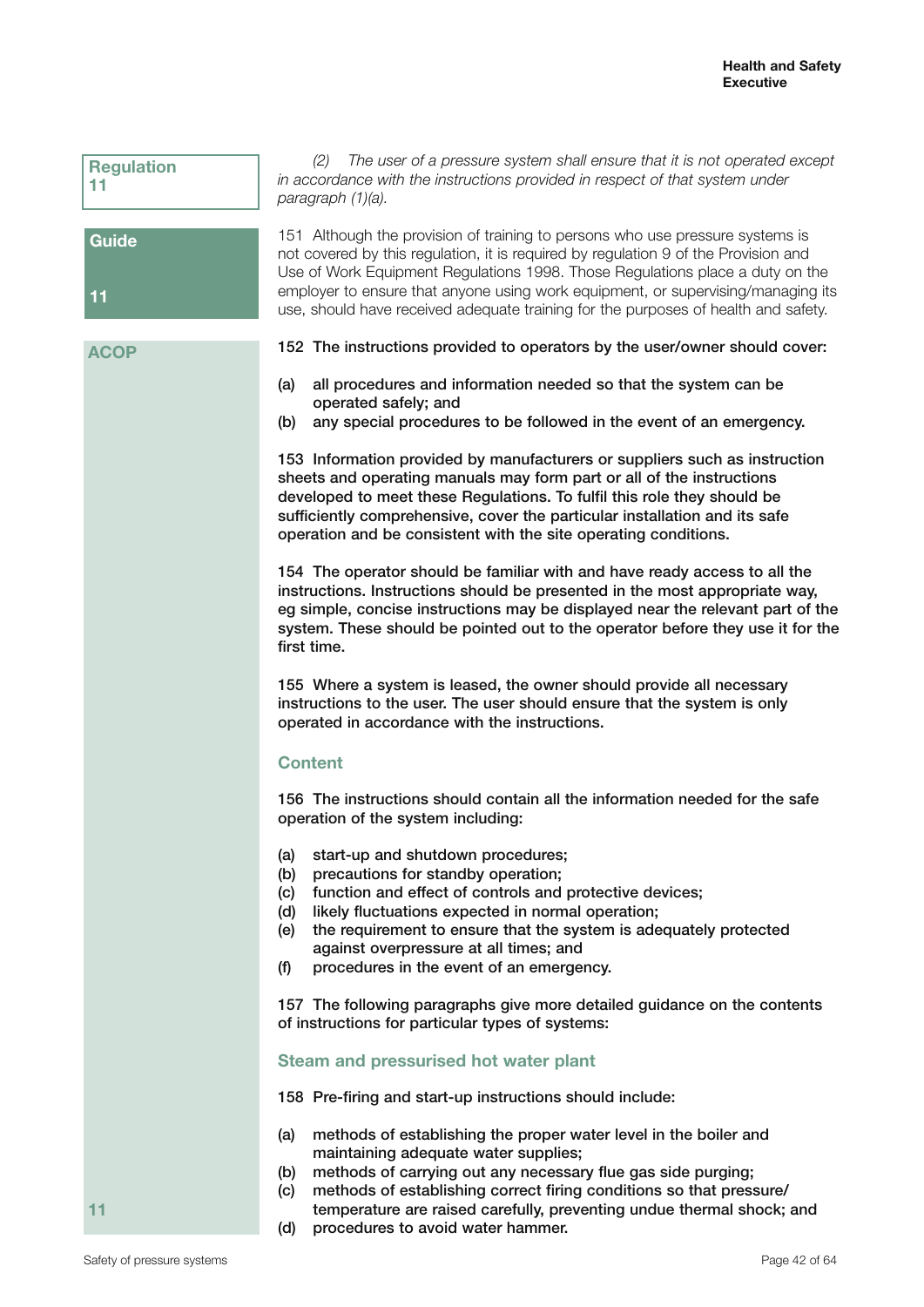| <b>ACOP</b> | 159 There should also be instructions covering:                                                                                                                                                                                                                                                                                                                                                                                                                                 |
|-------------|---------------------------------------------------------------------------------------------------------------------------------------------------------------------------------------------------------------------------------------------------------------------------------------------------------------------------------------------------------------------------------------------------------------------------------------------------------------------------------|
|             | feed water treatment, if appropriate;<br>(a)<br>safe blowdown of the boiler and any other part of the system requiring<br>(b)                                                                                                                                                                                                                                                                                                                                                   |
|             | such treatment;<br>precautions to be taken when emptying the boiler, eg by allowing it to<br>(c)<br>cool down sufficiently before emptying it;                                                                                                                                                                                                                                                                                                                                  |
|             | precautions to ensure positive isolation and depressurisation of one<br>(d)<br>boiler from a common header and blowdown system if internal access is<br>required (see also paragraph 160);                                                                                                                                                                                                                                                                                      |
|             | precautions to be taken before carrying out maintenance operations.<br>(e)<br>This will include the requirement to ensure that the system is normally<br>depressurised before carrying out maintenance and that protective<br>devices are not disconnected or isolated while the plant is operating;<br>and                                                                                                                                                                     |
|             | (f)<br>procedures to be followed in the event of a shortage of water, bursting<br>of tubes or other event requiring the boiler to be shut down.                                                                                                                                                                                                                                                                                                                                 |
|             | 160 Where internal access is required and the steam boiler is one of a range<br>of two or more boilers, this will include the requirement to either:                                                                                                                                                                                                                                                                                                                            |
|             | disconnect all inlets through which steam or hot water might enter the<br>(a)<br>boiler from any part of the range; or                                                                                                                                                                                                                                                                                                                                                          |
|             | close and securely lock all valves or taps controlling the entry of steam<br>(b)<br>or hot water. Where the boiler has a blow-off pipe in common with one<br>or more other boilers or delivers into a common blow-off vessel or<br>sump, it should only be possible to open the blow-off valve or tap on<br>each boiler with a key which cannot be removed until the valve or tap<br>is closed. There should only be one key in use for that set of blow-off<br>valves or taps. |
|             | <b>Compressed air systems</b>                                                                                                                                                                                                                                                                                                                                                                                                                                                   |
|             | 161 The instructions should cover at least all of the following items relevant<br>to the particular system:                                                                                                                                                                                                                                                                                                                                                                     |
|             | (a) checking and topping up of compressor lubricants;<br>draining of receivers, intercoolers, aftercoolers, pipework etc;<br>(b)<br>need for good housekeeping, in particular where dirt and/or spillage may<br>(c)<br>affect the operation of or obscure any protective devices;                                                                                                                                                                                               |
|             | warnings of the dangers associated with the removal of inspection<br>(d)<br>covers or pipework before residual pressure has been vented; and                                                                                                                                                                                                                                                                                                                                    |
|             | thorough cleaning of receivers at the time of examination.<br>(e)                                                                                                                                                                                                                                                                                                                                                                                                               |
|             | Vessels with quick-opening or bolted access doors                                                                                                                                                                                                                                                                                                                                                                                                                               |
|             | 162 Instructions for vessels with quick-opening or bolted doors for access<br>during a process cycle should include:                                                                                                                                                                                                                                                                                                                                                            |
|             | information on the dangers of forcing the doors into position and of<br>(a)<br>bypassing or interfering with door mechanisms;<br>checks on door locking mechanisms in the open and closed positions;<br>(b)<br>tightening and releasing the securing bolts of multi-bolted doors; and<br>(c)                                                                                                                                                                                    |

(d) checking that venting is complete before attempting to disengage the door-securing mechanism.

163 It is good practice to prepare a schematic circuit or flow diagram for the system, including pipework. The diagram should include all significant controls,

**11**

 **11**

 **Guidance**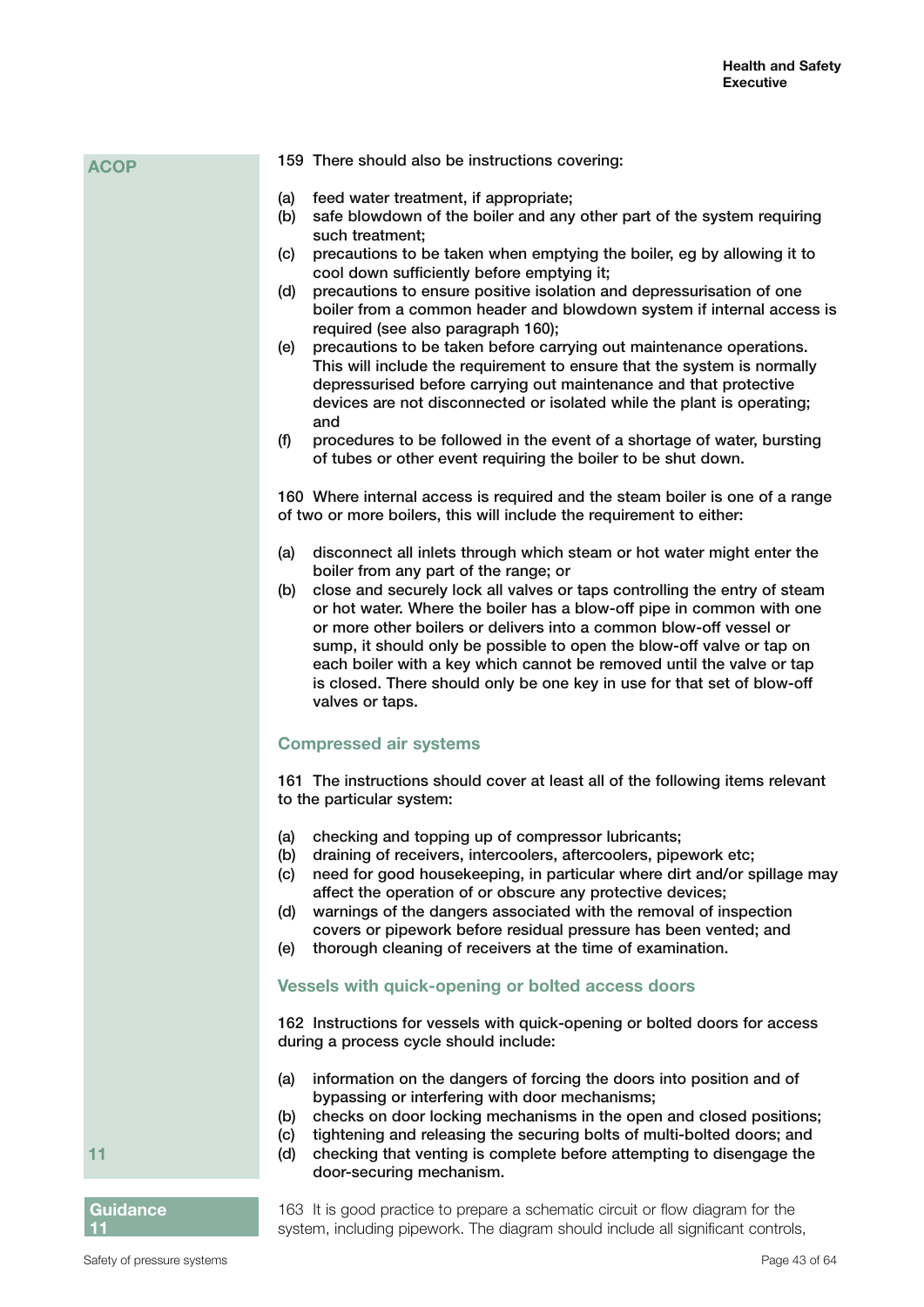#### **Guidance**

valves and relevant safe operating limits with those of importance in an emergency clearly identified. Its purpose is to provide an easily accessible 'picture' of how the system is operated and controlled and to aid identification of the system's parts. It should be updated when changes are made to the system and be kept with the operating instructions.

164 The instructions should state that equipment should be depressurised before maintenance or other such tasks are carried out, thus avoiding the need to disconnect or isolate protective devices while the plant is in use. Only in very exceptional cases where plant cannot be depressurised should it be necessary to isolate or disconnect protective devices. In those very exceptional circumstances, adequate alternative arrangements are required to ensure that the system is fully protected against overpressure at all times. These arrangements should be detailed in the operating instructions. The following examples, while not exhaustive, detail precautions which should be taken before pressure-relieving devices are isolated from the vessels that they are designed to protect:

#### **Multiple pressure relief devices**

When isolating any one relief device for testing or servicing, ensure that the remaining relief device(s) connected to the vessel provides the full capacity required.

#### **Single pressure relief devices**

Where provision is made for removal of the valve for testing or servicing by the use, for example, of an automatic shut-off valve, a replacement relief device should be fitted immediately to ensure that the vessel is not left unprotected.

#### **Simultaneous isolation of relief and pressure source**

Where the only source of pressure which could lead to an unsafe condition originates from an external source, this source should also be isolated from the vessel protected by the relief device.

| <b>Regulation</b> |  |
|-------------------|--|
| 12                |  |

**11**

### **Regulation 12 Maintenance**

*The user of an installed system and the owner of a mobile system shall ensure that the system is properly maintained in good repair, so as to prevent danger.*

# **Guide**

165 This regulation builds on the more general duties in the HSW Act and regulation 5 of the Provision and Use of Work Equipment Regulations 1998 which require that work equipment is maintained so that it does not give rise to risks to health and safety. The guidance on the Provision and Use of Work Equipment Regulations<sup>4</sup> contains information on maintenance management techniques.

166 The purpose of maintenance under this regulation is to ensure the safe operation and condition of the system. The actual process of carrying out the maintenance tasks is not covered. The risks associated with maintenance need to be assessed to comply with the requirements of the Management of Health and Safety at Work Regulations 1999 and the appropriate precautions taken.

167 The need for maintenance should not be confused with the requirement for examinations under the written scheme. They are two separate issues although problems identified during an examination under the written scheme may require maintenance to correct.

 **ACOP 12**

 **12**

168 The type and frequency of maintenance for the system should be assessed and a suitable maintenance programme planned.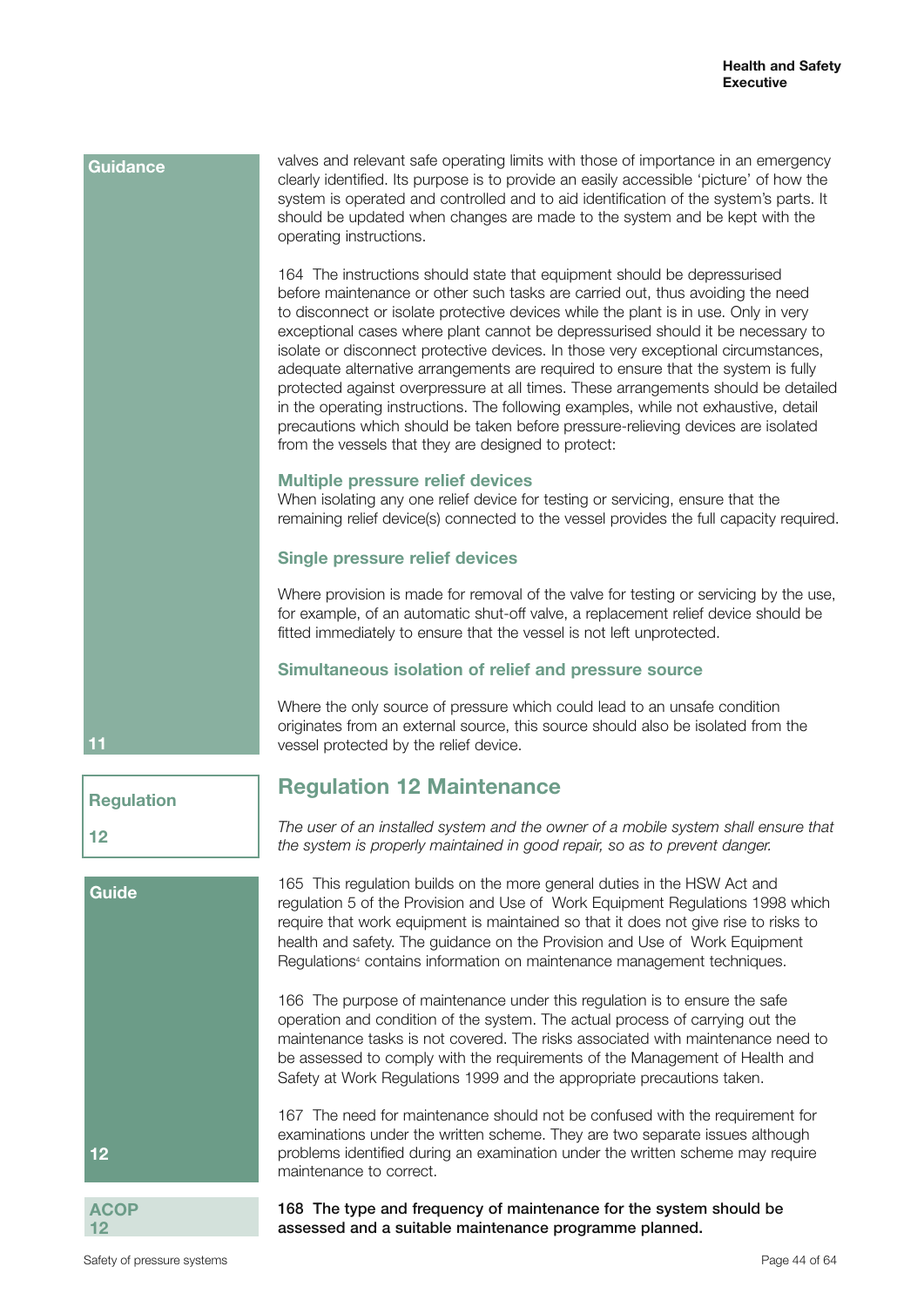| <b>ACOP</b> | 169 A suitable maintenance programme should take account of:                                                                                                                                                                                                                                                                                                                                                                                                                                                                                                                                                                                                                                                                                                                                                                                                           |
|-------------|------------------------------------------------------------------------------------------------------------------------------------------------------------------------------------------------------------------------------------------------------------------------------------------------------------------------------------------------------------------------------------------------------------------------------------------------------------------------------------------------------------------------------------------------------------------------------------------------------------------------------------------------------------------------------------------------------------------------------------------------------------------------------------------------------------------------------------------------------------------------|
|             | the age of the system;<br>(a)<br>the operating/process conditions;<br>(b)<br>the working environment;<br>(c)<br>the manufacturer's/supplier's instructions;<br>(d)<br>any previous maintenance history;<br>(e)<br>reports of examinations carried out under the written scheme of<br>(f)<br>examination by the competent person;<br>the results of other relevant inspections (eg for maintenance or<br>(g)<br>operational purposes);<br>repairs or modifications to the system; and<br>(h)<br>the risks to health and safety from failure or deterioration.<br>(i)                                                                                                                                                                                                                                                                                                    |
|             | 170 Problems identified during operation of the system should be assessed<br>for their impact on the safety of the system. For instance, recurrent<br>discharge of a relief valve may indicate that the system or the relief valve<br>are not working correctly and should be investigated as part of the planned<br>maintenance regime. In processes where protective devices and other<br>safeguards may become ineffective because of accumulations of deposits of<br>process waste materials, frequent checks should be made to keep them in<br>efficient working order. For example, in the case of digesters in by-product<br>plants, regular checks should be made on the interlocking components and<br>seals of doors to ensure that they operate correctly. Moving parts should be<br>regularly lubricated and protective devices cleared of fatty deposits. |
|             | 171 Where the manufacturer/supplier has provided maintenance instructions<br>for all or part of the system, these should form the basis of the maintenance<br>programme. They should be supplemented as appropriate where they are not<br>sufficiently comprehensive to cover the particular installation. In assessing<br>whether the manufacturer's/supplier's instructions are sufficient, account<br>should be taken of the complexity of the system, whether they cover the<br>particular installation and reflect the on-site operating conditions.                                                                                                                                                                                                                                                                                                              |
|             | 172 The type and frequency of maintenance tasks (inspections, replacement<br>of parts etc) should be decided for all those parts which, through failure<br>or malfunction, would affect the safe operation of the system. Although<br>pipework systems may not always be included for examination under the<br>written scheme, checks and remedial action in potentially vulnerable areas<br>such as expansion loops, bends, dead legs and low points or where leaks<br>have been noticed will be necessary. Where appropriate, parts of systems<br>should be checked during regular shutdowns when it may be easier to<br>identify signs of deterioration such as leakage, external damage or corrosion,<br>particularly if the equipment or pipework is lagged.                                                                                                      |
|             | 173 Systems which have been out of service for a significant period of time<br>will need detailed checks and maintenance before being returned to service,<br>irrespective of any examinations carried out under the written scheme.                                                                                                                                                                                                                                                                                                                                                                                                                                                                                                                                                                                                                                   |
|             | <b>Instructions</b>                                                                                                                                                                                                                                                                                                                                                                                                                                                                                                                                                                                                                                                                                                                                                                                                                                                    |
| 12          | 174 Instructions for maintenance staff should be readily available. The<br>method used to provide staff with instructions will depend on the complexity<br>of the system and the user's organisational arrangements. For example, a<br>simple maintenance schedule could take the form of a checklist displayed<br>near to the system. The aim should be to select the most appropriate                                                                                                                                                                                                                                                                                                                                                                                                                                                                                |

method, taking into account all the relevant factors.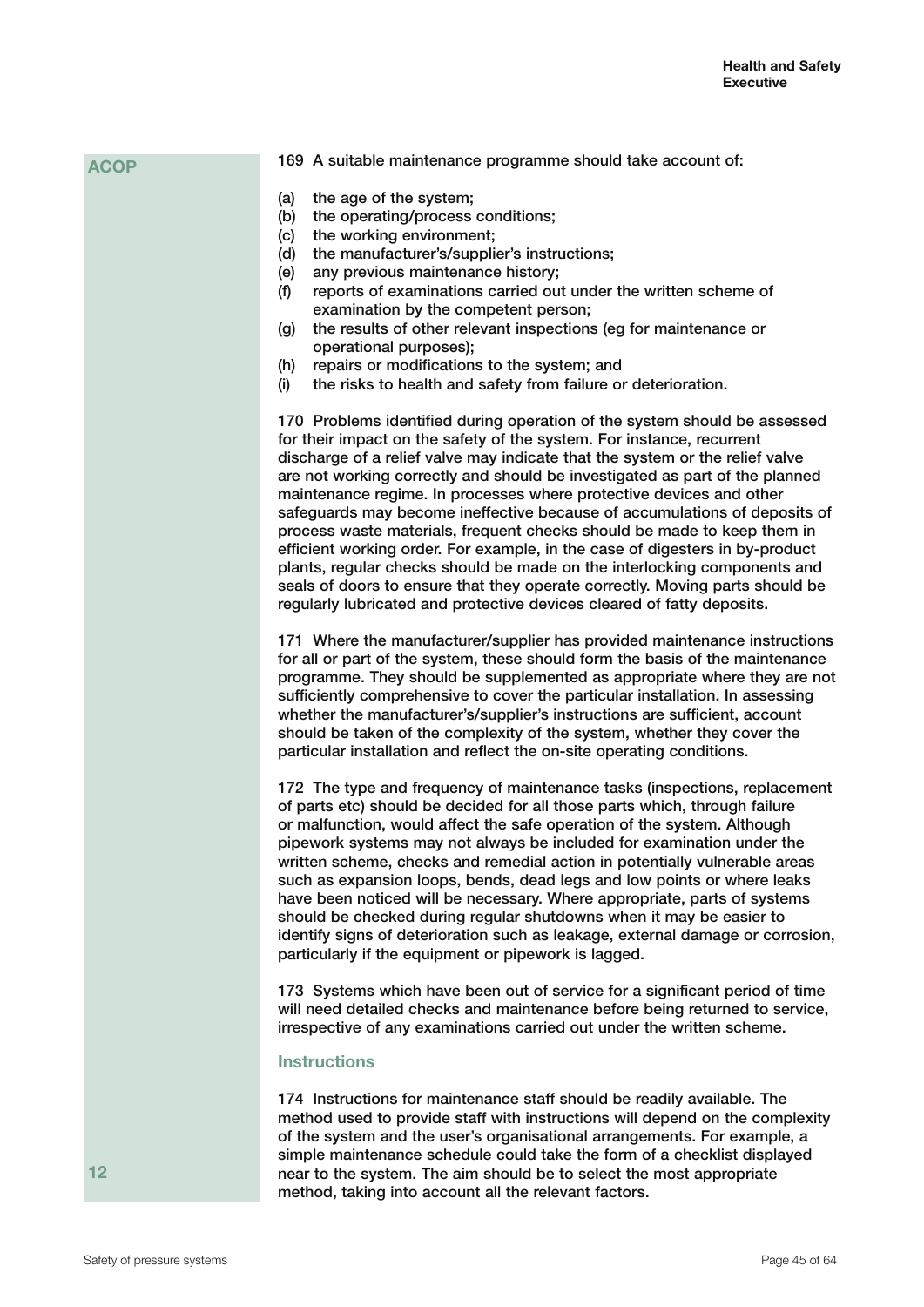| <b>Guidance</b>   | 175 The extent and complexity of maintenance can vary substantially from simple<br>checks on basic equipment to integrated programmes for complex plant. Checks<br>will be necessary to ensure that safety-related features are operating correctly. A<br>fault affecting production is normally apparent within a short time whereas a fault in<br>a safety critical part, such as a protective device, could remain undetected unless<br>appropriate safety checks are included as part of the maintenance programme. |
|-------------------|-------------------------------------------------------------------------------------------------------------------------------------------------------------------------------------------------------------------------------------------------------------------------------------------------------------------------------------------------------------------------------------------------------------------------------------------------------------------------------------------------------------------------|
| 12 <sub>2</sub>   | 176 Maintenance work to improve plant efficiency, reduce fuel consumption<br>or for other production process reasons is not covered. It may, however, be<br>convenient to implement a maintenance regime which combines both safety-<br>related and operational maintenance tasks in one complete maintenance<br>programme for the system.                                                                                                                                                                              |
| <b>Regulation</b> | <b>Regulation 13 Modification and repair</b><br>The employer of a person who modifies or repairs a pressure system at work shall                                                                                                                                                                                                                                                                                                                                                                                        |

*ensure that nothing about the way in which it is modified or repaired gives rise to danger or otherwise impairs the operation of any protective device or inspection facility.*

 **Guide 13**

177 The dutyholder for this regulation is the employer of the person engaged to carry out the repair or modification.

**ACOP**

**13**

178 When designing any modifications (including extensions or additions) or repairs to the pressurised parts of the system, whether temporary or permanent, the following should be taken into account:

- (a) the original design specification:
- (b) the duty for which the system is to be used after the repair or modification, including any change in relevant fluid;
- (c) the effects any such work may have on the integrity of the pressure system;
- (d) whether the protective devices are still adequate; and
- (e) continued suitability of the written scheme of examination.

179 Repair or modification of non-pressure containing parts of the system should be carried out so that the integrity of the pressure system is not adversely affected. This should ensure that any repairs, modifications (including extensions or additions) do not affect the operation of any protective devices.

180 Any repair or modification (including extensions or additions) should be designed in accordance with appropriate standards, taking into account the expected future duty of the system as well as the original design specification. It should be done by a person competent to do such work.

 **Guidance 13**

**Regulation**

**13**

**14**

181 Where substantial modifications or repairs (including extensions or additions) are to be carried out which might increase the risk of system failure, the user should consult a person who is competent to advise before work begins.

# **Regulation 14 Keeping of records etc**

*(1) The user of an installed system and the owner of a mobile system shall keep -*

*(a) the last report relating to the system made by the competent person pursuant to regulation 9(3);*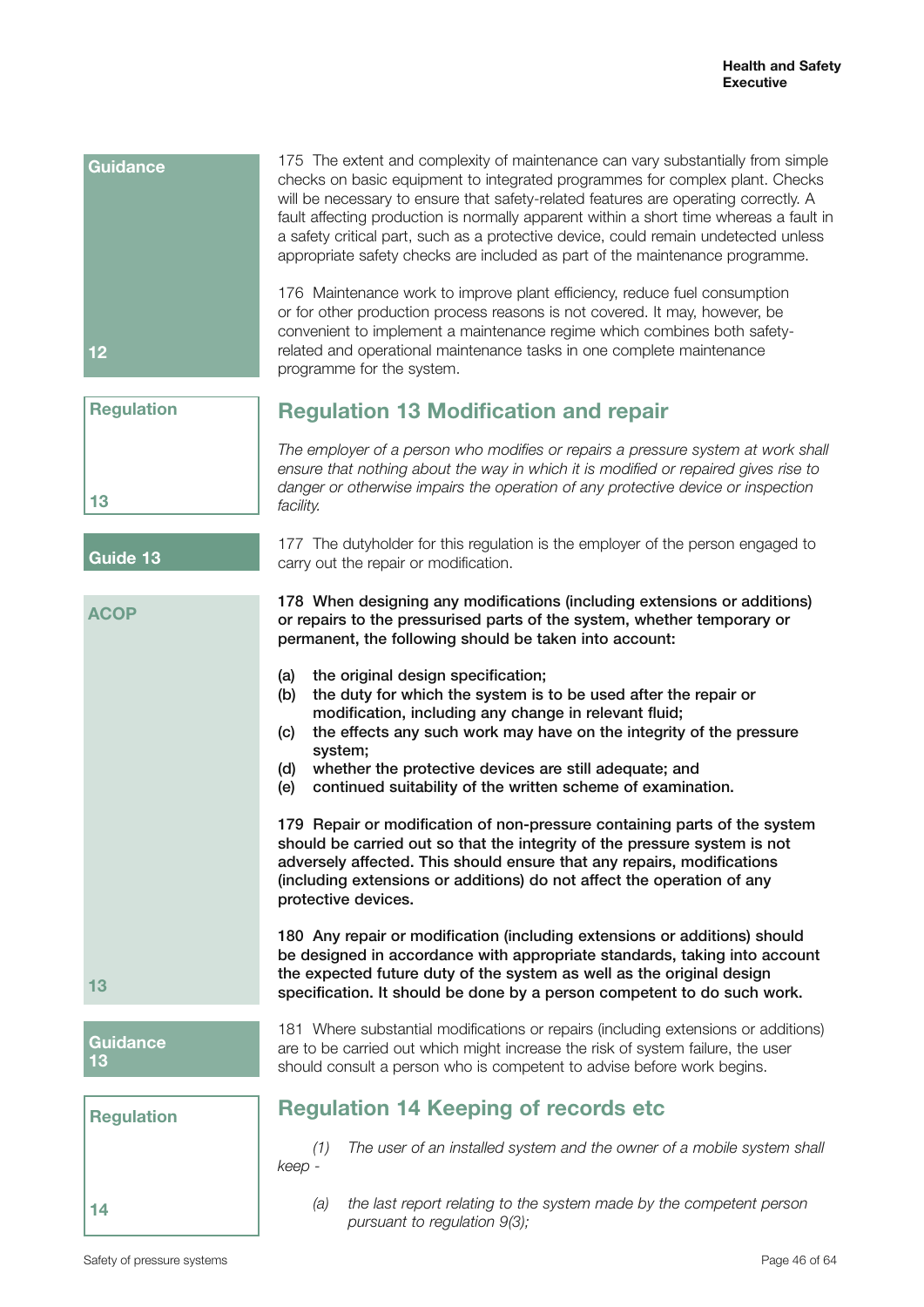| <b>Regulation</b> | any such previous reports if they contain information which will materially<br>(b)<br>assist in assessing whether -                                                                                                                                                                                                                                                                                                                                                                                                                                                                                                                                         |
|-------------------|-------------------------------------------------------------------------------------------------------------------------------------------------------------------------------------------------------------------------------------------------------------------------------------------------------------------------------------------------------------------------------------------------------------------------------------------------------------------------------------------------------------------------------------------------------------------------------------------------------------------------------------------------------------|
|                   | (i)<br>the system is safe to operate, or<br>(ii)<br>any repairs or modifications to the system can be carried out<br>safely;                                                                                                                                                                                                                                                                                                                                                                                                                                                                                                                                |
|                   | (C)<br>any -                                                                                                                                                                                                                                                                                                                                                                                                                                                                                                                                                                                                                                                |
|                   | information provided pursuant to regulation 5 of these<br>(i)<br>Regulations; or<br>(ii)<br>instructions specified in section 3.4 of Annex I to Directive<br>97/23/EC of the European Parliament and of the Council<br>on the approximation of the laws of the Member States<br>concerning pressure equipment <sup>(a)</sup> , which Annex is set out in<br>Schedule 2 to the Pressure Equipment Regulations 1999 <sup>(b)</sup> ,<br>and provided pursuant to regulation $7(1)$ and (3) or $8(1)$ and<br>(3)(b)(i) of those Regulations,                                                                                                                   |
|                   | which relate to those parts of the pressure system included in the scheme of<br>examination; and                                                                                                                                                                                                                                                                                                                                                                                                                                                                                                                                                            |
|                   | any agreement made pursuant to regulation 9(7), and, in a case to which<br>(d)<br>regulation 9(8) applies, a copy of the notification referred to in regulation<br>9(7)(c), until a further examination has been carried out since that<br>agreement or notification under the scheme of examination.                                                                                                                                                                                                                                                                                                                                                       |
|                   | (2)<br>Anything required to be kept by this regulation shall be kept -                                                                                                                                                                                                                                                                                                                                                                                                                                                                                                                                                                                      |
|                   | in the case of an installed system, at the premises where the system is<br>(a)<br>installed, or at other premises approved for the purposes of this<br>sub-paragraph by the enforcing authority responsible for enforcing these<br>Regulations at the premises where the system is installed;<br>in the case of a mobile system, at the premises in Great Britain from<br>(b)<br>which the deployment of the system is controlled;<br>in a case to which regulation 2(2) applies, by means whereby it is<br>(C)<br>capable of being reproduced as required by regulation 2(2)(a) at the<br>premises referred to in sub-paragraph (a) or (b) as appropriate. |
| 14                | Where the user or owner of a pressure system or part thereof changes,<br>(3)<br>the previous user or owner shall as soon as is practicable give to the new user or<br>owner in writing anything (relating to the system or part thereof, as the case may<br>be) kept by him under this regulation.                                                                                                                                                                                                                                                                                                                                                          |
| <b>ACOP</b>       | 182 Records retained should assist the competent person in the examination<br>under the written scheme, the purpose being to assess whether the system is<br>safe for continued use and/or if any planned repairs or modifications can be<br>carried out safely.                                                                                                                                                                                                                                                                                                                                                                                            |
|                   | 183 The user/owner should keep the following documents readily available:                                                                                                                                                                                                                                                                                                                                                                                                                                                                                                                                                                                   |
|                   | any designer's/manufacturer's/supplier's documents relating to parts of<br>(a)<br>the system included in the written scheme;<br>any documents required to be kept by the Pressure Equipment<br>(b)<br>Regulations 1999;                                                                                                                                                                                                                                                                                                                                                                                                                                     |
| 14                | O.J. No. L181, 9.7.97, p.1.<br>(a)<br>(b) S.I. 1999/2001.                                                                                                                                                                                                                                                                                                                                                                                                                                                                                                                                                                                                   |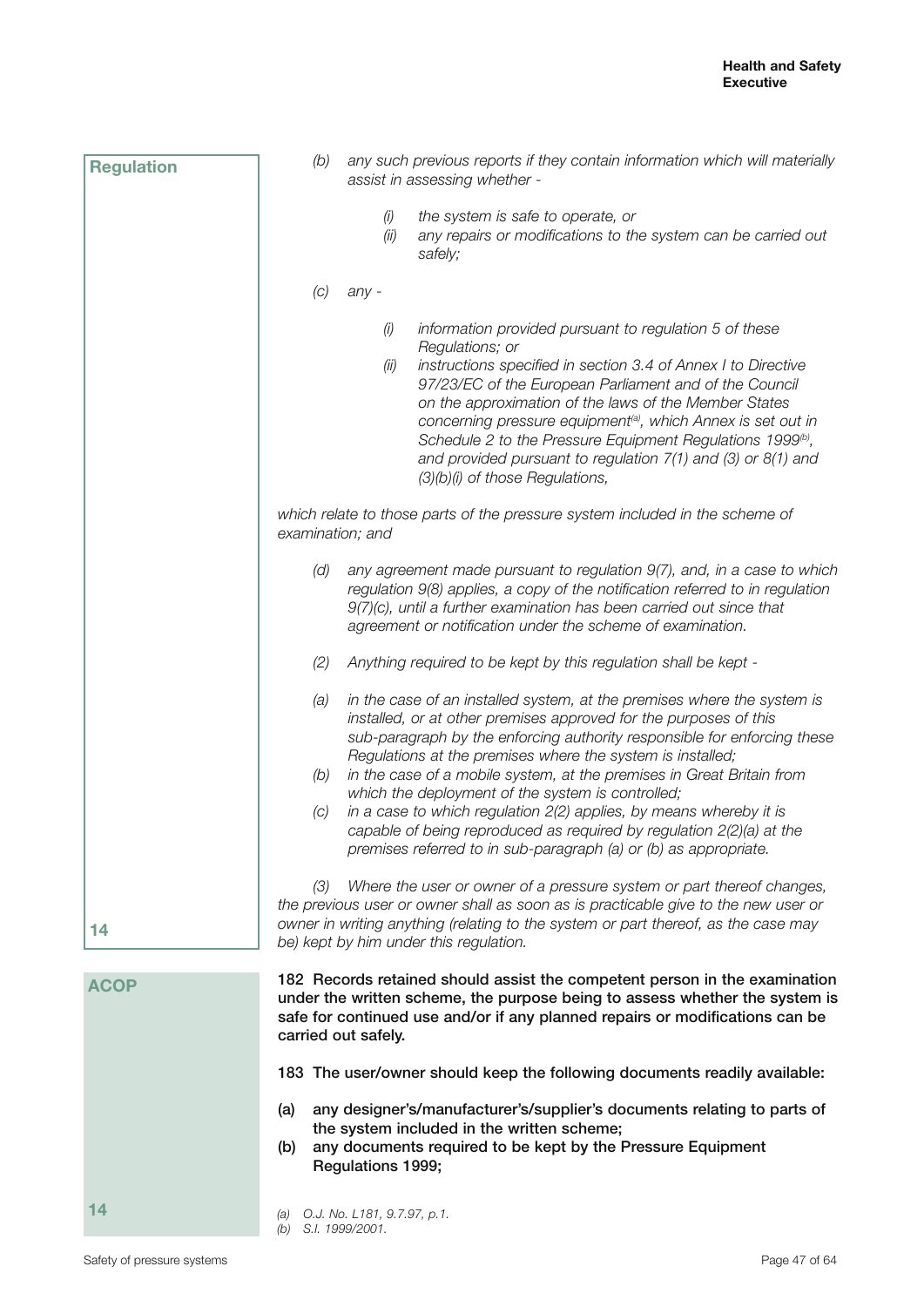| <b>ACOP</b>        | the most recent examination report produced by the competent person<br>(c)<br>under the written scheme of examination;<br>any agreement or notification relating to postponement of the most<br>(d)<br>recent examination under the written scheme; and<br>all other reports which contain information relevant to the assessment of<br>(e)<br>matters of safety.<br>184 In deciding whether a report contains relevant information, the user/<br>owner should take account of the content of the report, the system's<br>complexity, the operating conditions, previous history of repair and any<br>significant modifications to the system.<br>185 Records of abnormal or particularly arduous operating conditions<br>should be kept if they will be of use to the competent person at the next<br>examination.<br>186 Where the owner/user is unsure whether certain records are relevant, the |
|--------------------|-----------------------------------------------------------------------------------------------------------------------------------------------------------------------------------------------------------------------------------------------------------------------------------------------------------------------------------------------------------------------------------------------------------------------------------------------------------------------------------------------------------------------------------------------------------------------------------------------------------------------------------------------------------------------------------------------------------------------------------------------------------------------------------------------------------------------------------------------------------------------------------------------------|
|                    | competent person should be asked to advise.                                                                                                                                                                                                                                                                                                                                                                                                                                                                                                                                                                                                                                                                                                                                                                                                                                                         |
| 14                 | 187 To avoid confusion, the records should be kept in such a way that it is<br>possible to identify the particular system or parts of the system easily against<br>those detailed in the written scheme of examination.                                                                                                                                                                                                                                                                                                                                                                                                                                                                                                                                                                                                                                                                             |
| Guidance           | 188 Where a system is sold or otherwise changes hands, the previous user/owner<br>has a duty to pass all documents held under this regulation to the new user/owner.<br>In this way, valuable information about the equipment's past history can be made<br>available to those people who will be responsible for the system.                                                                                                                                                                                                                                                                                                                                                                                                                                                                                                                                                                       |
| 14                 | 189 Examination reports and the written scheme of examination may be kept in<br>hard copy form, stored electronically or on computer disc. If a computer system is<br>used to keep this information then it must be able to reproduce it as a written copy<br>when necessary, for example to an inspector from the relevant enforcing authority. It<br>should be protected from unauthorised alteration and be authenticated only by the<br>competent person who carried out the examination.                                                                                                                                                                                                                                                                                                                                                                                                       |
| <b>Regulation</b>  | <b>Regulation 15 Precautions to prevent pressurisation</b><br>of certain vessels                                                                                                                                                                                                                                                                                                                                                                                                                                                                                                                                                                                                                                                                                                                                                                                                                    |
|                    | Paragraph (2) shall apply to a vessel -<br>(1)                                                                                                                                                                                                                                                                                                                                                                                                                                                                                                                                                                                                                                                                                                                                                                                                                                                      |
|                    | which is constructed with a permanent outlet to the atmosphere or to a<br>(a)<br>space where the pressure does not exceed atmospheric pressure; and<br>which could become a pressure vessel if that outlet were obstructed.<br>(b)                                                                                                                                                                                                                                                                                                                                                                                                                                                                                                                                                                                                                                                                  |
| 15                 | The user of a vessel to which this paragraph applies shall ensure that the<br>(2)<br>outlet referred to in sub-paragraph (a) of paragraph (1) is at all times kept open and<br>free from obstruction when the vessel is in use.                                                                                                                                                                                                                                                                                                                                                                                                                                                                                                                                                                                                                                                                     |
| <b>Guide</b><br>15 | 190 The purpose of this regulation is to prevent an unintentional build-up of<br>pressure in a vessel which is provided with a permanent outlet to atmosphere, or to<br>a space where the pressure does not exceed atmospheric pressure.                                                                                                                                                                                                                                                                                                                                                                                                                                                                                                                                                                                                                                                            |
| <b>Guidance</b>    | 191 This operating requirement applies principally to steam plant. However,<br>other processes may have a similar operating requirement. For example, in the                                                                                                                                                                                                                                                                                                                                                                                                                                                                                                                                                                                                                                                                                                                                        |

other processes may have a similar operating requirement. For example, in the chemical industry where a reactor vessel is provided with a vent to atmosphere it may be necessary to keep the vent clear of obstruction to ensure that the reaction proceeds at or near atmospheric pressure. If the outlet becomes blocked with deposits or otherwise, the temperature in the reactor could build up to a point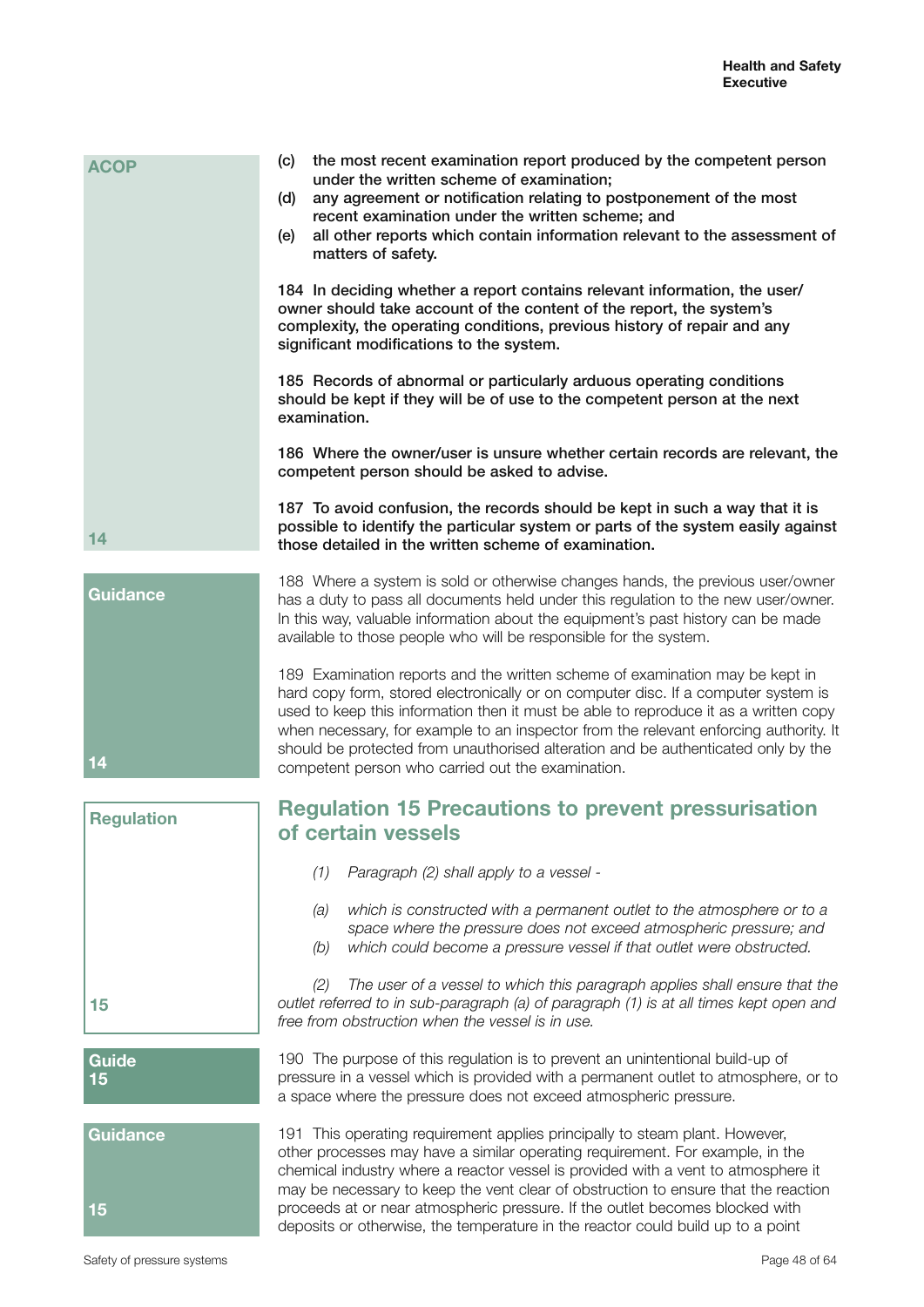#### **Guidance 15**

where control of the process is lost, the contents decompose, the vessel becomes overpressurised and then fails.

# **PART III MISCELLANEOUS**

| <b>Regulation</b> | <b>Regulation 16 Defense</b>                                                                                                                                                                                                                                                                                   |
|-------------------|----------------------------------------------------------------------------------------------------------------------------------------------------------------------------------------------------------------------------------------------------------------------------------------------------------------|
|                   | In any proceedings for an offence for a contravention of any of the<br>(1)<br>provisions of these Regulations it shall, subject to paragraphs (2) and (3), be a<br>defence for the person charged to prove -                                                                                                   |
|                   | that the commission of the offence was due to the act or default of<br>(a)<br>another person not being one of his employees (hereinafter called "the<br>other person"); and                                                                                                                                    |
|                   | that he took all reasonable precautions and exercised all due diligence to<br>(b)<br>avoid the commission of the offence.                                                                                                                                                                                      |
|                   | The person charged shall not, without the leave of the court, be entitled<br>(2)<br>to rely on the defence referred to in paragraph (1) unless, within a period ending<br>seven clear days -                                                                                                                   |
|                   | before the hearing to determine mode of trial, where the proceedings are<br>(a)<br>in England or Wales;<br>before the intermediate diet, where the proceedings are summary<br>(b)<br>proceedings in Scotland; or<br>before the first diet, where the proceedings are solemn proceedings in<br>(C)<br>Scotland, |
|                   | he has served on the prosecutor a notice in writing giving such information<br>identifying or assisting in the identification of the other person as was then in his<br>possession.                                                                                                                            |
|                   | Where a contravention of this regulation by any person is due to the act<br>(3)<br>or default of some other person, that other person shall be guilty of the offence<br>which would, but for any defence under this regulation available to the first-                                                         |
| 16                | mentioned person, be constituted by the act or default.                                                                                                                                                                                                                                                        |
| <b>Regulation</b> | <b>Regulation 17 Power to grant exemptions</b>                                                                                                                                                                                                                                                                 |
|                   |                                                                                                                                                                                                                                                                                                                |

*(1) Subject to paragraph (2), the Executive may, by a certificate in writing, exempt any person or class of persons or any type or class of pressure system from the application of any of the requirements or prohibitions imposed by these Regulations, and any such exemption may be granted subject to conditions and to a limit of time, and may be revoked by a certificate in writing at any time.*

*(2) The Executive shall not grant any such exemption unless, having regard to the circumstances, and in particular to -* 

- *(a) the conditions, if any, which it proposes to attach to the exemption; and*
- *(b) any other requirement imposed by or under any enactment which apply to the case,*

*it is satisfied that the health and safety or persons who are likely to be affected by the exemption will not be prejudiced in consequence of it.*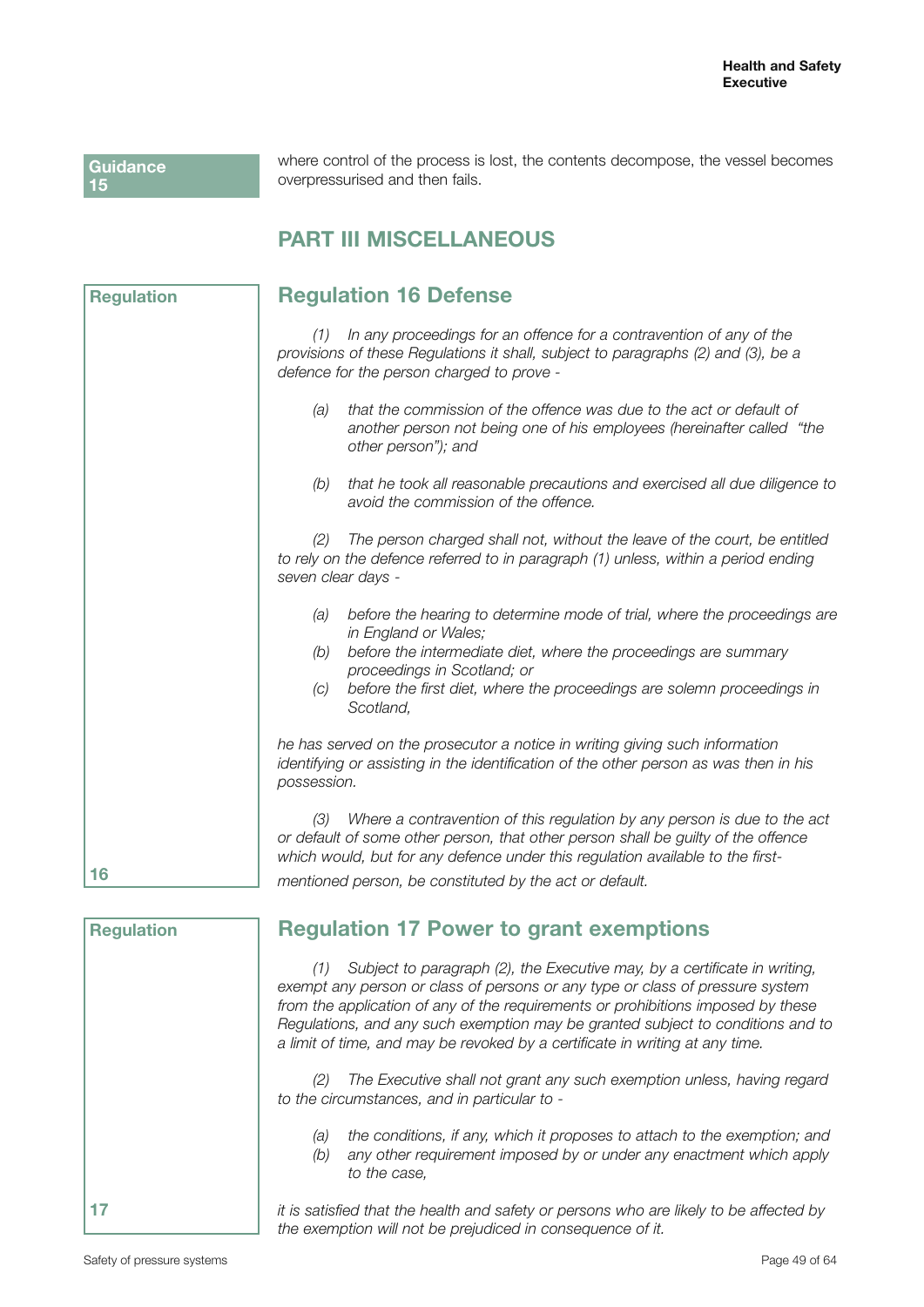**Regulation**

**18**

## **Regulation 18 Repeals and revocations**

*(1) Sections 34 to 38 of the Factories Act 1961(a) are repealed.*

*(2) The Pressure Systems and Transportable Gas Containers Regulations 1989(b), regulation 21(6) of and Schedule 6 to the CDGCPL Regulations and regulation 3 of and Schedule 2 to the Carriage of Dangerous Goods (Amendment) Regulations 1999(c) are revoked.*

| (a)               | 1961 с. 34. |
|-------------------|-------------|
| $\prime$ $\prime$ | 10000<br>⌒  |

- *(b) S.I. 1989/2169.*
- *(c) S.I. 1999/303.*

| <b>Regulation</b> |  |
|-------------------|--|
|                   |  |
|                   |  |
| 19                |  |

# **Regulation 19 Transitional provision**

*The substitution of provisions in these Regulations for provisions of the Pressure Systems and Transportable Gas Containers Regulations 1989 shall not affect the continuity of the law; and accordingly anything done under or for the purposes of such provision of the 1989 Regulations shall have effect as if done under or for the purposes of any corresponding provision of these Regulations.*

# **PART I**

| <b>Schedule</b> | <b>Schedule 1 Pressure systems excepted from all</b><br>regulations                                                                                                                                 |
|-----------------|-----------------------------------------------------------------------------------------------------------------------------------------------------------------------------------------------------|
|                 | <b>Regulation 3(2)</b>                                                                                                                                                                              |
|                 | These Regulations shall not apply to -                                                                                                                                                              |
|                 | $\mathcal I$<br>A pressure system which forms part of the equipment of -                                                                                                                            |
|                 | a vessel used in navigation;<br>(a)<br>(b)<br>a spacecraft, aircraft, hovercraft or hydrofoil.                                                                                                      |
|                 | 2<br>A pressure system which forms part of, or is intended to form part of, a<br>weapons system.                                                                                                    |
|                 | 3<br>A pressure system which forms part of any braking, control or suspension<br>system of a wheeled, tracked or rail mounted vehicle.                                                              |
|                 | That part of a system which is only a pressure system because it is -<br>$\overline{4}$                                                                                                             |
|                 | subject to a leak test (except that this sub-paragraph shall not apply to a<br>(a)<br>pipeline);<br>(b)<br>pressurised unintentionally, such pressurisation being not reasonably<br>foreseeable; or |
|                 | a pipeline pressurised by a relevant fluid solely as part of a test or line<br>(C)<br>clearance operation, but this exception shall not apply if the pipeline -                                     |
|                 | is used for the conveyance of a relevant fluid, or<br>(i)<br>is pressurised beyond its safe operating limits.<br>(ii)                                                                               |
|                 | 5<br>Any pipeline and its protective devices in which the pressure does not exceed                                                                                                                  |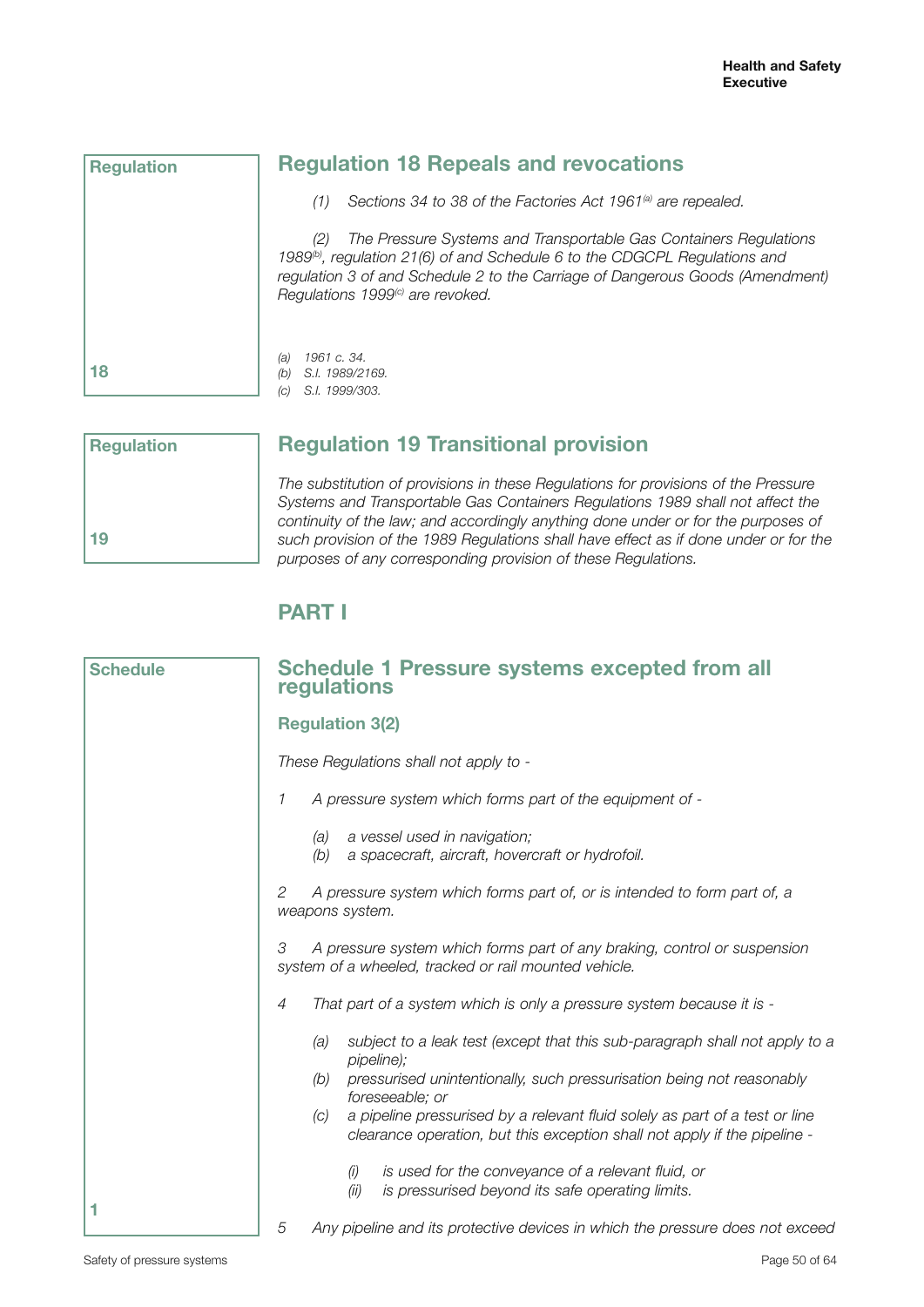| <b>Schedule</b> | 2 bar above atmospheric pressure (or 2.7 bar above atmospheric pressure if the<br>normal pressure does not exceed 2 bar and the overpressure is caused solely by<br>the operation of a protective device).                                                                                                                                                                                                     |
|-----------------|----------------------------------------------------------------------------------------------------------------------------------------------------------------------------------------------------------------------------------------------------------------------------------------------------------------------------------------------------------------------------------------------------------------|
|                 | 6<br>Any pressure system or part thereof which -                                                                                                                                                                                                                                                                                                                                                               |
|                 | is the subject of a research experiment; or<br>(a)<br>comprises temporary apparatus being used in a research experiment,<br>(b)                                                                                                                                                                                                                                                                                |
|                 | if, in the case of regulations 4, 5, 6, 7, 11, 13 and 14, it is not reasonably<br>practicable to comply with them.                                                                                                                                                                                                                                                                                             |
|                 | Any plant or equipment required by regulation 6(3)(b) of the Diving at Work<br>7<br>Regulations 1997 <sup>(a)</sup> and used or intended to be used in the course of a diving<br>project to which those Regulations apply.                                                                                                                                                                                     |
|                 | A working chamber, tunnel, manlock or an airlock within which persons work<br>8<br>in compressed air, being work to which the Work in Compressed Air Regulations<br>$1996(b)$ apply.                                                                                                                                                                                                                           |
|                 | S.I. 1997/2776.<br>(a)<br>S.I. 1996/1656.<br>(b)                                                                                                                                                                                                                                                                                                                                                               |
|                 | A tank to which the Carriage of Dangerous Goods By Rail Regulations 1996 <sup>(a)</sup><br>9<br>or the Carriage of Dangerous Goods by Road Regulations 1996 <sup>(b)</sup> apply.                                                                                                                                                                                                                              |
|                 | Any pressure system being carried in a vehicle if the vehicle is engaged in an<br>10<br>international transport operation within the meaning of the Convention concerning<br>International Carriage by Rail <sup>(c)</sup> as revised or reissued from time to time (COTIF) and<br>such carriage conforms in every respect either -                                                                            |
|                 | to the provisions of the Uniform Rules concerning the Contract for<br>(a)<br>International Carriage of Goods by Rail (CIM) which forms Appendix B to<br>that Convention and to the regulations (RID) made thereunder; or<br>to the conditions determined by an agreement relating to such carriage<br>(b)<br>between the United Kingdom and another State under Article 5(2) of<br>CIM.                        |
|                 | Any pressure system being carried in a vehicle if the vehicle is registered<br>11<br>outside the United Kingdom and the carriage is confined to Great Britain but<br>nevertheless conforms with the provisions of the European Agreement concerning<br>the international carriage of dangerous goods by road signed in Geneva on 30th<br>September 1957 as revised or re-issued from time to time ("the ADR"). |
|                 | 12<br>Any pressure system being carried in a vehicle if the vehicle -                                                                                                                                                                                                                                                                                                                                          |
|                 | is engaged in an international transport operation within the meaning of<br>(a)<br>the ADR;                                                                                                                                                                                                                                                                                                                    |
|                 | complies with the conditions contained in Annexes A and B to the ADR;<br>(b)<br>and                                                                                                                                                                                                                                                                                                                            |
|                 | is certified pursuant to the ADR as complying with it,<br>(C)                                                                                                                                                                                                                                                                                                                                                  |
|                 | or if the vehicle is engaged in a transport operation subject to a special bilateral or<br>multilateral agreement to which Article 4 of the ADR refers and to which the United<br>Kingdom is a Contracting Party.                                                                                                                                                                                              |
|                 | Any pressure system being carried in a vehicle if the vehicle is engaged in an<br>13<br>international transport operation within the meaning of Article 1(c) of the ADR, in                                                                                                                                                                                                                                    |

*accordance with regulation 3(1)(c)(ii) of the CDGCPL Regulations.*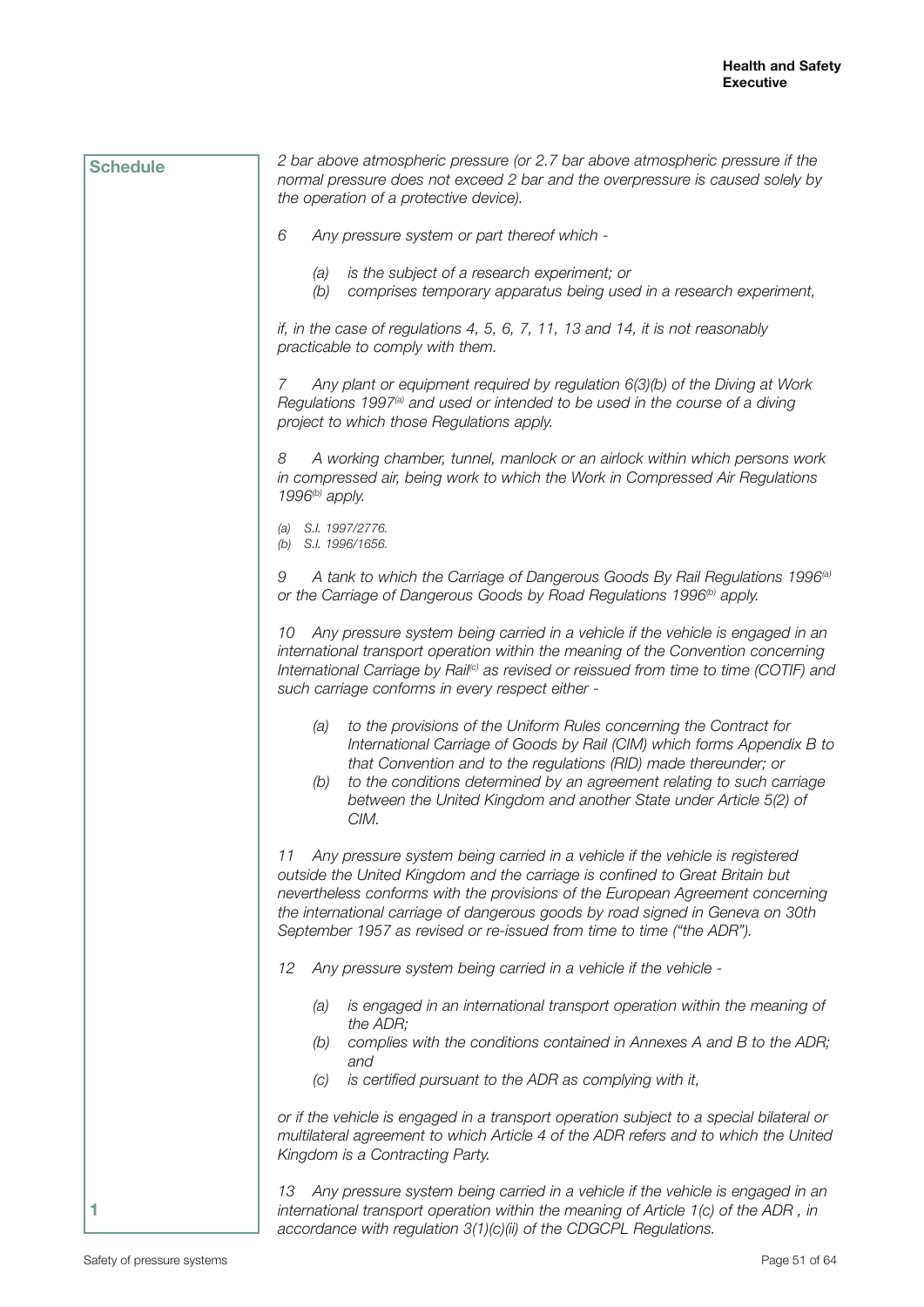| <b>Schedule</b> | 14 Any pressure system which is carried, or stored as goods in transit, as part<br>of an international transport operation, if it complies with the appropriate provisions<br>of the International Maritime Dangerous Goods Code issued by the International<br>Maritime Organisation as revised or re-issued from time to time.   |
|-----------------|------------------------------------------------------------------------------------------------------------------------------------------------------------------------------------------------------------------------------------------------------------------------------------------------------------------------------------|
|                 | Any pressure system comprising a gas propulsion or a gas fired heating,<br>15<br>cooking, ventilating or refrigerating system fitted to a motor vehicle or trailer (both<br>within the meaning of section 185(1) of the Road Traffic Act 1998 <sup>(d)</sup> .                                                                     |
|                 | 1998 с. 52.<br>(d)                                                                                                                                                                                                                                                                                                                 |
|                 | Any water cooling system on an internal combustion engine or on a<br>16<br>compressor.                                                                                                                                                                                                                                             |
|                 | Any tyre used or intended to be used on a vehicle.<br>17                                                                                                                                                                                                                                                                           |
|                 | Any vapour compression refrigeration system incorporating compressor drive<br>18<br>motors, including standby compressor motors, having a total installed power not<br>exceeding 25 kW.                                                                                                                                            |
|                 | A mobile system of the type known as a slurry tanker, and containing or<br>19<br>intended to contain agricultural slurry, and used in agriculture.                                                                                                                                                                                 |
|                 | 20<br>Prime movers including turbines.                                                                                                                                                                                                                                                                                             |
|                 | 21<br>Any pressure system which is an electrical or telecommunications cable.                                                                                                                                                                                                                                                      |
|                 | 22<br>Any pressure system containing sulphur hexafluoride gas and forming an<br>integral part of high voltage electrical apparatus.                                                                                                                                                                                                |
|                 | Any pressure system consisting of a water filled fluid coupling and used in<br>23<br>power transmission.                                                                                                                                                                                                                           |
|                 | Any portable fire extinguisher with a working pressure below 25 bar at 60 $\degree$ C<br>24<br>and having a total mass not exceeding 23 kilogrammes.                                                                                                                                                                               |
|                 | Any part of a tool or appliance designed to be held in the hand which is a<br>25<br>pressure vessel.                                                                                                                                                                                                                               |
| Guide           | 192 Schedule 1 of the Regulations lists a number of general exceptions which<br>significantly affect their application. Users/owners applying the Regulations are<br>advised to consult Schedule 1, together with this guide, to determine what parts of<br>the Regulations, if any, are relevant in the prevailing circumstances. |
|                 | <b>Exceptions 1 and 2</b><br>193 These exceptions cover systems which form part of the equipment of a ship.<br>Also covered are weapons systems, and any aircraft or similar craft.                                                                                                                                                |
|                 | <b>Exception 3</b>                                                                                                                                                                                                                                                                                                                 |
|                 | 194 The Regulations do not cover pressure systems which form part of the<br>braking, control or suspension system of road or rail vehicles. No internal<br>combustion engine is considered to be covered by the Regulations.                                                                                                       |
|                 |                                                                                                                                                                                                                                                                                                                                    |

*(a) S.I. 1996/2089.*

*(b) S.I. 1996/2095, now superseded by S.I. 2004/568.*

*(c) Cmnd. 8535.*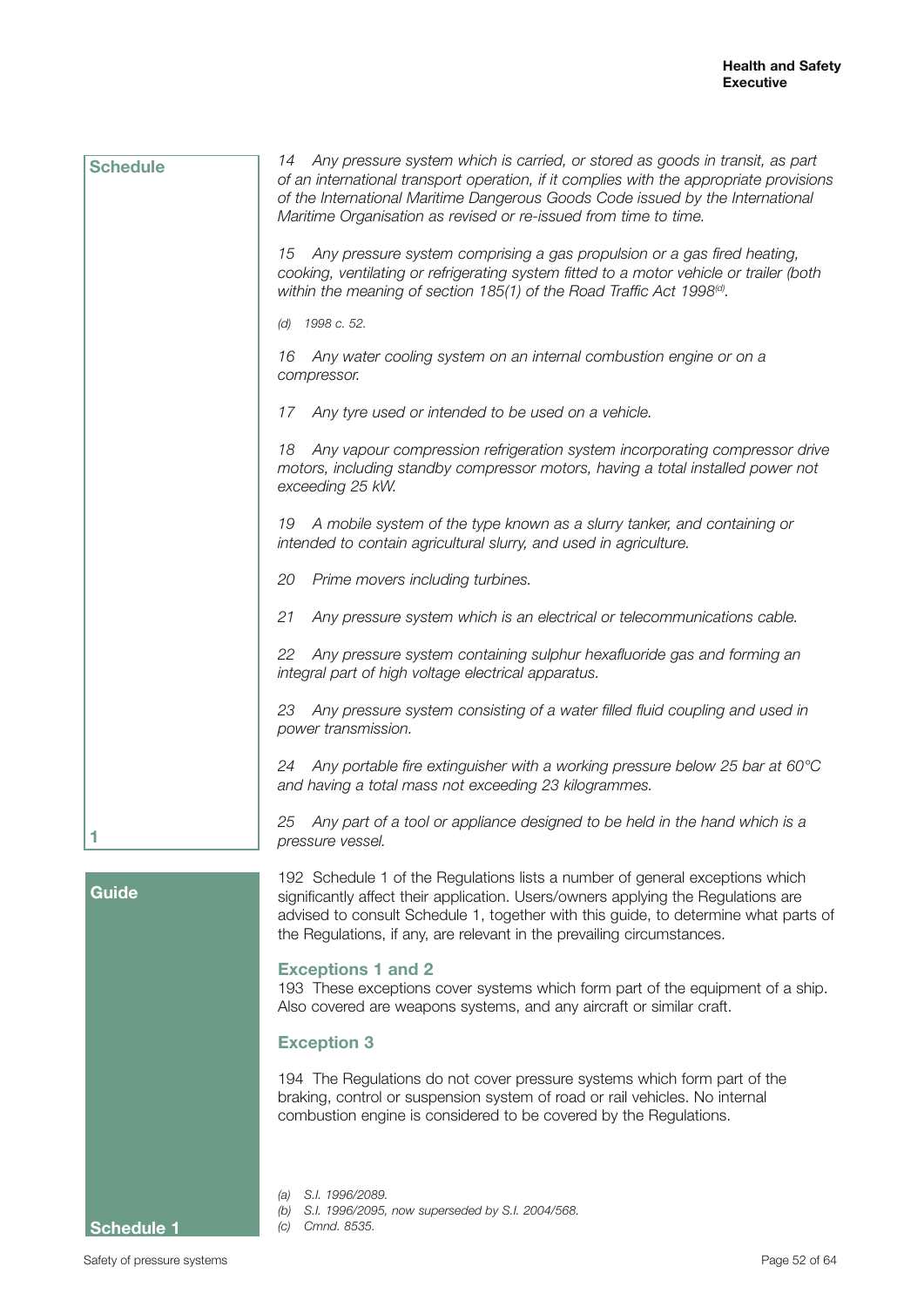#### **Exception 4**

195 A system which is only a pressure system because it is subject to a leak test is not covered by the Regulations. For example, radiators under leak test would be exempt. For definition of 'leak test' and other forms of pressure testing, refer to HSE Guidance Note GS4 *Safety in pressure testing*. 5

196 The exception also covers situations where pressurisation is unintentional and not reasonably foreseeable. This is not a blanket exception to cover situations where the hazard should have been foreseen but was not. Proper enquiry is necessary to determine the safe operating limits when new plant or processes are developed. Protective measures should be designed into the plant if loss of process control can lead to excess pressure generation within the system.

197 Also exempt from the Regulations are pipelines normally used for conveyance of liquids but which are pressurised solely as part of a test or line clearance operation.

#### **Exception 5**

198 The definition of a pressure system includes 'a pipeline containing a relevant fluid'. This exception excludes from the Regulations low pressure gas distribution pipelines provided that -

- (a) the operating pressure does not exceed 2 bar above atmospheric pressure; and
- (b) a protective device prevents the pressure from exceeding a maximum of 2.7 bar above atmospheric pressure in the event of a temporary pressure excursion occurring.

#### **Exception 6**

199 Where pressurised apparatus has been set up in a laboratory and is itself the subject of a research experiment, it may not be reasonably practicable to apply most of the regulations to the equipment. In the case of other research projects the individual circumstances and duration of the project will dictate whether it is reasonably practicable to comply with the Regulations. However, anyone relying on this exception should be able to justify their reasons for non-compliance and any failure to take the basic precautions required under the Regulations to prevent risk of injury from system failure.

#### **Exception 7**

200 Plant and equipment used in diving projects is already the subject of requirements under the Diving at Work Regulations 1997. Plant and equipment required by regulation 6(3)(b) of those Regulations are excepted from the Pressure Systems Safety Regulations 1999. The wording 'intended to be used' is inserted to extend the exception to manufacturer's premises where the diving equipment may be under test.

#### **Exception 8**

201 The Regulations do not apply to any working chamber, tunnel, manlock or airlock in which people work in compressed air and which are covered by the Work in Compressed Air Regulations 1996. If pressure systems such as mobile compressors and air receivers are provided on the surface or are taken into the working chamber, tunnel, manlock or airlock for work activities, then these pressure systems fall within the scope of the Pressure Systems Safety Regulations 1999.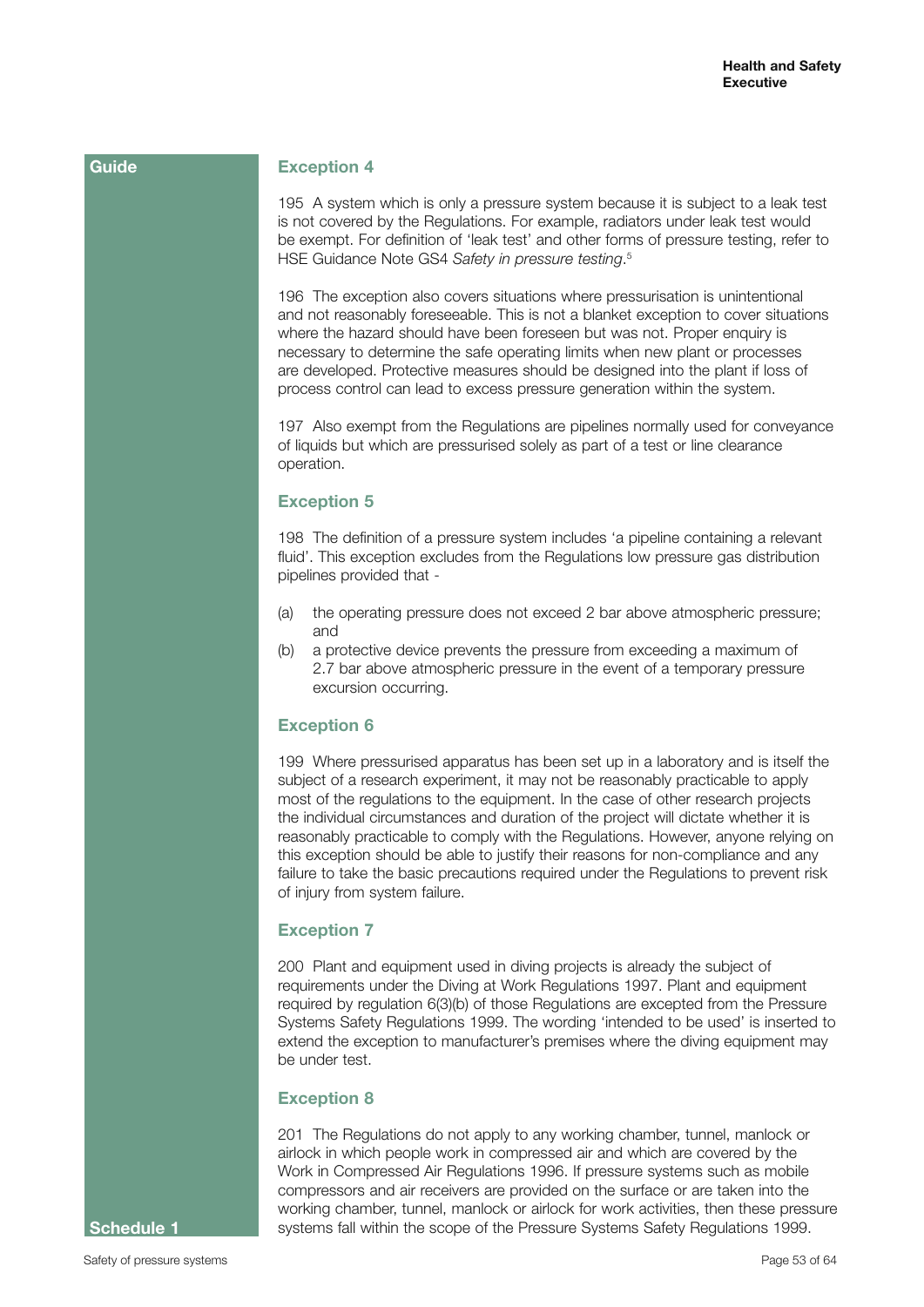#### **Exception 9**

202 A road tanker or tank container is exempt from the provisions of these Regulations while the Carriage of Dangerous Goods by Road Regulations 1996\* apply. This should prevent overlapping requirements. However, if the tank or tank container ceases to be subject to those Regulations, the Pressure Systems Safety Regulations will apply when a relevant fluid is carried. But examinations of vessels carried out under the Carriage of Dangerous Goods by Road Regulations 1996\* will be acceptable as providing compliance with the relevant requirements in the Pressure Systems Safety Regulations. (See also paragraph 218.) 203 It should be noted that certain pressurised tankers containing non-hazardous materials which are not subject to the Carriage of Dangerous Goods by Road Regulations 1996\* will be mobile systems under the Pressure Systems Safety Regulations and will need to be examined accordingly.

#### **Exceptions 10, 11, 12, 13 and 14**

204 These exceptions relate to international road, rail and sea transportation involving a pressure system. Broadly, such international transport operations are exempt from the provisions of the United Kingdom Regulations if full compliance is achieved with the relevant international agreements, which have broadly similar objectives to UK legislation. To be exempt, however, the transport operation has to be international, ie the consignment concerned has to be on an international journey which begins or ends abroad.

#### **Exception 15**

205 This provision exempts from the Regulations the fuel storage tank and fuel system of a vehicle which uses a relevant fluid for propulsion and also exempts other pressure systems found on a vehicle such as those for heating, cooking, ventilation and refrigeration.

#### **Exception 16**

206 This paragraph confirms the exception of pressurised water cooling systems both for internal combustion engines and compressors. The Regulations do not apply to a pressure system which is part of a braking, control or suspension system of a vehicle (exception 3) or to prime movers which are pressure vessels (exception 20).

#### **Exception 17**

207 The exception clause for tyres has been inserted to make it clear that a tyre should not be considered a rigid vessel, and so brought within the scope of the Regulations.

#### **Exception 18**

208 This exception excludes small refrigeration systems from the Regulations.

#### **Exception 19**

209 The exception for slurry tankers relates only to those tankers which are used in agriculture.

#### **Exception 20**

210 This exception disapplies the Regulations to prime movers, which includes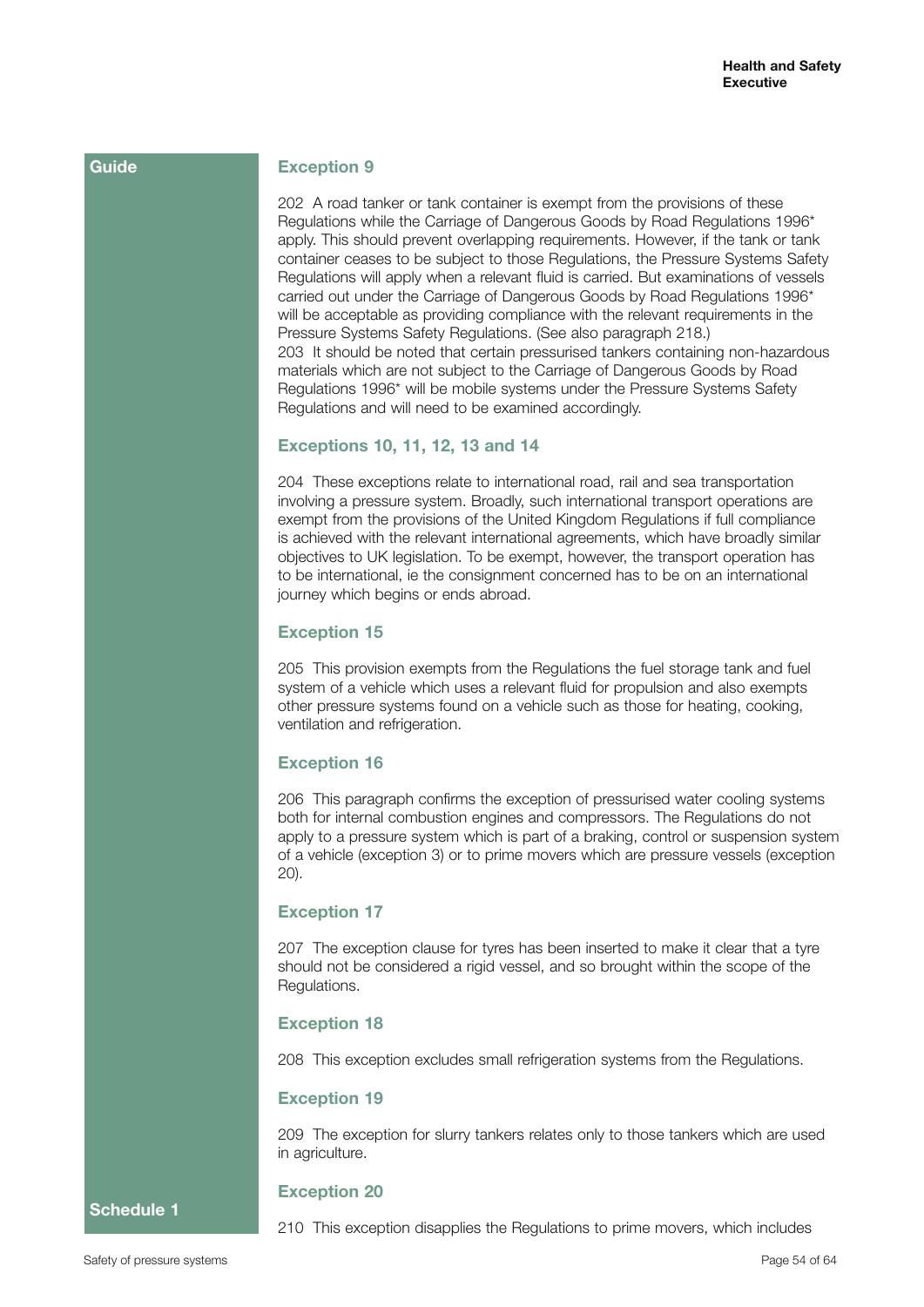#### **Guide**

turbines and prime movers of steam locomotives. The exception would also cover pressurised pit support systems used in the mining industry.

#### **Exception 21**

211 Some electrical and telecommunications systems incorporate cables which are pressurised with air in excess of 0.5 bar above atmospheric pressure. Such cables are not to be treated as part of a pressure system as defined. However, some systems incorporate a compressor and conventional air receiver and the Regulations will apply to that part of the pressure system.

#### **Exception 22**

212 Certain types of switchgear forming part of high-voltage electrical apparatus containing sulphur hexafluoride gas are covered by a specific exception. This type of equipment is manufactured for long service; it is not intended to be opened up and internal examination might increase the risk of electrical failure in service.

#### **Exception 23**

213 Water-filled fluid couplings are used extensively for conveyor systems subject to very heavy duty such as in mines. Under certain circumstances, steam can be generated in them, and larger couplings would then be subject to these Regulations unless excepted. Such couplings, which are not constructed as pressure vessels, are invariably fitted with suitable protective devices to prevent system failure, and the requirements of the Regulations are inappropriate.

#### **Exception 24**

214 Portable fire extinguishers manufactured as pressure vessels (ie not transportable pressure receptacles) are excluded from the Regulations if they have a working pressure below 25 bar (gauge) at 60°C, and have a total mass not exceeding 23 kilogrammes. However, fixed (installed) fire extinguishing systems containing a relevant fluid are subject to the Regulations as a pressure system.

#### **Exception 25**

**PART II**

215 Hand-held tools which otherwise might be considered as pressure vessels, and therefore covered by the Regulations, are excepted provided that the handheld part of the tool contains the pressure vessel. This exception would mostly apply to small, compressed air-driven tools. Tools where the pressure vessel is not part of the hand-held portion (such as steam strippers where the steam is generated in a tank) are not excepted from these Regulations.

| <b>Schedule</b> | <b>Schedule 1 Pressure systems excepted from certain</b><br>regulations                                                                              |
|-----------------|------------------------------------------------------------------------------------------------------------------------------------------------------|
|                 | Regulations 4 and $5(1)$ and (4) shall not apply to -                                                                                                |
|                 | pressure systems to which the Medical Devices Regulations 1994(a)<br>(a)                                                                             |
|                 | Superseded by the Carriage of Dangerous Goods and Use of Transportable Pressure Equipment<br>$\star$<br>Regulations 2004 (CDGTPER 2004 SI 2004/568). |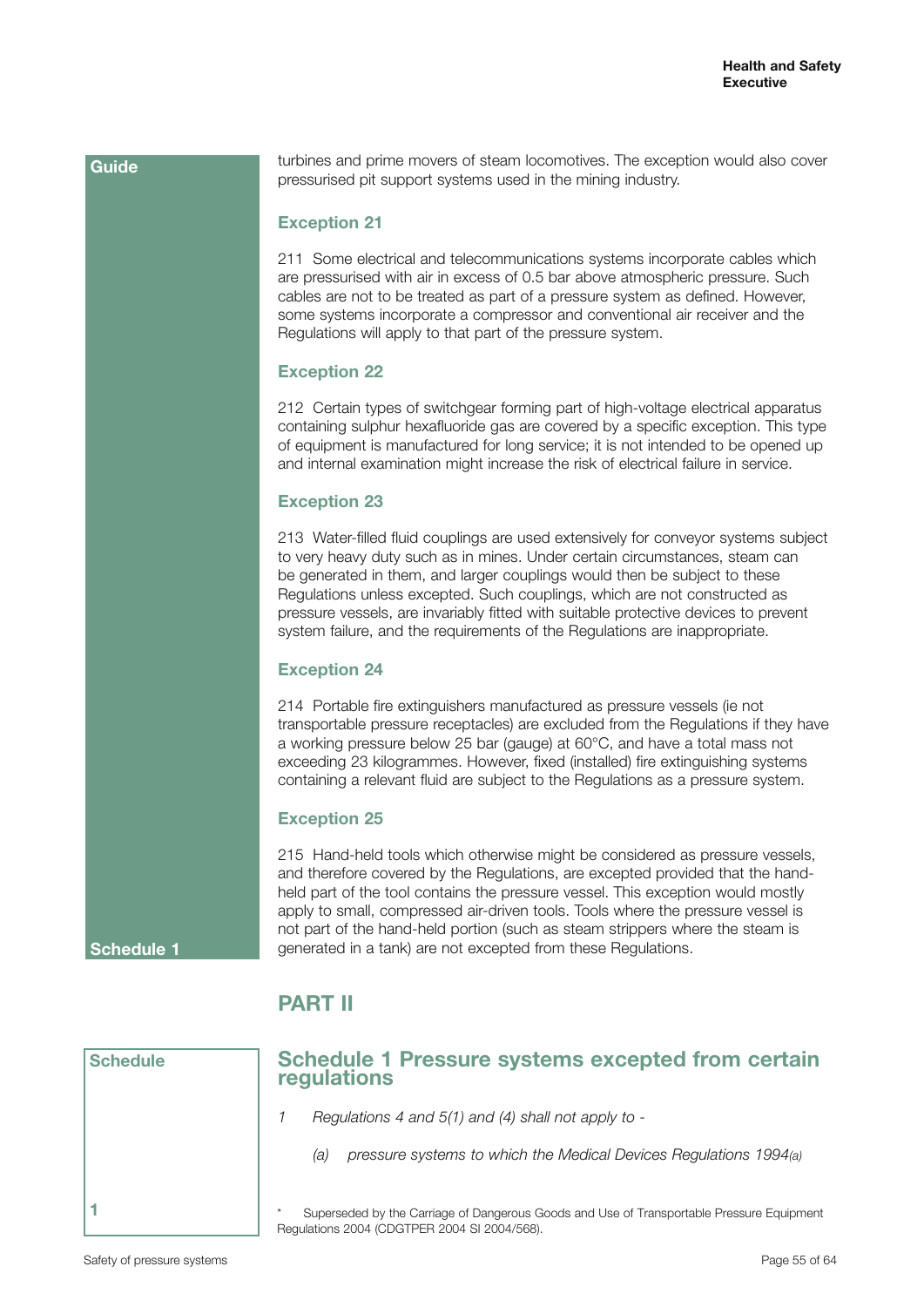| <b>Schedule</b> |                                                                          |
|-----------------|--------------------------------------------------------------------------|
|                 | $\mathfrak{2}% \left( \mathfrak{2}\right) ^{2}$<br>appl<br>proc<br>in ea |
|                 | pres<br>Regi<br>vess                                                     |
|                 | 3                                                                        |

*apply, other than those which contain or are liable to contain steam; or*

*(b) pressure equipment or assemblies within the meaning of the Pressure Equipment Regulations 1999 to which regulation 7(1), 8(1), 9(1) or 10 of those Regulations apply.*

*2 (1) Subject to sub-paragraph (2), regulations 5(4), 8 to 10 and 14 shall not ly to a pressure system containing a relevant fluid (other than steam) if the product of the pressure in bar and internal volume in litres of its pressure vessels is in each case less than 250 bar litres.*

*(2) Until 21st August regulations 8 to 10 and 14 shall not apply to a*  **pressure system brought into operation before the coming into force of these** *Regulations if the product of the pressure in bar and internal volume of its pressure vel with the largest internal volume is less than 250 bar litres.* 

- *3 Regulations 4, 5, 7 to 10, 13 and 14 shall not apply to a tank container if* 
	- *(a) it is intended to be used in the carriage of dangerous goods to which the Carriage of Dangerous Goods by Road Regulations 1996\* apply, or would apply but for an exception specified in paragraph 1 of Schedule 2 thereof and is present solely for the purpose of being loaded with the goods to be carried; or*
	- *(b) it has been used in such carriage, has been temporarily removed from a vehicle and is present solely for the purpose of unloading the goods from it.*

*(a) S.I. 1994/3017.*

#### **Exception 1**

216 Pressure equipment which is subject to the Pressure Equipment Regulations 1999 (PER) is excepted from regulations on design, construction and provisions for information and marking. One example of equipment not covered by this exception is systems containing steam at a pressure of 0.5 bar (gauge) or less.

### **Exception 2**

217 This exception relates only to pressure systems containing a relevant fluid other than steam where the product of the pressure (in bars) and the internal volume (in litres) in each vessel in the system is less than 250 bar litres. Where the relevant fluid is steam all the regulations apply, irrespective of the vessel pressure and size.

#### **Exceptions 3 and 4**

218 These exceptions have been inserted to ensure that tank containers subject to the Carriage of Dangerous Goods by Road Regulations 1996\* and examined under the provisions of those Regulations are not subject to the corresponding provisions of the Pressure Systems Safety Regulations when they have been removed from a vehicle. However, the operational provisions of the Pressure Systems Safety Regulations will continue to apply.

Superseded by the Carriage of Dangerous Goods and Use of Transportable Pressure Equipment Regulations 2004 (CDGTPER 2004 SI 2004/568).

 **Guide**

**1**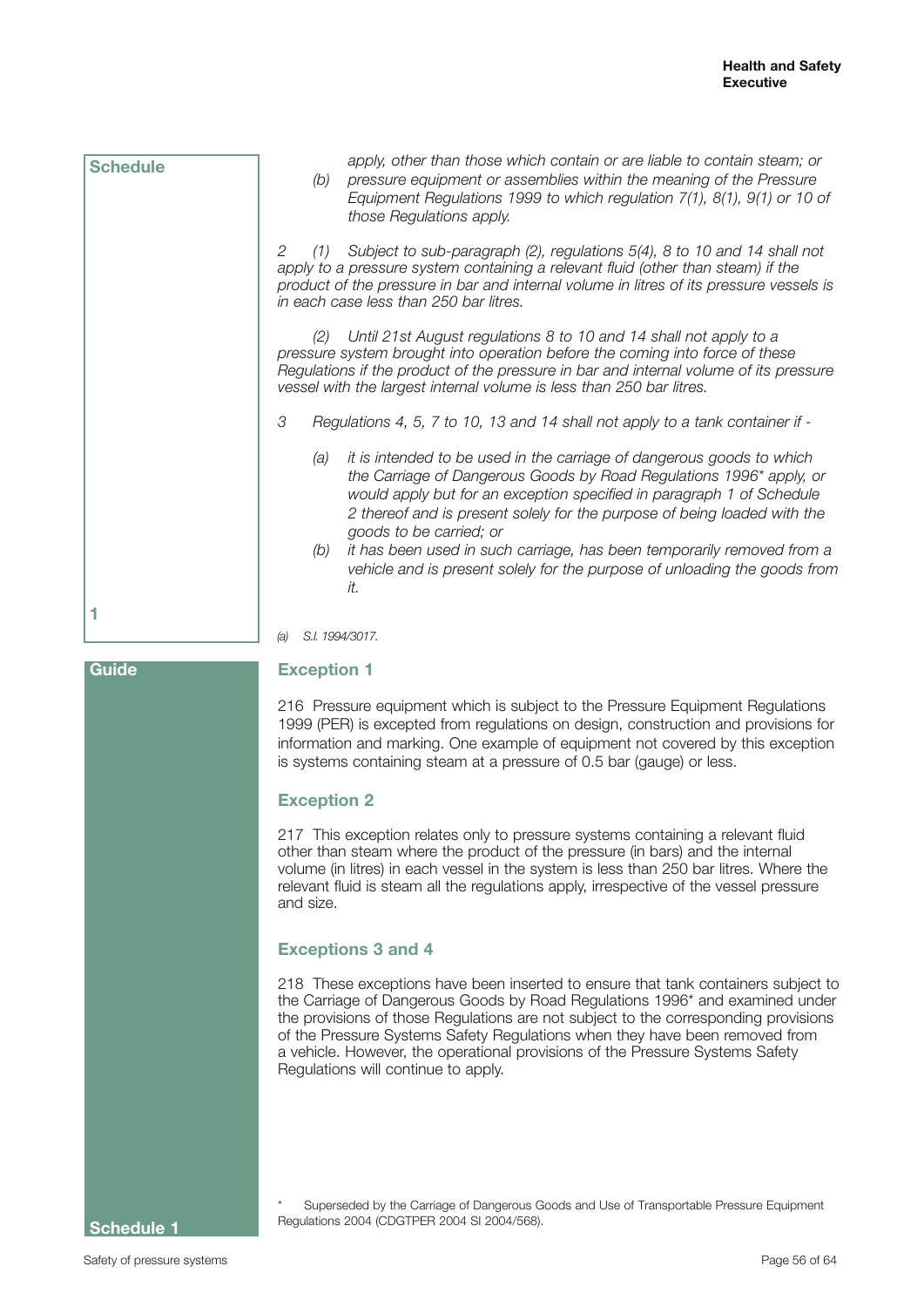#### **Schedule**

# **Schedule 2 Modification of duties in cases where pressure systems are supplied by way of lease, hire, or other arrangements**

### **Regulation 3(5)**

|   |                   | <b>Regulation 5(5)</b>                                                                                                                                                                                                                                                                                                                                                                                                                                                                        |
|---|-------------------|-----------------------------------------------------------------------------------------------------------------------------------------------------------------------------------------------------------------------------------------------------------------------------------------------------------------------------------------------------------------------------------------------------------------------------------------------------------------------------------------------|
| 1 | (a)<br>(b)<br>(C) | This paragraph applies where a person supplies an installed system by<br>way of lease or hire, and agrees in writing to be responsible for<br>discharging the duties of the user under all the provisions of regulations<br>8(1) and (2), 9(1), 11(1), 12 and 14.<br>During such time as the agreement is in force the supplier shall<br>discharge the duties of the user under the said provisions.<br>It shall be a defence in any proceedings against the user of an installed<br>system - |
|   |                   | for an offence for a contravention of any of the said provisions; or<br>(i)<br>in any civil proceedings for breach of duty (mentioned in section<br>(ii)<br>47(2) of the 1974 Act) imposed by any such provisions,<br>for that person to prove that the supplier had agreed in writing to<br>(iii)<br>be responsible for discharging the user's duty at the relevant time.                                                                                                                    |
|   | (d)               | During such time as the agreement is in force the following provisions of                                                                                                                                                                                                                                                                                                                                                                                                                     |
|   | (e)               | this paragraph shall have effect.<br>Where the competent person who is to carry out the examination under<br>the scheme of examination is a person other than the supplier, the<br>supplier shall notify the competent person that any reports required to be<br>sent or given to the user under regulation 9(3) or 10(1) shall be sent or<br>given to the supplier as well.                                                                                                                  |
|   | (f)               | On being so notified under sub-paragraph (e) above, the competent<br>person shall comply with regulations 9(3) and 10(1) as if the reference<br>therein to sending or giving a report to the user also included a reference<br>to sending or giving a report to the supplier.                                                                                                                                                                                                                 |
|   | (g)               | On receipt of a report from a competent person under regulation 9(3) or<br>10(1) (or in the case where the supplier is also the competent person,<br>on the making by him of that report) the supplier shall take all practicable<br>steps to ensure that the pressure system will not be operated in<br>contravention of regulation 9(6) or 10(2), as the case may be.                                                                                                                       |
|   | (h)               | The references in regulation 9(7) (in both places where it appears) and<br>9(8) to the user shall be read as references to the supplier.                                                                                                                                                                                                                                                                                                                                                      |
|   | (i)               | The reference in regulation $14(2)(a)$ to the premises where the system<br>is installed shall be read as a reference to the premises in Great Britain<br>where the leasing or hiring out of the system is controlled; except that<br>this modification shall not apply to the application of that sub-paragraph<br>to regulation 14(6)(a) where the competent person is using the<br>procedure referred to in regulation 14(4) in relation to the sending of the<br>report to the user.       |
| 2 |                   | Where a person supplies a pressure system to another ("the customer") under<br>a hire-puchase agreement, conditional sale agreement, or lease, and -                                                                                                                                                                                                                                                                                                                                          |
|   | (a)               | he carries on the business of financing the acquisition of goods by others<br>by means of such agreements, or, if financing by means of leases, the<br>use of goods by others;                                                                                                                                                                                                                                                                                                                |
|   | (b)               | in the course of that business he acquired his interest in the pressure<br>system supplied to the customer as a means of financing its acquisition<br>by that customer (or, in the case of a lease, its provision to that                                                                                                                                                                                                                                                                     |

*customer); and*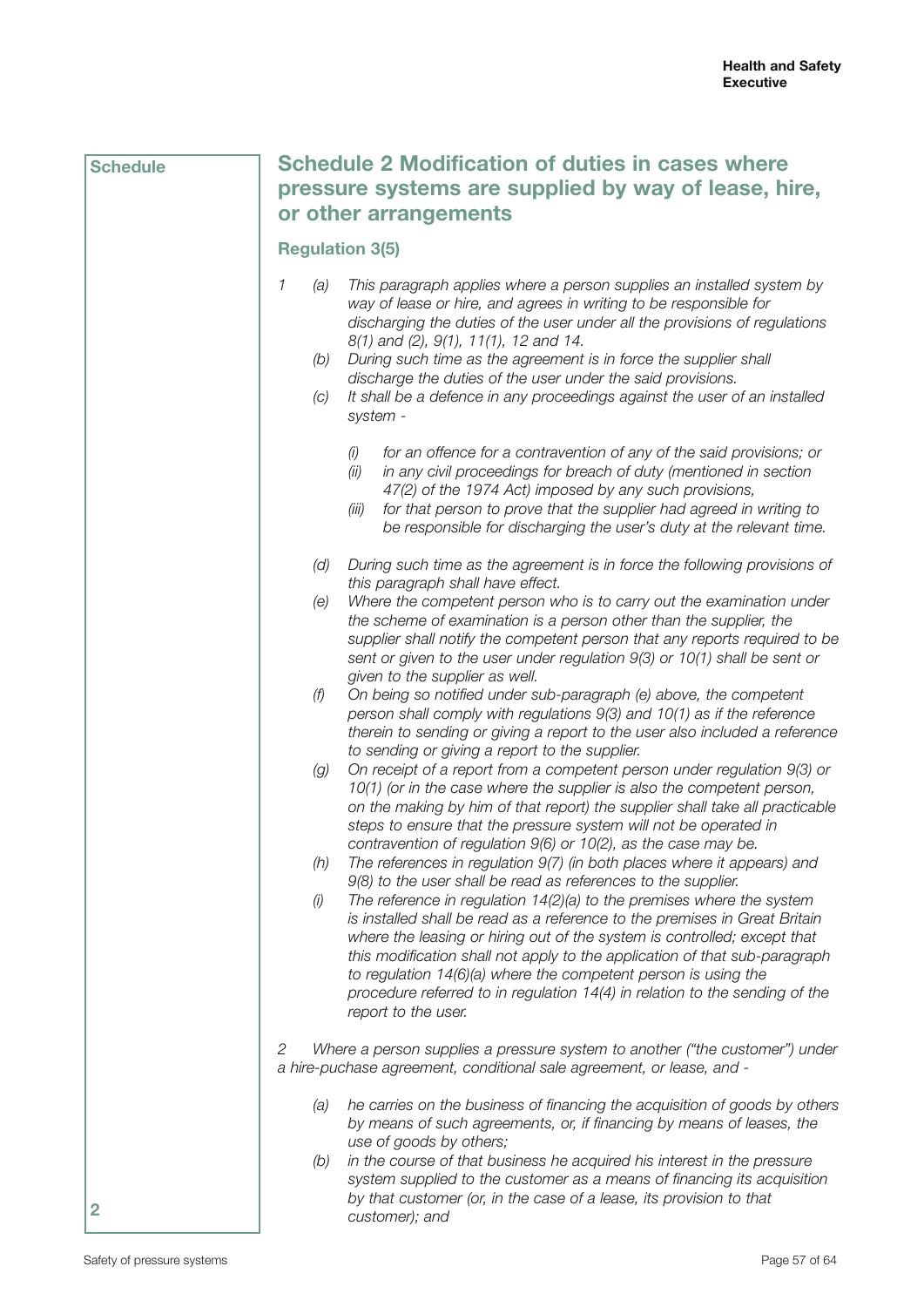| <b>Schedule</b> | in the case of a lease he or his agent either has not had physical<br>(C)<br>possession of that pressure system, or has had physical possession of it<br>only for the purpose of passing it on to the customer,                                                                                         |
|-----------------|---------------------------------------------------------------------------------------------------------------------------------------------------------------------------------------------------------------------------------------------------------------------------------------------------------|
|                 | the customer and not the person who provided the finance shall be treated for<br>the purpose of these Regulations as being the owner of the pressure system, and<br>duties placed on owners in these Regulations shall accordingly fall on the customer<br>and not on the person providing the finance. |
|                 | 3<br>Section 6(9) of the 1974 Act <sup>(a)</sup> and the Health and Safety (Leasing<br>Arrangements) Regulations 1992 <sup>(b)</sup> shall apply to these Regulations as they apply to<br>the remainder of section 6 of that Act.                                                                       |
|                 | Section 6(9) was amended by the Consumer Protection Act 1987 (c. 43) Schedule 3,<br>paragprah 1(9).<br>S.I. 1992/1524.                                                                                                                                                                                  |

219 This Schedule allows the supplier, in the case of a leased installed system, to assume responsibility in writing for compliance with those regulations which deal with written scheme examinations, operation, maintenance and record keeping. The Schedule, therefore, covers the supply of reports on those examinations conducted under the written scheme. As these Regulations do not apply to systems installed at domestic premises, reports do not have to be provided to users in such cases. However, where the user is self-employed and uses the pressure system in connection with work activity, copies of examination reports should be provided by the supplier to the user.

| <b>Schedule</b> | <b>Schedule 3 Marking of pressure vessels</b>                                            |
|-----------------|------------------------------------------------------------------------------------------|
|                 | Regulation 5(4) and (5)                                                                  |
|                 | The information referred to in regulation 5(4) is as follows -                           |
|                 | 1<br>The manufacturer's name.                                                            |
|                 | 2<br>A serial number to identify the vessel.                                             |
|                 | 3<br>The date of manufacture of the vessel.                                              |
|                 | The standard to which the vessel was built.<br>$\overline{4}$                            |
|                 | 5<br>The maximum allowable pressure of the vessel.                                       |
|                 | 6<br>The minimum allowable pressure of the vessel where it is other than<br>atmospheric. |
| з               | 7<br>The design temperature.                                                             |

 **Guide**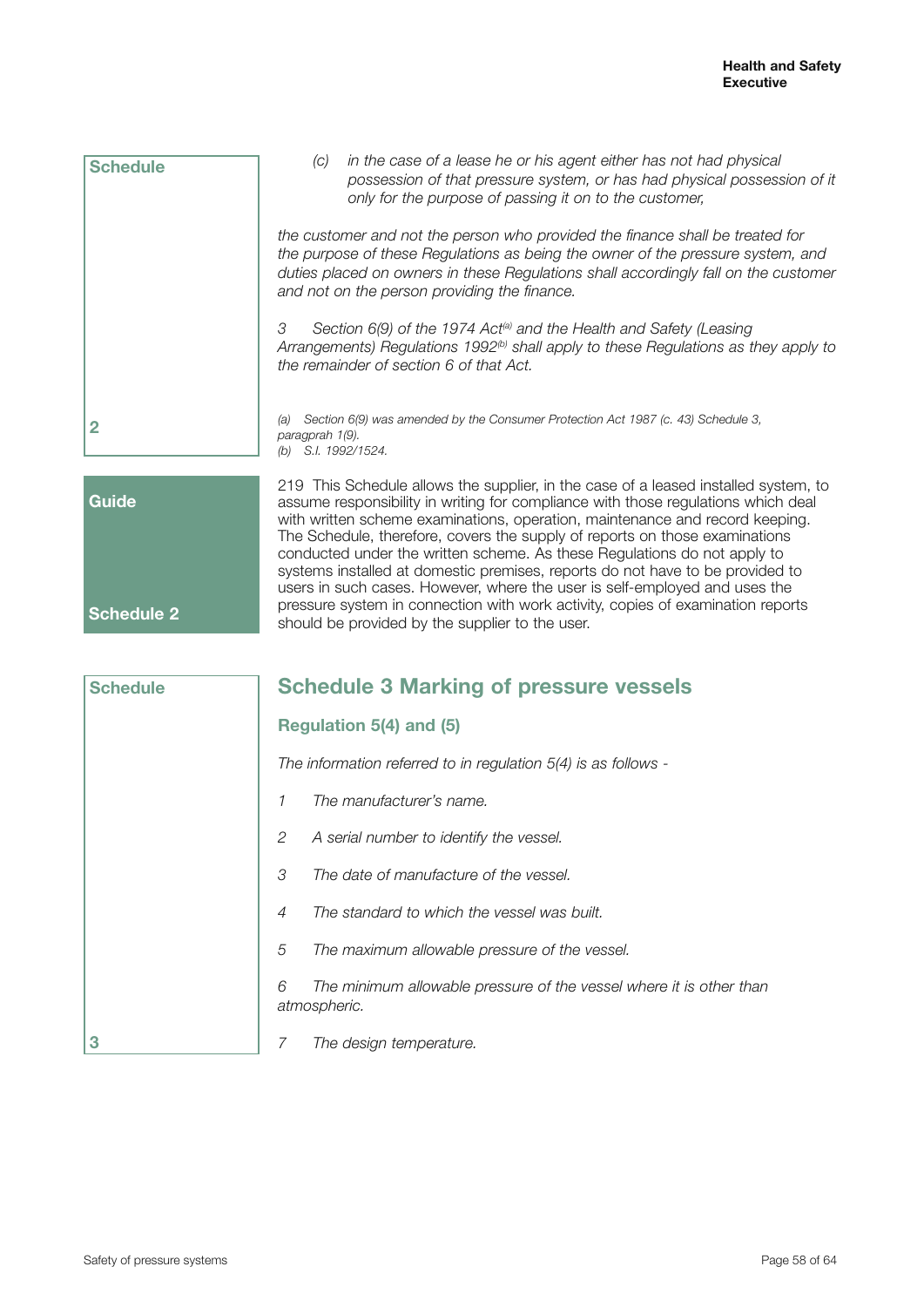### **Appendix 1 User/owner decision tree**

#### **Do the Regulations apply to my pressure system?**



**Guidance**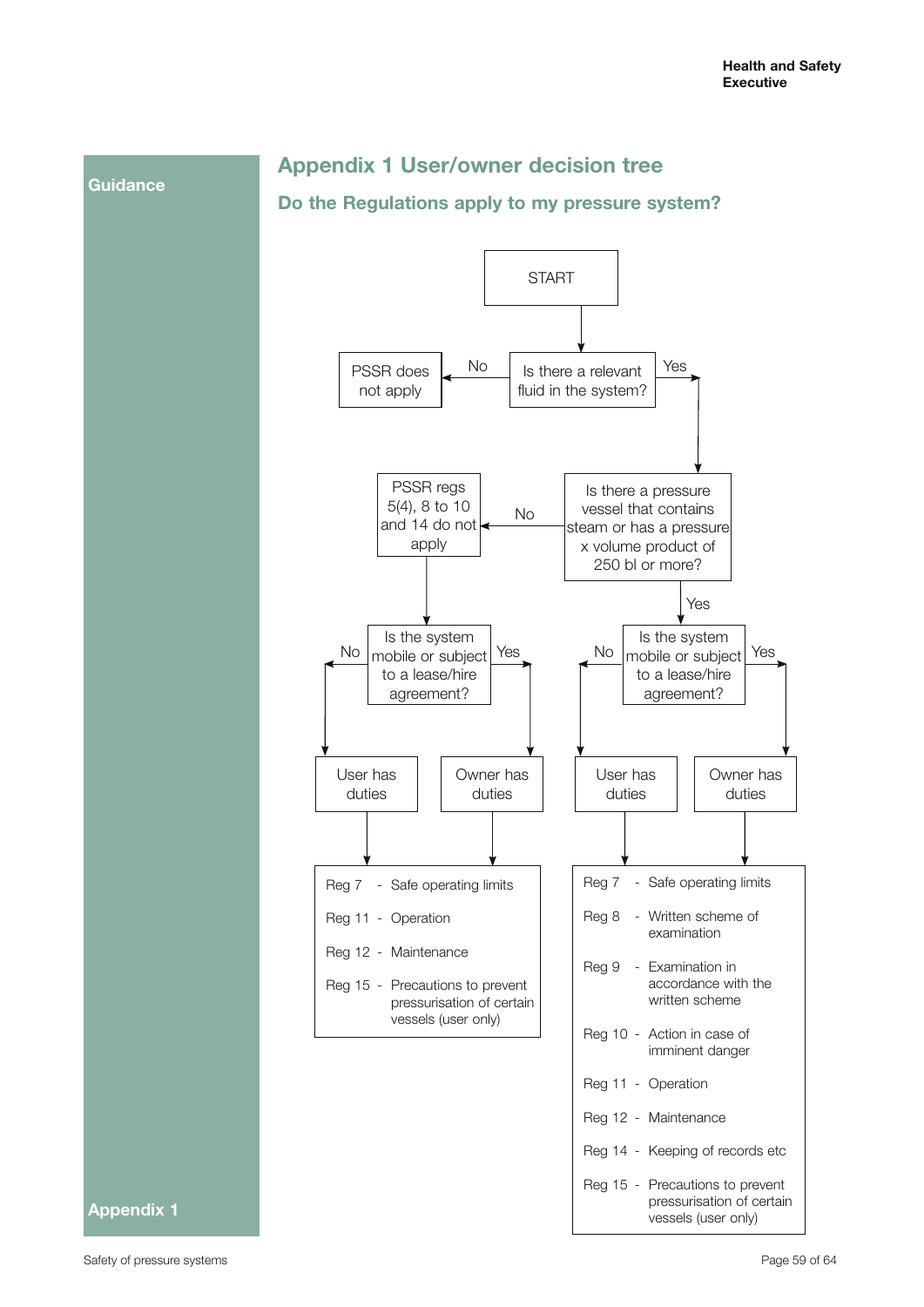## **Appendix 2 Major health and safety legislation**

(Note: this appendix does not form part of the Code)

#### **Health and Safety at Work etc Act 1974 (HSW Act)**

1 This Act applies to everyone concerned with work activities, ranging from employers, to manufacturers, designers, suppliers and importers of materials for use at work, and people in control of premises. It also includes provisions to protect members of the public. The duties apply both to individual people and to corporations, companies, partnerships, local authorities, nationalised industries etc. The duties are expressed in general terms, so that they apply to all types of work activity and work situations. Every employer has a duty to ensure, so far as is reasonably practicable, the health, safety and welfare at work of his or her employees. The principles of safety responsibility and safe working are expressed in sections 2-9. Employers and self-employed are required to carry out their undertakings in such a way as to ensure, so far as is reasonably practicable, that they do not expose people who are not their employees to risks to their health and safety (sections 3(1) and 3(2)). In some areas the general duties have been supplemented by specific requirements in Regulations made under the Act and such Regulations will continue to be made. Specific legal requirements are also included in earlier legislation which is still in force. Failure to comply with the general requirements of the Act or specific requirements found elsewhere may result in legal proceedings.

2 Although some of the duties imposed by the Act and related legislation are absolute, many are qualified by the words 'so far as is reasonably practicable' or 'so far as is practicable'. If someone is prosecuted for failing to comply with a duty which is qualified by these words, it is up to the accused to show to the court that it was not reasonably practicable or practicable, as appropriate, to do more than was done to comply with the duty.

3 The judgement of what is reasonably practicable means weighing up the seriousness of the risk against the difficulty and cost of removing it.

4 Where the difficulty and cost are high and a careful assessment of the risk shows it to be insignificant, action may not be necessary although in some cases there are things that have to be done at all costs. No allowance is made for size, nature or profitability of a business.

5 Sections 21-23 provide for improvement and prohibition notices to be issued: section 33 provides for prosecution and penalties; section 15 provides for Regulations to be made; sections 16 and 17 provide for Codes of Practice to be approved and for their use in legal proceedings.

#### **Management of Health and Safety at Work Regulations 1999 (MHSWR)**

6 The central feature of these Regulations is the duty imposed on employers and self-employed persons to make a suitable and sufficient assessment of risks to the health and safety of employees, and non-employees affected by their work. MHSWR also requires effective planning and review of protective measures, health surveillance, emergency procedures, information and training. The requirements in regulation 7(8) of MHSWR do not apply to the specific duties placed on competent persons as defined in these Regulations (PSSR).

#### **Appendix 2**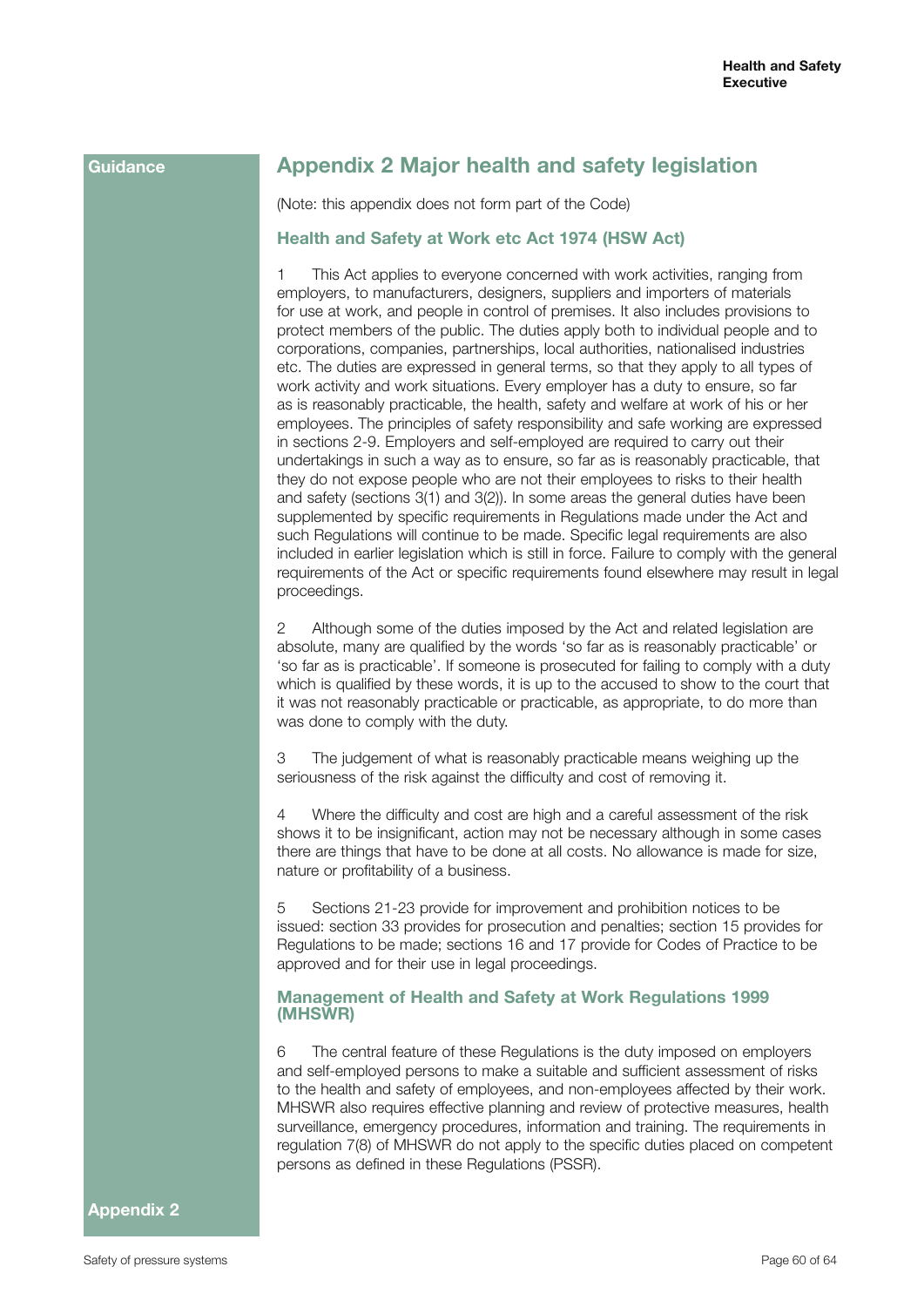#### **Guidance**

#### **Workplace (Health, Safety and Welfare) Regulations 1992 (WHSR)**

7 These Regulations<sup>6</sup> impose requirements with respect to the health, safety and welfare of persons in a 'workplace' which, with certain exceptions, covers any premises or part of premises which are not domestic premises and are made available to any person as a place of work. This includes certain areas, eg staircases, lobbies and corridors used as a means of access to, or egress from a workplace or where facilities are provided for use in connection with the workplace, eg boiler/central heating plant rooms.

8 The Regulations include requirements for maintenance of the workplace and certain devices and systems, ventilation, temperature, lighting, cleanliness and other provisions. These requirements are imposed on employers, persons who have, to any extent, control of a workplace, and certain others.

#### **Provision and Use of Work Equipment Regulations 1998 (PUWER)**

9 These Regulations impose health and safety requirements with respect to 'work equipment', which includes any machinery, appliance, apparatus or tool and certain assemblies of components. The requirements address the suitability of work equipment; maintenance and related records; inspection and associated records; measures to deal with specific risks (including use of designated persons to operate, repair, maintain and service equipment); information, instruction and training of users and others; and other specific areas (eg dangerous parts of machinery, protection from high and low temperature, lighting and stability of equipment).

10 The requirements apply to employers in respect of work equipment provided for, or used by, their employees for use at work. They also apply to self-employed persons and persons in control of work equipment to any extent.

#### **Confined Spaces Regulations 1997**

11 Where a risk assessment undertaken under the Management of Health and Safety at Work Regulations 1999 identifies risks of serious injury from work in confined spaces, the Confined Spaces Regulations 1997 will apply.7 These Regulations contain key duties to avoid entry to confined spaces or, where such entry is unavoidable, to follow a safe system of work and put in place adequate emergency arrangements before the work starts.

#### **Pipelines Safety Regulations 1996 (PSR)**

12 These Regulations impose requirements on pipelines for purposes of health and safety. The requirements, with certain exceptions, cover any pipe or system of pipes for conveying fluids; this includes pipes supplying gas to premises (ie transmission pipes, distribution mains and service pipes) but excludes anything downstream of an emergency control, eg installation pipework, meters and other fittings, as covered by Gas Safety (Installation and Use) Regulations 1998. Any pipeline contained wholly within the premises occupied by a single undertaking, or contained wholly within a caravan site, is not covered by the Regulations.

13 The Regulations include requirements for design, construction, installation, examination and maintenance of pipelines, and for decommissioning of disused pipelines. Additional requirements are imposed in relation to certain ('major accident hazard') pipelines, including notification to HSE of specified information, preparation of a major accident prevention document and drawing up emergency procedures.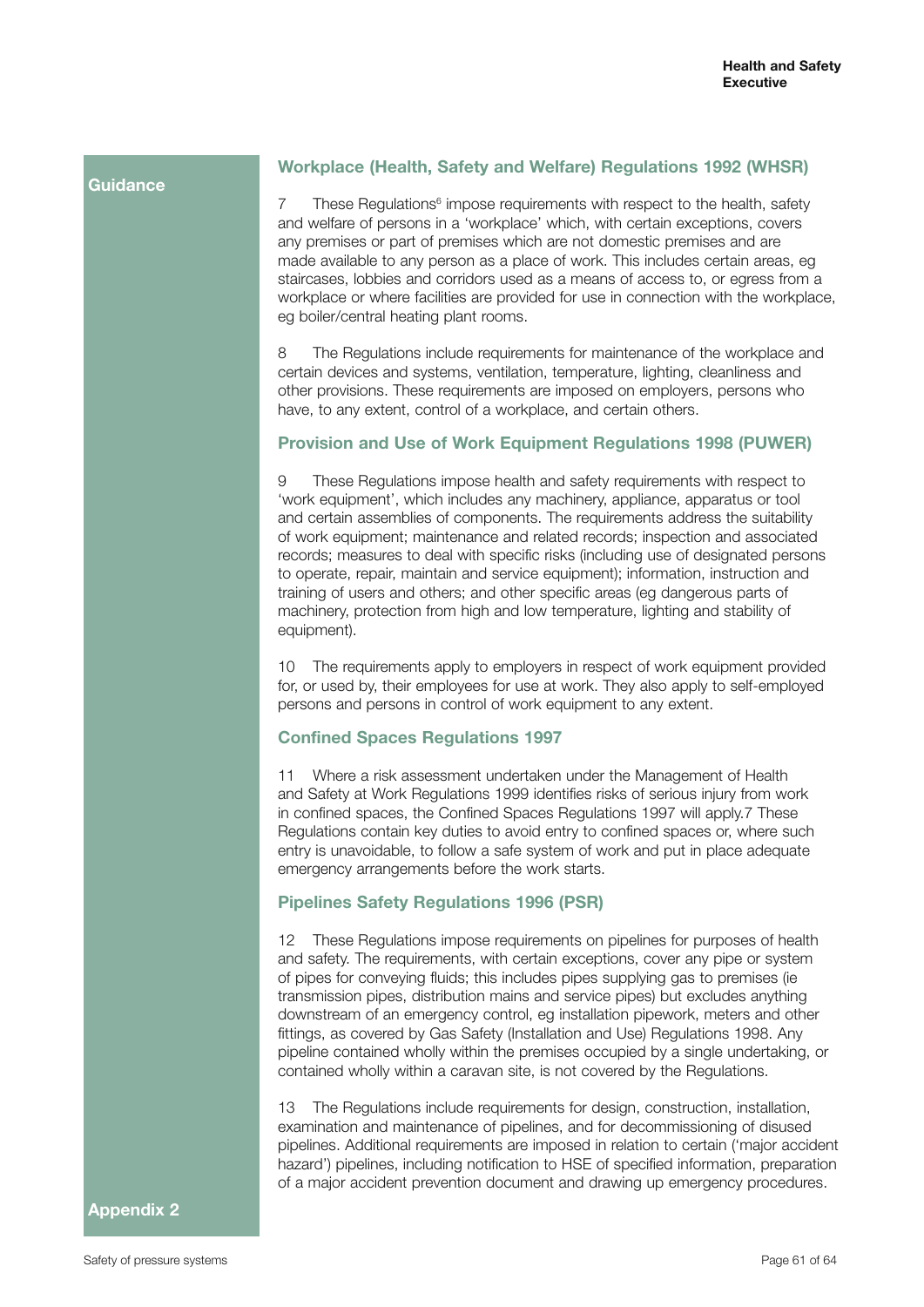| Guidance          | <b>Reporting of Injuries, Diseases and Dangerous Occurrences</b><br><b>Regulations 1995 (RIDDOR)</b>                                                                                                                                                                                                                                                                                                                                                                                                                                           |
|-------------------|------------------------------------------------------------------------------------------------------------------------------------------------------------------------------------------------------------------------------------------------------------------------------------------------------------------------------------------------------------------------------------------------------------------------------------------------------------------------------------------------------------------------------------------------|
|                   | These Regulations require employers to report specified occupational injuries,<br>14<br>diseases and dangerous events to HSE.                                                                                                                                                                                                                                                                                                                                                                                                                  |
|                   | <b>Carriage of Dangerous Goods (Classification, Packaging and</b><br><b>Labelling) and Use of Transportable Pressure Receptacles</b><br>Regulations 1996 (CDGCPL2)*                                                                                                                                                                                                                                                                                                                                                                            |
|                   | These Regulations require anyone carrying dangerous goods by road or rail<br>15<br>to protect the people involved in handling and carrying the goods, members of the<br>emergency services and the public, as well as both property and the environment,<br>from the potential dangers of such activities. The Regulations also contain<br>special provisions for transportable pressure receptacles, covering their design,<br>manufacture, supply, modification, repair, approval and certification, marking, filling<br>and record keeping. |
| <b>Appendix 2</b> | * Superseded by the Carriage of Dangerous Goods and Use of Transportable Pressure Equipment<br>Regulations 2004 (CDGTPER 2004 SI 2004/568).                                                                                                                                                                                                                                                                                                                                                                                                    |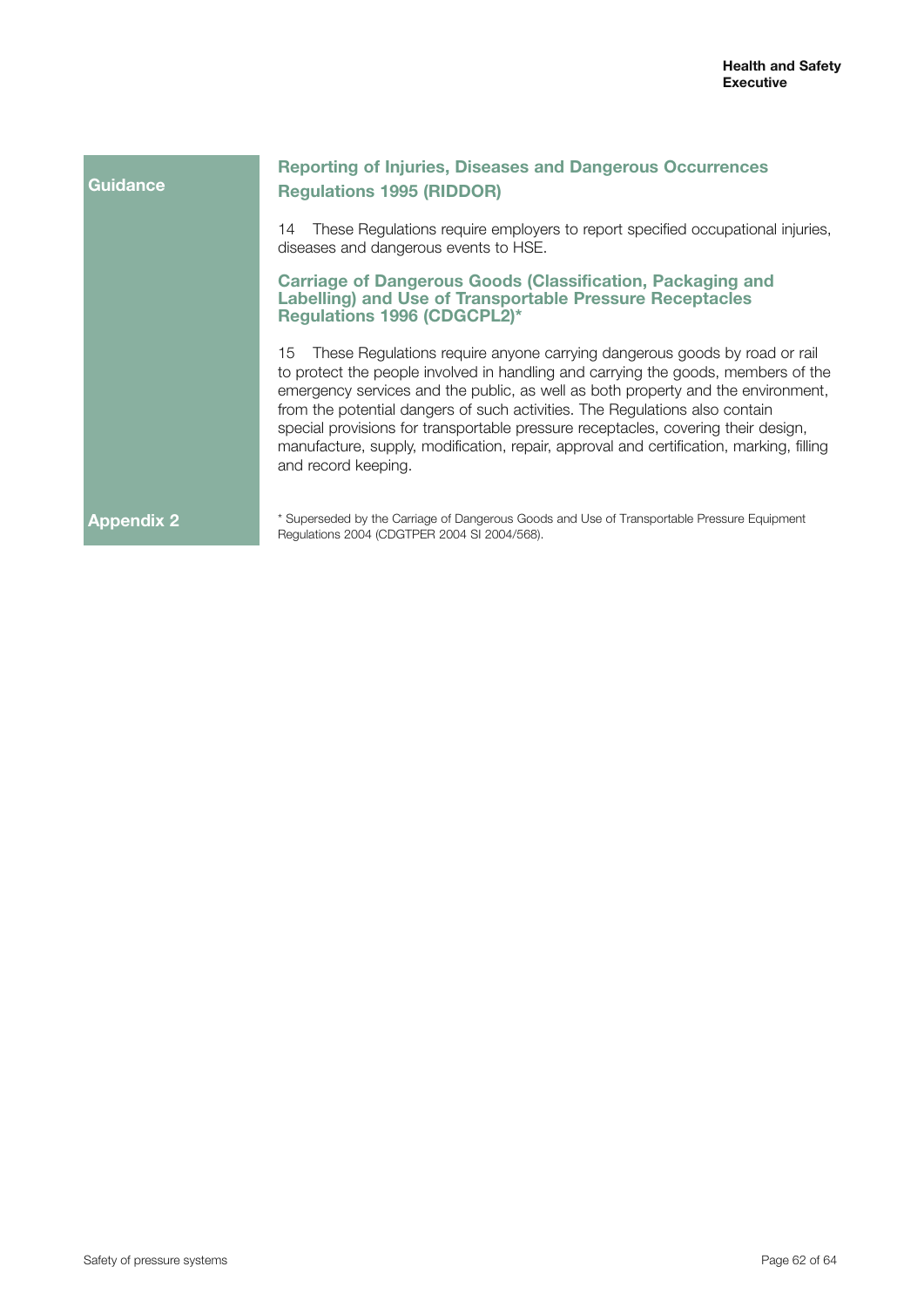# References

1 *Health and Safety at Work etc Act* 1974 The Stationery Office ISBN 978 0 10 543774 1

2 *A guide to the Pipelines Safety Regulations 1996. Guidance on Regulations* L82 HSE Books 1996 ISBN 978 0 7176 1182 9

3 *Management of health and safety at work. Management of Health and Safety at Work Regulations 1999. Approved Code of Practice and Guidance* L21 (Second edition) HSE Books 2000 ISBN 978 0 7176 2488 1

4 *Safe use of work equipment. Provision and Use of Work Equipment Regulations 1998. Approved Code of Practice and Guidance* L22 (Third edition) HSE Books 2008 ISBN 978 0 7176 6295 1

5 *Safety in pressure testing* GS4 (Third edition) HSE Books 1998 ISBN 978 0 7176 1629 9

6 *Workplace health, safety and welfare. Workplace (Health Safety and Welfare) Regulations 1992. Approved Code of Practice and Guidance* L24 HSE Books 1992 ISBN 978 0 7176 1413 5

7 *Safe work in confined spaces. Confined Spaces Regulations 1997. Approved Code of Practice, Regulations and Guidance* L101 HSE Books 1997 ISBN 978 0 7176 1405 9

# Further Reading

*Essentials of health and safety at work* (Fourth edition) HSE Books 2006 ISBN 978 0 7176 6179 4

*Pressure systems: Safety and you* Leaflet INDG261(rev1) HSE Books 2001 (single copy free or priced packs of 15 ISBN 978 0 7176 1562 9) Web version: www.hse.gov.uk/pubns/indg261.pdf

*Safe work in confined spaces* Leaflet INDG258 HSE Books 1997 (single copy free or priced packs of 20 ISBN 978 0 7176 1442 4) Web version: www.hse.gov.uk/pubns/indg258.pdf

*Written schemes of examination: Pressure Systems Safety Regulations 2000* Leaflet INDG178(rev1) HSE Books 2002 (single copy free or priced packs of 15 ISBN 978 0 7176 2269 6) Web version: www.hse.gov.uk/pubns/indg178.pdf